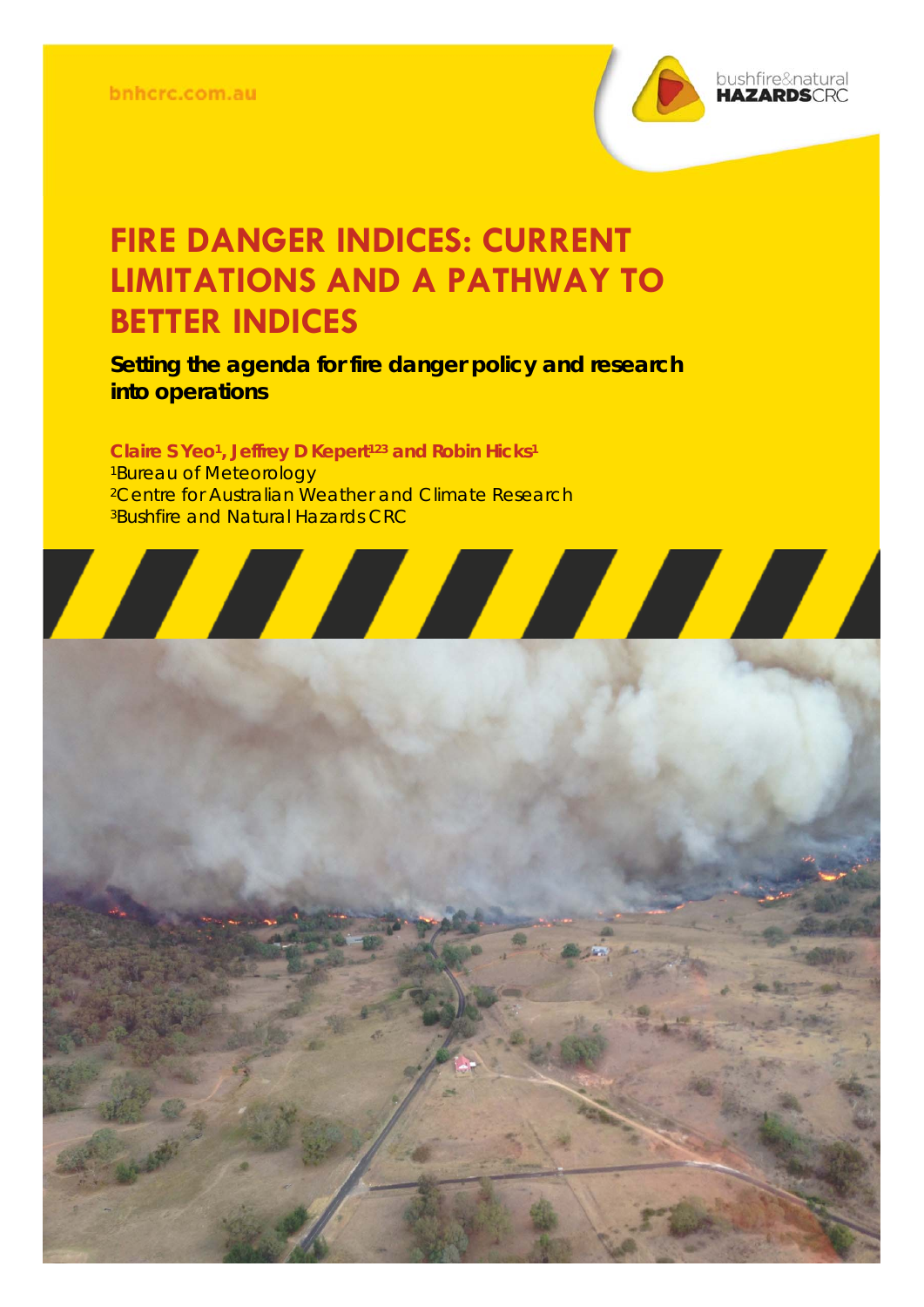

| Version | <b>Release history</b>                                                                                   | Date       |
|---------|----------------------------------------------------------------------------------------------------------|------------|
| 1.0     | Initial release of document                                                                              | 16/10/2014 |
| 1.1     | Executive Summary updated and<br>editorial clarifications in response to<br>technical comments received. | 26/11/2015 |



**Business** Cooperative Research Centres Programme

© Bushfire and Natural Hazards CRC 2015

No part of this publication may be reproduced, stored in a retrieval system or transmitted in any form without the prior written permission from the copyright owner, except under the conditions permitted under the Australian Copyright Act 1968 and subsequent amendments.

#### **Disclaimer:**

This material was produced with funding provided by the Attorney-General's<br>Department through the National Emergency Management program. The<br>Bushfire and Natural Hazards CRC, the Attorney-General's Department and the Australian Government make no representations about the suitability of the information contained in this document or any material related to this document for any purpose. The document is provided 'as is' without warranty of any kind to the extent permitted by law. The Bushfire and Natural Hazards CRC, the Attorney-General's Department and the Australian Government hereby disclaim all warranties and conditions with regard to this information, including all implied warranties and conditions of merchantability, fitness for particular purpose, title and non-infringement. In no event shall the Bushfire and Natural Hazards CRC, the Attorney-General's Department or the Australian Government be liable for any special, indirect or consequential damages or any damages whatsoever resulting from the loss of use, data or profits, whether in an action of contract, negligence or other tortious action, arising out of or in connection with the use of information available in this document. The document or material related to this document could include technical inaccuracies or typographical errors.

#### **Publisher:**

Bushfire and Natural Hazards CRC

#### November 2015

Citation: Yeo CS, Kepert JD and Hicks R, (2015) Fire danger indices: current limitations and a pathway to better indices, Bushfire & Natural Hazards CRC, Australia.

Cover: A fire front approaches a number of houses near Coonabarabran, NSW. Photo by the New South Wales Rural Fire Service.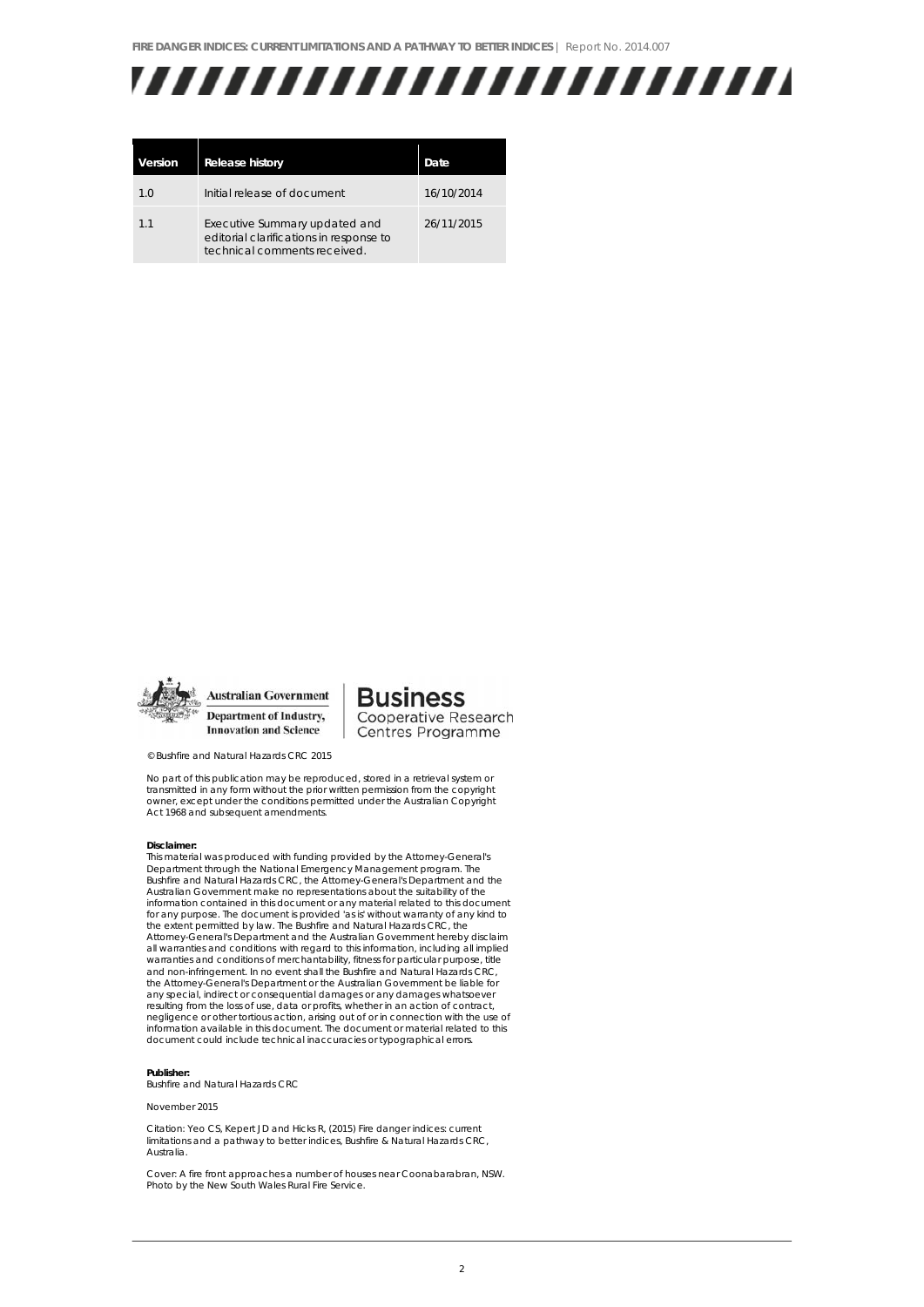### ,,,,,,,,,,,,,,,,,,,,,,,,, Executive Summary:

### *Why does Australia need fire danger indices? Ultimately it is to help protect lives and property from bush fires, and to effectively manage resources. Therefore the foremost necessary characteristic of a fire danger index is that it demonstrably improves the protection of lives and property. The Interim Report of the 2009 Victorian Bushfires Royal Commission presented evidence that the general public and fire agencies found it easier to understand severity in terms of numbers, rather than descriptive indicators. Fire Danger Indices (FDIs) attempt to reduce a complex, multifaceted risk to a single number, or perhaps a few numbers. Inevitably, this reduction will lose or simplify information. The* challenge in designing FDIs is to simplify the measure of bushfire risk in this way, without obscuring or *overlooking information that might help save life and property, and improve forest management.*

*Fire danger ratings in Australia currently rely heavily on McArthur's FDIs for forests and grasslands. Advancesin both our understanding of fire behaviour and atmospheric science mean that these indices do not adequately reflect current knowledge and recent technological advances. We can now provide information on fire danger at a much greater spatial and temporal resolution than previously, but do not fully utilise this new data. McArthur'sindices are used for a wider range of purposes than originally envisaged, and growing societal expectations and changes in communication technology provide both the impetus and opportunity for a more detailed and more accurate service.* 

*In response to these pressures and to the 2009 Victorian Bushfires Royal Commission, a research program into the fire danger rating system is underway. As one component of that program, thisreport examines fire weather indices, with the aims of more accurately capturing the effects of meteorology on fire behaviour, and identifying meteorological factors absent from the current indices. This report also considers fire danger indices, since we found it impossible to meaningfully consider fire weather* indices without also considering how they would relate to fire danger indices, and it is unclear to what *extent the contribution of fire danger due to weather factors can be separated from the problem of fire danger as a whole.*

The level of danger posed by a fire depends on a large number of factors, including the type, moisture *content, amount and arrangement of fuel; the prevailing weather; the topography; the soil moisture; and the availability, type and quantity of suppression resources. Some of these interact: notably, the fuel characteristics and soil moisture depend on the weather today and over the past hours, days, months and years. In the case of weather, the wind speed, wind changes, wind variability, humidity, temperature,stability and boundary layer depth are known to be important. Where there is no existing fire, fire dangerrating must also considerthe likelihood of ignition by natural, accidental and deliberate means.* 

*The central problem with McArthur's and other indices is that they are based on an arbitrary scale, with the value 100 originally corresponding to the worst conditions then thought possible, Black Friday of 1939. The indices are implicitly predictions of expected fire characteristics, and are defined by the* form of the table, slide rule or equations, instead of through physical properties of the fire such as *flame heights or forward rates of spread. The effects of fuel and weather element uncertainties, and the sensitivity of the fire danger to these uncertainties, are not explicitly accounted for.*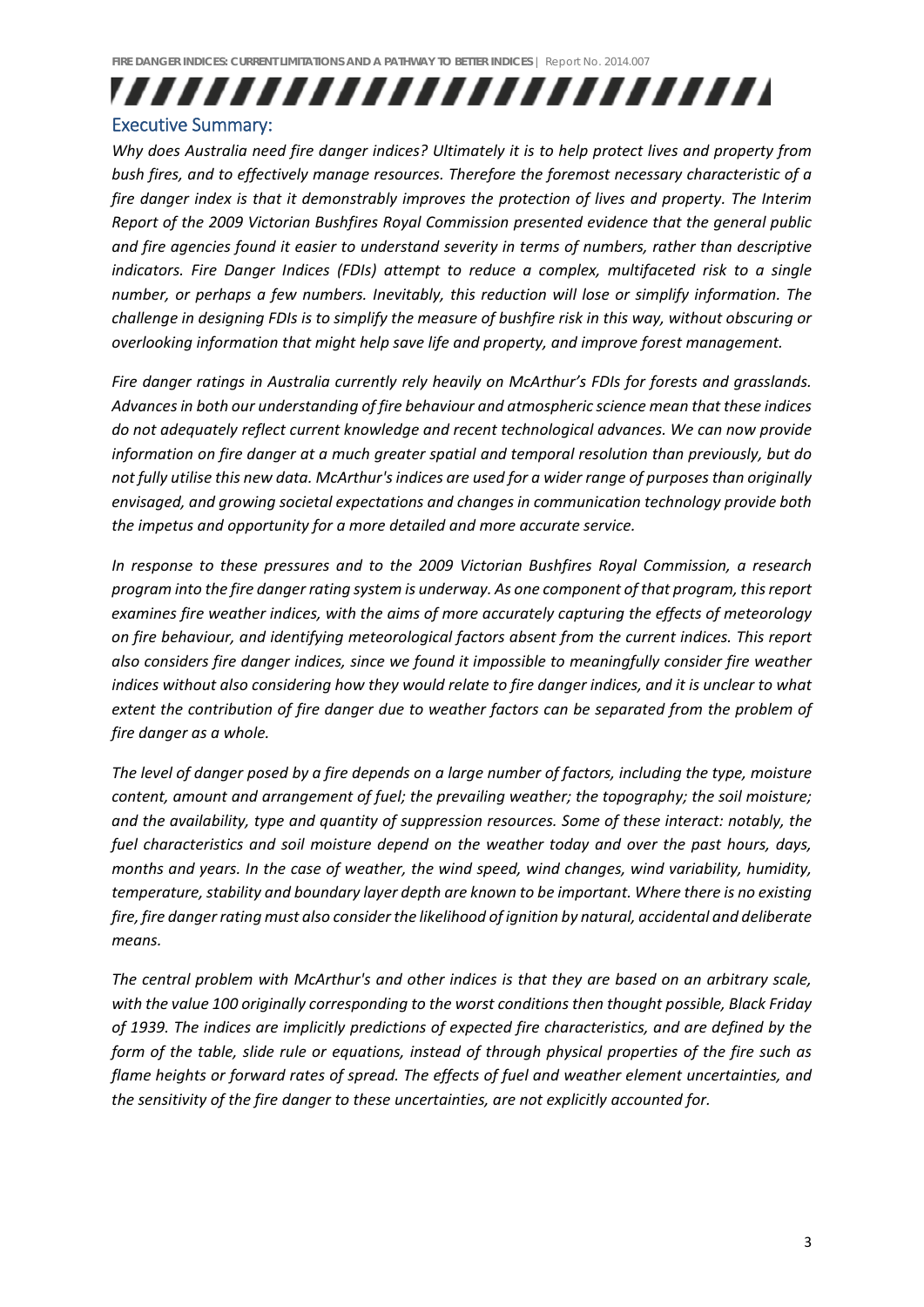,,,,,,,,,,,,,,,,,,,,,,,,, *We recommend that new indices be defined in terms of physical quantities relevant to the fire hazard.* Examples include the fire-line intensity of the head fire, rate of spread, power of the fire, flame height, *radiation intensity, and ember density. The advantages of defining indices in such a way include:* 

- *The indices are future‐proof. New research might change the way the indices are calculated, but will not change their definition. There will be no need to retrain users.*
- *The indices are verifiable. Verification is an essential step towards improvement.*
- *Strong sensitivity to weather, fuel, fire location variables could be addressed with ensembles of predictions and probabilistic methods.*
- *The indices could be calculated using several different methods, depending on computational and data availability.*

*Tools and data used to evaluate the indices should include:*

- *High resolution weather models and eventually fire‐atmosphere coupled models as computational capability increases with time.*
- *The three dimensional structure of the atmosphere through stability, mixing depth and vertical wind profile.*
- *Fuel classification and condition for all fuel types.*
- *Landscape soil moisture modelling, utilising all available observations and advanced land surface models.*
- *New remote sensing capability with the Himawari‐8 and other satellites.*
- *The interaction between the smoke plume and the atmosphere, including the transport of embers, the development of pyrocumulus, and other effects.*
- *The prediction of lightning ignitions and their likelihood of being sustained.*

To determine physically based fire indices, we recommend that a suite of methods be used. The use of *multiple methods is advantageous because:*

- *Different methods may work better in different situations.*
- *A consensus or average answer will typically be more accurate than any of the individual components.*
- *It may be possible to identify outliers and perhaps omit them, or gain additional information from them.*
- *Advanced computational methods can be used for the most accurate answer when cost is no object, or statistical methods when a quick answer is required or the necessary computation is unavailable or too slow. Each would be trying to determine the same physical quantity (e.g. rate of spread), but by different methods.*
- *Some computational methods will be more accurate, either because they are more sophisticated or because they use more input data. The accuracy should be formally recognised through the use of error bars.*

*The McArthur indices have served Australia well for decades, but this success, together with their definition, has also become an obstacle to progress. This obstacle can be removed by adopting new indices defined in terms of physical characteristics of the fire. This will enable new science to enter* operations without needing to re-train users. It will allow for a suite of calculation methods suited to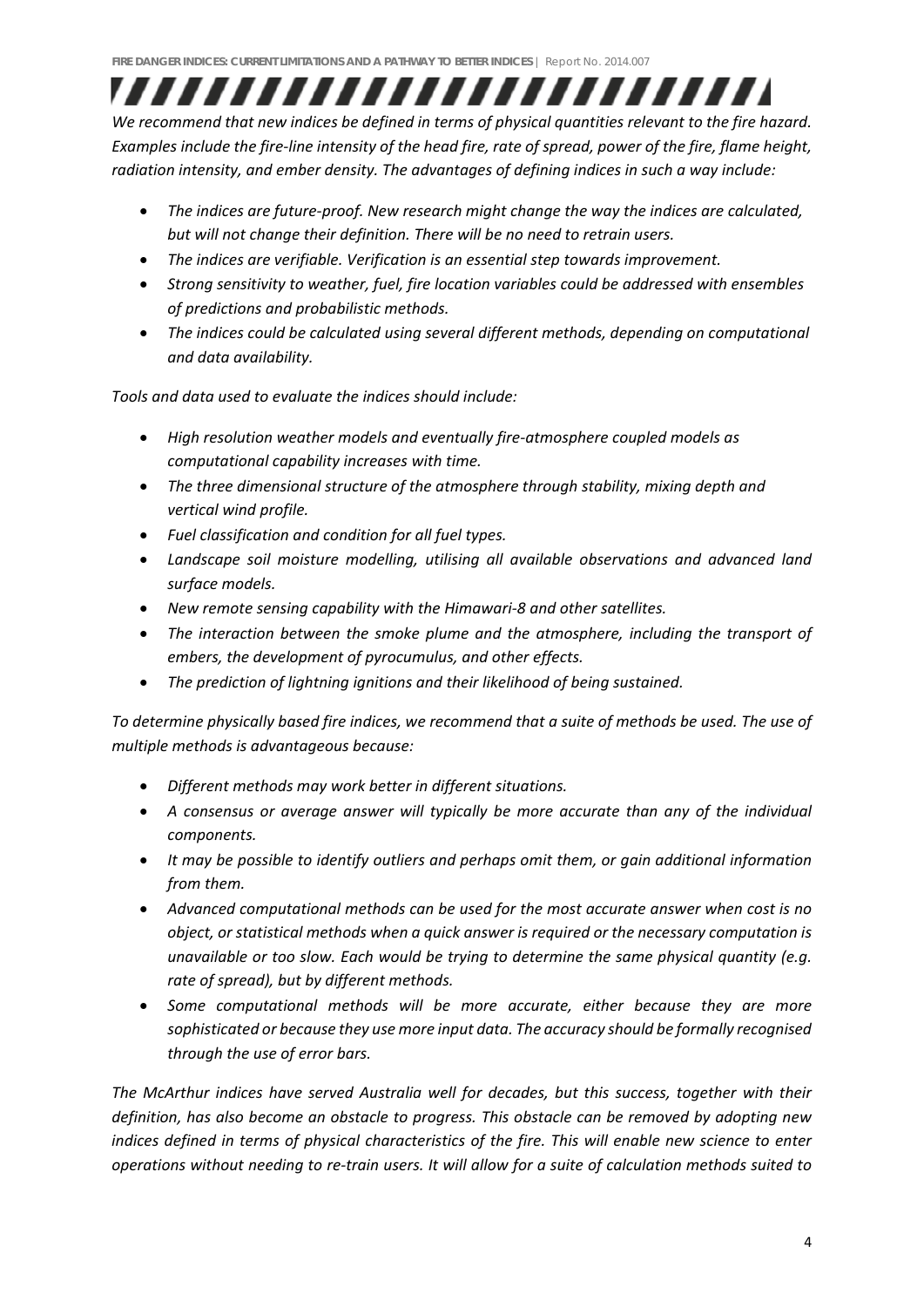

*the particular problem at hand, and for the use of ensemble and consensus approaches from fire* behaviour simulators. In short, it will allow for progress: not just a once-off improvement, but for *sustained, scientifically rigorous and measureable progress.*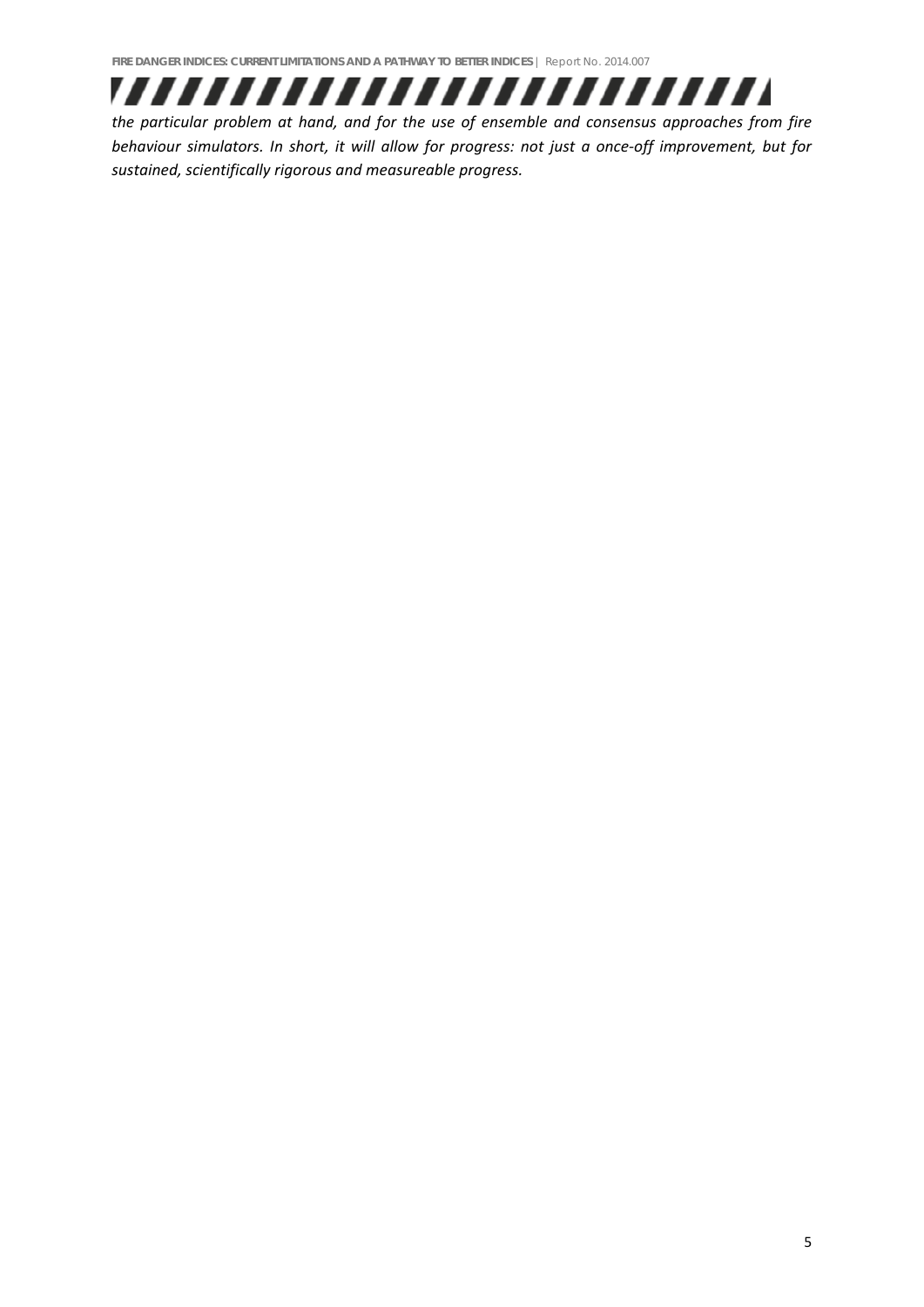

### **Contents**

| 1. |  |  |  |  |  |
|----|--|--|--|--|--|
| 2. |  |  |  |  |  |
|    |  |  |  |  |  |
|    |  |  |  |  |  |
|    |  |  |  |  |  |
|    |  |  |  |  |  |
|    |  |  |  |  |  |
|    |  |  |  |  |  |
|    |  |  |  |  |  |
| 3. |  |  |  |  |  |
| 4. |  |  |  |  |  |
| 5. |  |  |  |  |  |
| 6. |  |  |  |  |  |
|    |  |  |  |  |  |
|    |  |  |  |  |  |
|    |  |  |  |  |  |
|    |  |  |  |  |  |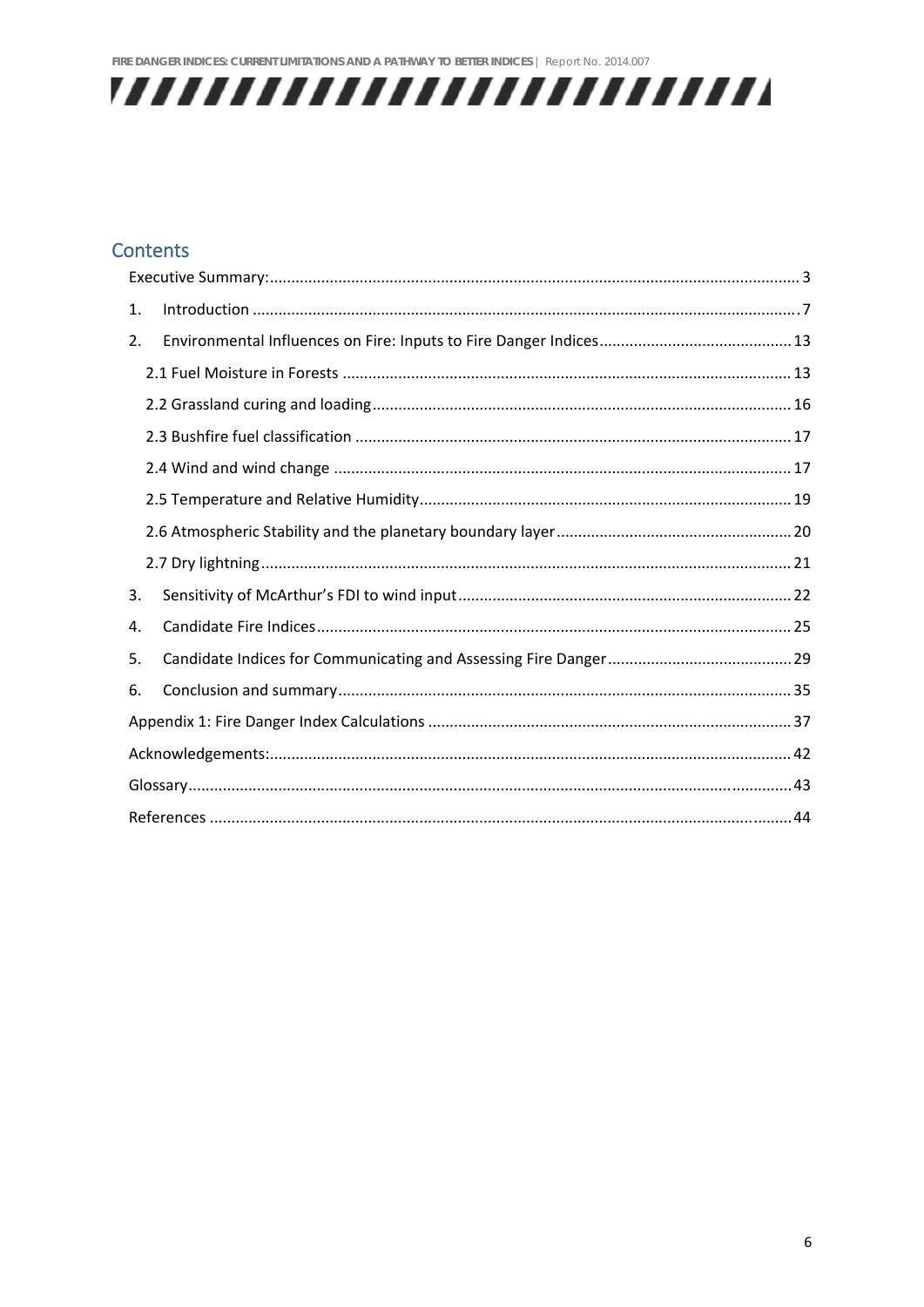# ,,,,,,,,,,,,,,,,,,,,,,,,,

#### 1. Introduction

Potter (2012) defines fire danger as the "sum of the constant and variable fire danger factors affecting the inception, spread and resistance to control and subsequent fire damage: often expressed as an index". Fire behaviour is defined as "the manner in which a fire reacts to the influences of fuel, weather and topography". Because rate of spread and resistance to control are part of fire behaviour, there is necessarily an overlap between the factors that increase fire danger and those that influence fire behaviour.

Similarly, Cruz et al. (2015) notes that the level of danger posed by a fire depends on many factors: the initial environmental conditions that could lead to the uncontrollability of a fire, numerous human factors, and resources available for suppression. Where there is no existing fire, fire danger rating must also consider the likelihood of ignition by natural, accidental and deliberate means. The problem, and equally the strength, of the current Fire Danger Indices (FDIs) is the simplification of complex science and human factors. Cruz et al. (op. cit.) define fire danger as "the combination of weather and fuel conditions that indicate essentially how difficult it will be to suppress a fire burning in a standard fuel type, and the propensity for fires to breakout, spread and do damage", while fire behaviour refers to "the manner which fuel ignites, flame develops, fire spreads, and exhibits other phenomena in relation to fuel, weather and topography". Importantly, they note that "the conditions that affect fire danger do not always affect the behaviour of a fire, including rate of spread, in the same way".

The present report was written for the Bushfire Natural Hazards CRC for the Attorney‐General's Department through the National Emergency Management program and investigates the current Australian practice of using McArthur's FDIs as part of the FDR. The aims of this report are to (i) document the relative strengths and weaknesses of these indices (ii) identify meteorological factors absent from the current indices, and (iii) discuss ways to formulate new fire weather indices for purposes including as an input for the FDR. Although the original project scope specified fire weather indices (FWIs), we have necessarily considered fire danger indices also, since (i) we found it impossible to meaningfully consider FWIs without also considering how they would relate to FDIs, and (ii) it is unclear to what extent the problem of fire danger due to weather factors can be separated from the problem of fire danger as a whole.

The Commonwealth's Meteorology Act of 1955 specifies the requirement for the Bureau of Meteorology (henceforth "the Bureau") to issue "warnings for conditions conducive to the spread of bushfires". Around the time of promulgation of the Act, strict limits on staffing enforced by the Public Service Board were relaxed, enabling the Bureau to provide specialised forecasts to State fire authorities and the public, and to engage in fire weatherresearch. In 1964, the comprehensive *Manual of Meteorology ‐ Fire Weather Supplement* was published by the Bureau of Meteorology detailing the understanding of the science at the time, with many concepts back then identified as important, still appearing in papers that are being published today.

Commencing with the Royal Commission into the 1939 Victorian Fires, the Bureau was seen as the authority on fire weather and behaviour. The Bureau, as a Commonwealth body, was setting the policy on fire warnings, leading the research into fire behaviour in Australia and training weather forecasters and forestry personnel on understanding fire behaviour. The 1964 manual, references work by United States and Canadian researchers, as well as Australian scientists. It includes the theory of combustion and fuel types is detailed through the flammability and burning rates of fuel, the combustion of heavy,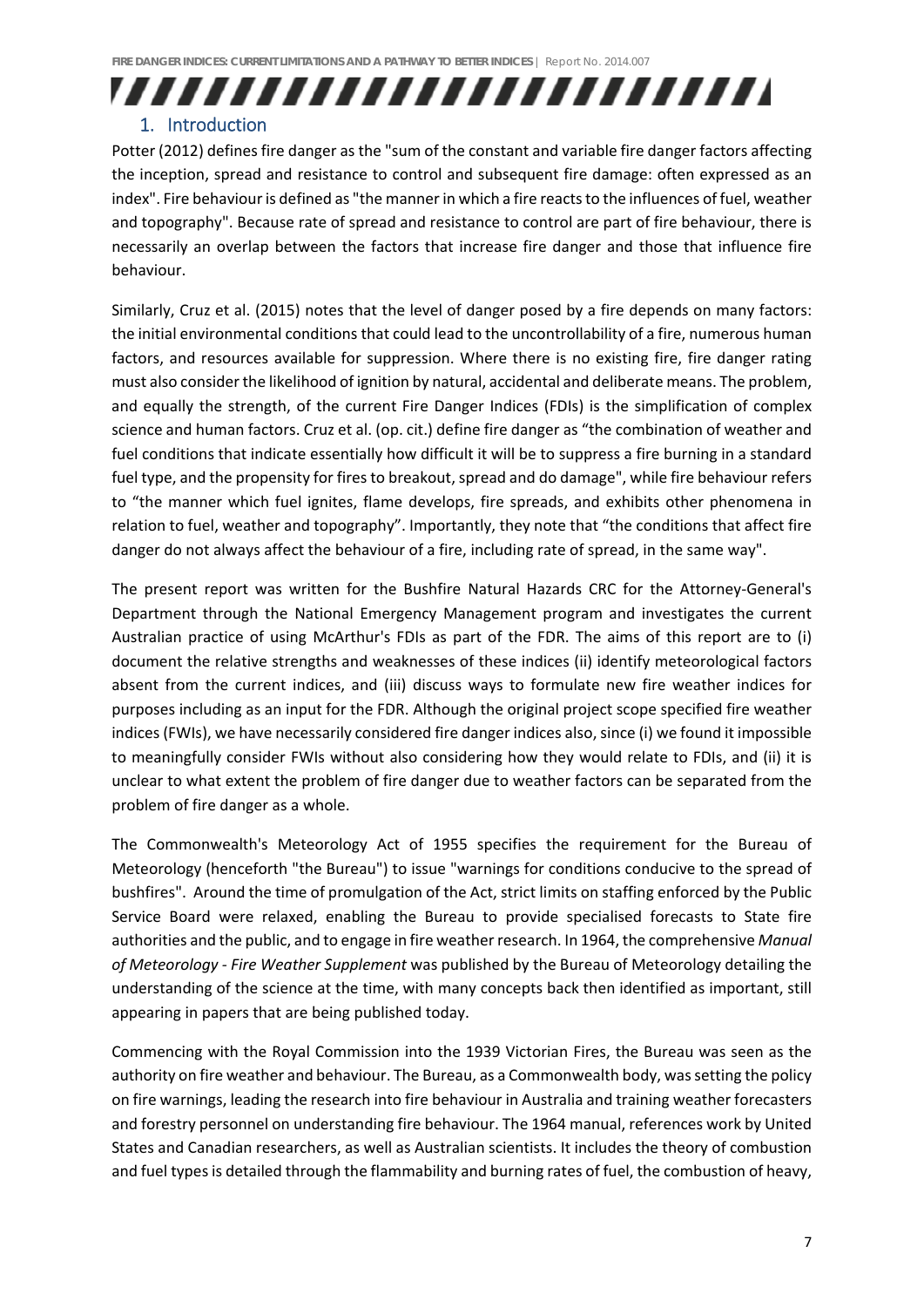### fine and gaseous fuels (McLaren 1959, Davis 1959). The manual also included discussion of fire behaviour in a theoretical three‐dimensional context.

,,,,,,,,,,,,,,,,,,,,,,,,,,

Furthermore, the 1964 Bureau manual details concepts from A. G. McArthur's (Forestry and Timber Bureau, Canberra) report of parameters affecting fire behaviour (McArthur 1962). Parameters such as atmospheric stability were discussed, yet omitted from the present-day rating system. Discussion on the time lag between relative humidity and corresponding changes in fuel moisture, influence of the actual fire, spotting, smoke plume, pyro-thunderstorm, and dry lightning as a contributor to ignition, were all included, but omitted from the eventual rating system as the dynamics of any of these factors were too complex to be included in the eventual FDI.

#### The 1964 Bureau manual goes on to state that

"It will be abundantly clear by now that the existing methods of fire danger rating are entirely two dimensional. The third dimension in the wind field, temperature (temperature lapse rate) and humidity (the hydro lapse) have received no consideration".

In closing the paragraph, the manual states that "*work by McArthur is entirely concerned with low intensity forest fire*". The manual goes on to highlight the need to consider fuel factors:

"Even assuming that we had in our possession the perfect rating system, the forecaster must bear in mind these important considerations: (a) how accurately is fuel state being estimated? (b) how representative is the reported fuel state of local conditions? Area burnt last season versus one not burnt for years. Different soils carry different amounts and types of vegetation under identical rainfall conditions (compare shaly ridges with river flats) (c) is the fuel state sufficiently representative of the area?"

The use and limitations of the McArthur Fire Danger Tables, and application of the tables prepared by McArthur (1962), put the onus onto the fire weather forecaster to analyse the situation from all angles that include factors such as fuel, the three‐dimensional structure of the atmosphere, atmospheric stability, etc., and would require good communication with local fire authorities.

In 1964, the Proceedings of the Productivity Conference (Shields 1964) directed that before a satisfactory bushfire warning system could be developed by the Bureau, a number of steps were necessary, including step "(b) research to determine those weather elements which were most significant to determining fire behaviour" and "(d) development of a quantitative method of combining the forecast elements to determine the degree of fire danger"*.* Further to this statement, the proceedings went on to advise that to do this would involve a *considerable amount of field research* under actual fire conditions on a *joint forestry‐meteorological basis*. Once the warning system had been developed it "*would be as essential to constantly test its effectiveness and to continually develop new and improved techniques and methods of providing the warnings"*.

McArthur devised the Commonwealth Fire Danger Tables that were based on the results of hundreds of experimental burns and studies of major fires in various parts of the country. McArthur's tables were subsequently revised and in 1963 they were converted into the more convenient circular sliderule format. The original meters were revised several times over the years, until McArthur's death in 1978. For reference, extensive descriptions of the McArthur system are given in McArthur (1958), Bureau of Meteorology (1964), Luke and McArthur (1978) and Noble et al. (1980).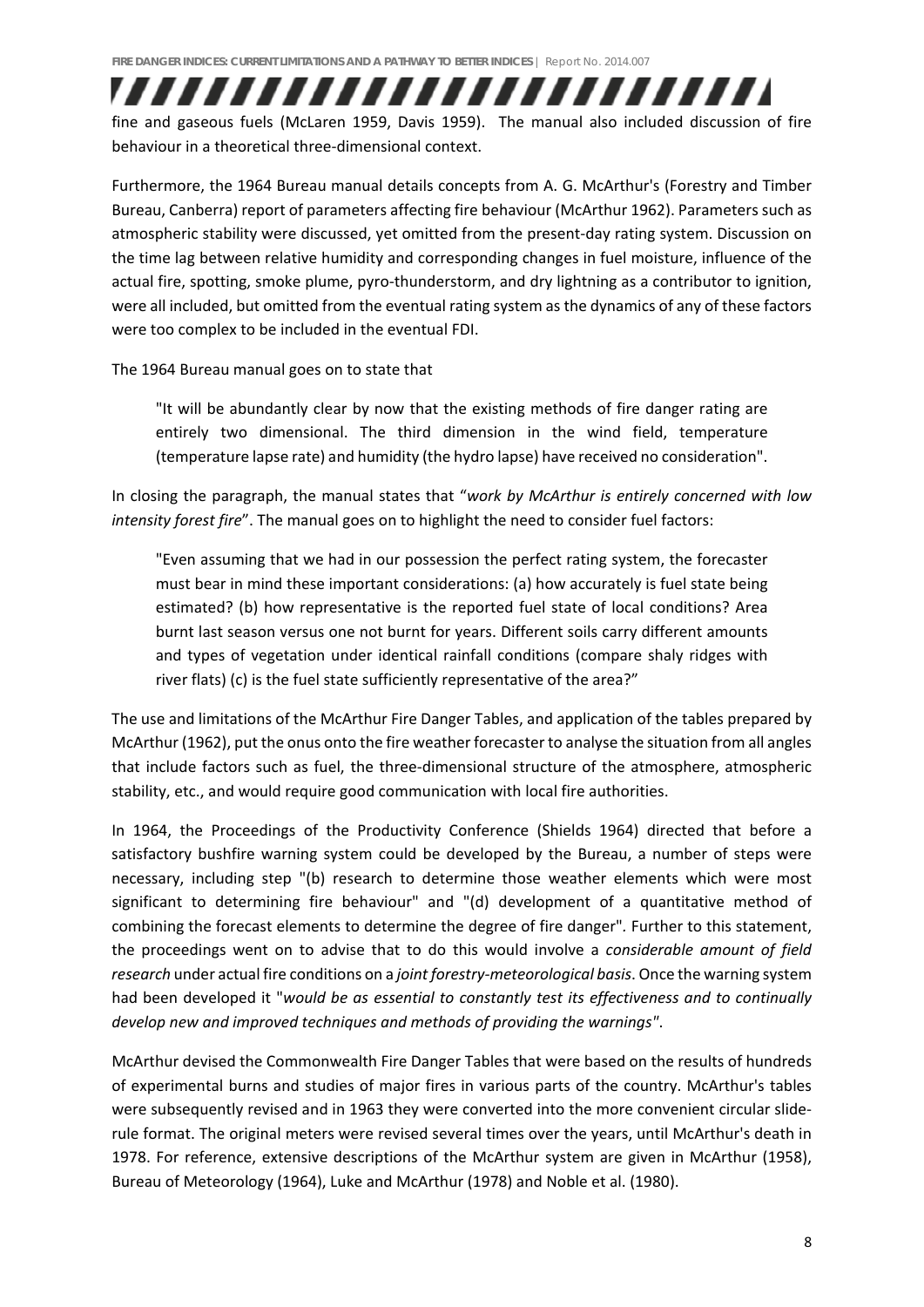The Bureau adopted the McArthur Fire Danger Rating System for the calculation of fire danger indices (FDIs) in all States and Territories, originally using the circular slide rules that were manually adjusted by the forecaster to calculate the FDI, and later using the CSIRO versions of the circular meters, the Grasslands Fire Danger Meter Mark 4 (1973) and Forest Fire Danger Meter Mark 5 (1975).

,,,,,,,,,,,,,,,,,,,,,,,,,,

Noble et al. (1980) carried out regression analyses of these meters and engineered equations accordingly to allow for FDIs to be calculated quickly and within computer programs. From the 1980s, the Bureau adopted these equations, then refined by Purton (1982), for calculations of FDIs in operational contexts (see appendix 1 for details of the equations).

The Mark 4 Grassland Meter assumed a constant fuel loading of 4.5 t ha<sup>-1</sup>. McArthur also prepared a Mark 5 version of the grassland meter in a rectangular slide-rule format in 1978, but this meter was not widely accepted, partly due to McArthur's death before the literature on the meter was completed.

Each meter has a range from 0 to 100, with an index of 1 meaning a fire will not burn, or burn so slowly that control presents little difficulty. An index of 100 means that fires will burn so fast and hot that control is virtually impossible. The meters come with some additional information, including descriptions and data on expected fire behaviour, so the application and the limitations are better understood. The value of 100 was assigned to the worst conditions known at that time, based on weather data recorded during the Black Friday fires in Victoria in 1939. This was a day when fires burned across large parts of the State, destroying everything in their path including townships and bush settlements, killing 71 people, countless livestock and eventually burning almost two million hectares. The value of 100 as the peak fire danger index was assigned and derived from records of the actual observed conditions on that day. While there have been many horrific fire days historically before that tragic day, the records of the conditions were not available. Subsequent observations have shown that the value of 100 can be exceeded. There is also no reason to suppose that the observations on Black Friday captured the worst conditions on the day. The definition of 100 is, therefore, an essentially arbitrary choice.

It is quite likely that from the 1970s, a decade categorised by strong La‐Niña years, tropical cyclones and flooding events, that Fire Weather Warning policy in the Bureau of Meteorology reduced in importance as events like Cyclone Tracy occurred. National leadership on fire policy and research no longer was the priority for the Bureau, with fire weather becoming operationally focused within state and territory regions, rather than as a national problem. Fire weather research became ad‐hoc and there was no national co-ordination to improve the service through revision of the way the Bureau produced Fire Weather Warnings and ratings using FDI.

From the 1980s, major advances occurred in numerical weather prediction systems (also known as models), for reasons including better science, faster computational capabilities and improved data access, particularly the assimilation of remote sensing data sources. At the same time, improved communication means(such asradio transmissions, voice phone calls, fax then computer to computer systems) did in fact improve the *service* of fire weather forecasting generally over the period from the mid‐1980s, by tailoring fire weather forecast products to individual state agency needs. Two select committee reports – one from the 1983 Ash Wednesday Victorian fires, the other from the 1984 Western Australian fires, both include, amongst many other recommendations, that the Bureau's fire weather services needed vast improvement, with funds to be made available for fire weather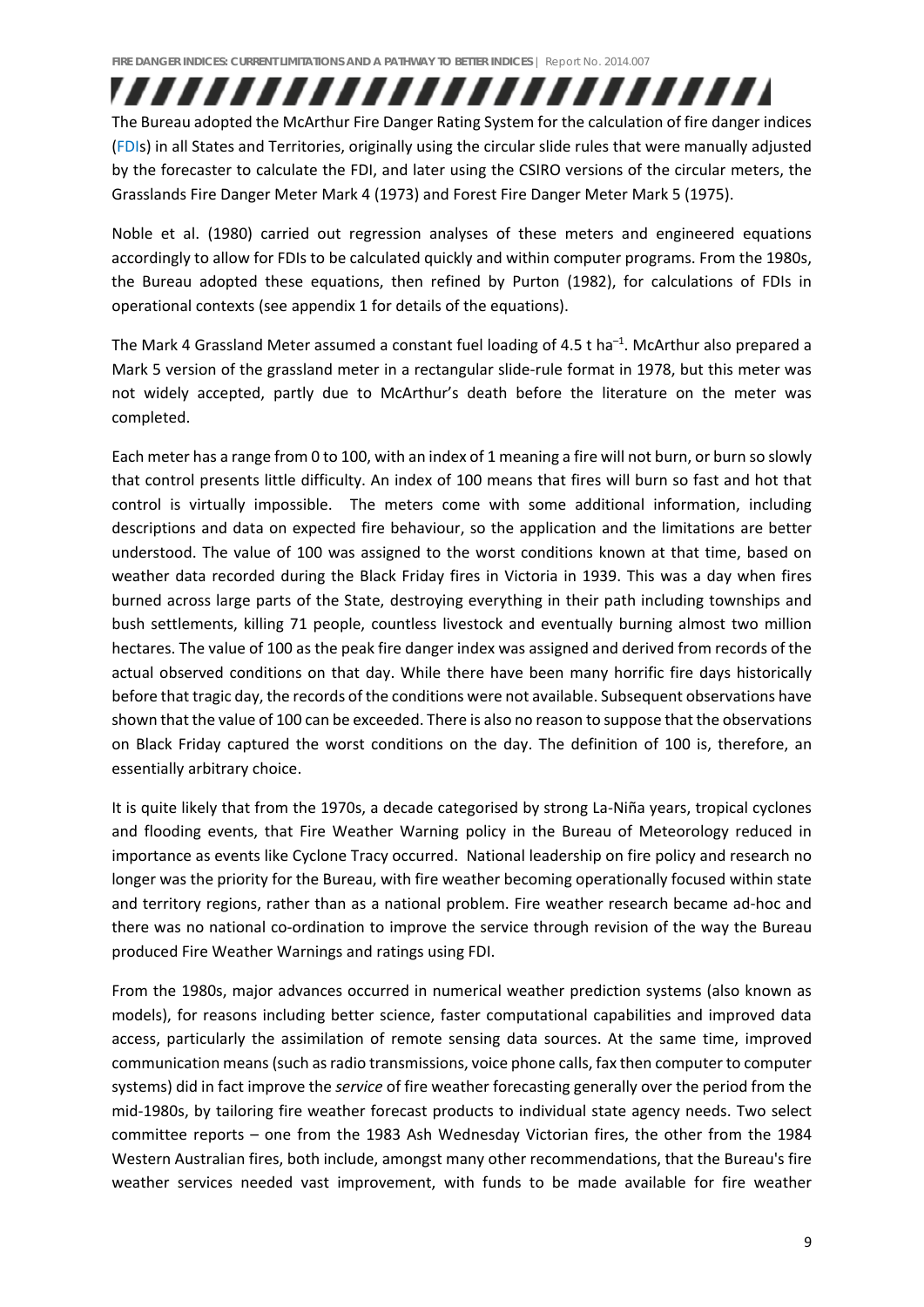specialists. The network of forecast sites also increased in this time, augmented by fire agency observations, satellite imagery and ground truthing.

,,,,,,,,,,,,,,,,,,,,,,,,,,

In collaboration with State fire and land management agencies, Bureau regional offices made incremental improvements in improving the fire weather service; however this was not a uniform approach nationally. Increased information, such as lightning activity level, mixing height, wind at upper levels, wind change timing and conditions after a cool change, along with the calculations of FDI, all served as a defacto way of including the "missing" elements to the calculated FDI. In the years after the Ash Wednesday fire event, a wind change chart service was initiated in Victoria (1990) and South Australia (1994) (and later New South Wales) to supplement the text forecast estimation of wind change. A number of internal reports were produced in the Bureau in the 1980s, the most significant of these being the 'Submission for upgrading Fire Weather Services, July 1986'. Some recommendations from this report was implemented, including having specialist trained fire weather meteorologists. Following these recommendations, Severe Weather Sections were formed within the regional offices in the early 1990s, covering fire, storm and tropical cyclone forecasting and research.

The Bureau also initiated a series of fire weather conferences where fire agencies and Bureau staff presented research material relevant to fire danger and behaviour, and contributed to the perennial problem of moving research into operations. Nevertheless, the fixed design of the McArthur FDIs has tended to inhibit the uptake of new research, since it cannot be easily incorporated into that framework. Where there have been improvements over time in FDI forecasts is in the forecast accuracy of the weather elements that are inputs to the McArthur meters. For example, in Victoria the Root Mean Square Error in the next day Maximum Temperature forecasts was about 3.7<sup>o</sup>C in the early 1970's. By 2011 the error was about 1.9 $^{\circ}$ C. This is due to advances in numerical weather modelling, remote sensing and statistical techniques, amongst other factors.

In the 1990s, research organisations such as CSIRO Bushfire Behaviour and Management Group, were innovating potential improvements to the FDI through the fuel component. A new grassland fire danger and fire spread prediction system was developed at the CSIRO by Cheney and Sullivan (1997). The CSIRO system removed the direct link between FDI and Forward Rate of Spread (FROS), which allowed for fuel loads other than the standard fuel load of  $4.5$  t ha<sup>-1</sup> and permitted calculated FDI values to exceed the FDI of 100. So now conditions worse than the 1939 Black Friday benchmark could be represented in the scale; however the application of the scale was now different. The use of the equations extrapolated beyond their original domain of fit also brought into use a somewhat open ended scale when it was applied to the rare but very difficult extremely high end Fire Danger days. Assuming that an FDI of 100 means that fires will burn so fast and hot that control is virtually impossible, there is no validation as to the likely impacts of higher FDI values. Further, the grassland FDI is extremely sensitive to wind, to the extent that changes in wind speed that are smaller than current typical forecast uncertainties cause large changes in the GFDI. The CSIRO meter also resulted in higher FDI values than the McArthur Mark 4 meter for those areas where fuel is deemed abundant and lower FDI values in those areas where fuel is deemed sparse.

The Bureau agreed in 1998, through the Australasian Fire Authorities Council (AFAC), to adopt the CSIRO system nationally. As the CSIRO system makes assumptions on fuel load, some State agencies preferred the Bureau to use earlier versions with an assumed standard fuel load. The original meters produced values between 0 and 100, however the equations on which the meters are based, together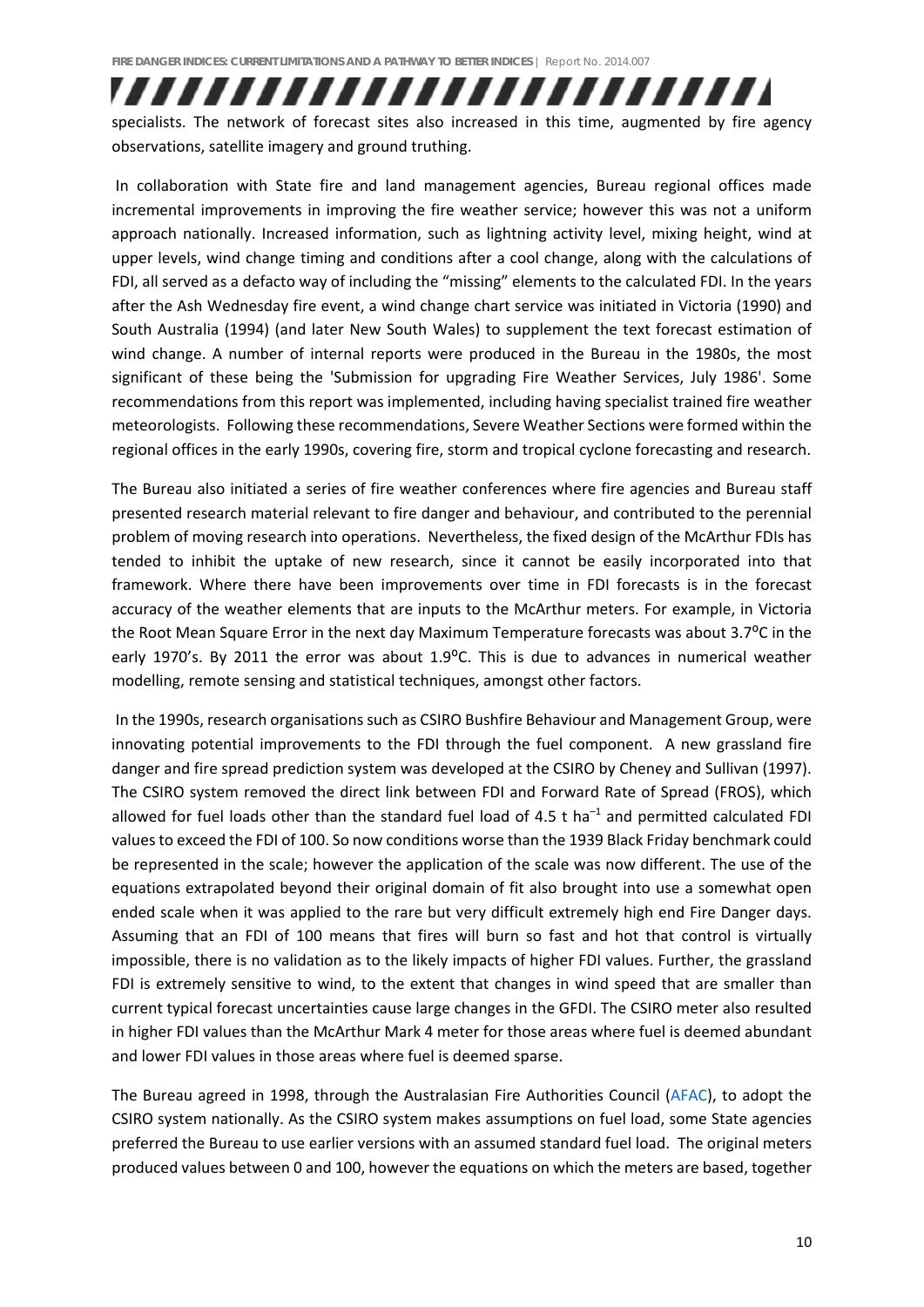with the 1997 CSIRO model, permit the calculation of fire indices greater than 100. Another extension of earlier work on fire behaviour in a very different fuel type was conducted by Jon Marsden‐Smedley, then of the Parks and Wildlife Service in Tasmania, for the management of button grass moorlands, a dominant vegetation type in the Southwest Tasmanian World Heritage Area, and common in western Tasmania.

,,,,,,,,,,,,,,,,,,,,,,,,,,

The fire weather service in regional severe weather sections did not change greatly through the late 1990s to mid‐2000s. The demand on the service, however, had a significant jump in regions such as Victoria, New South Wales and the Australian Capital Territory with the long protracted fire events – continuous uncontrolled fires – in 2002/2003, 2006/2007 and 2009.

A significant change in the fire weather forecasting service and the delivery of FDI and subsequently FDR to the public occurred with the introduction of the new Graphical Forecasting Editor (GFE) in Victoria in 2008, then rolled out State by State, and implemented across Australia by 2014. The GFE allowed for digital production of forecast elements at point locations across a grid, enabling subscribers to use the spatial data in their own Geospatial Information Systems. GFE also enabled a larger number of point location forecasts over a seven day period and new products to be developed utilising the gridded spatial data. One limitation is that these extended ranges are based on an interpolation from numerical weather prediction data with relatively coarse space and time resolution, raising the possibility that peak values are thereby missed.

When first implemented in Victoria, the Fire Weather Estimates (point location forecasts) provided to the agencies mirrored the existing point location forecasts of FDI (grass and/or forest) for conditions at the time of maximum temperature. Area-based forecasts were then created in the following seasons on the calculated values for the grassland FDI (GFDI) and forest FDI (FFDI) using forecast meteorological values for each grid point together with interpolated measures for grassland fuel drying (curing) and a forest dryness calculation known as Drought Factor (DF). Drought Factor is calculated for the FFDI at each grid point as a spatial interpolation of rainfall and the drought indices (Keetch‐Byram or Mount Soil Moisture Index). The spatial and temporal limitations of these are explored later in this report. In the New South Wales implementation, a range of spatial measures such as percentage of an area above an FDI threshold was developed. Products such as the percentage of grid points in a district that exceed the thresholds, and the duration of a grid point above the threshold.

The Victorian Bushfire Royal Commission (VBRC) recommendations led to another significant event in the production of FDI forecasts and resulting FDR, namely that the FDR categories were changed within a short space of time. The new categories for FDR were Severe for FDI 50‐75; Extreme 75‐100 (forest) or 75‐150 (grass) and Catastrophic/Code Red for above 100 (forest) or 150 (grass). The Bureau changed its service to accommodate these changes in FDR categories based on FDI. However, in the Bushfire Natural Hazards Cooperative Research Centre (BNHCRC) *Hazard Note* 4 (Feb 2015) a study on community bushfire readiness (McLennan, 2015) stated that since 2009, "there is no evidence of dramatic improvement since Black Saturday in overall levels of bushfire safety planning and preparedness based on the accounts given by those interviewed." This study was conducted in Victoria, New South Wales, Western Australia and Tasmania with residents that live in bushfire prone areas. This further highlights the social issues with changing the FDR categories, that are independent of the sensitivity of FDI but interrelate on another level by justifying arguments against defined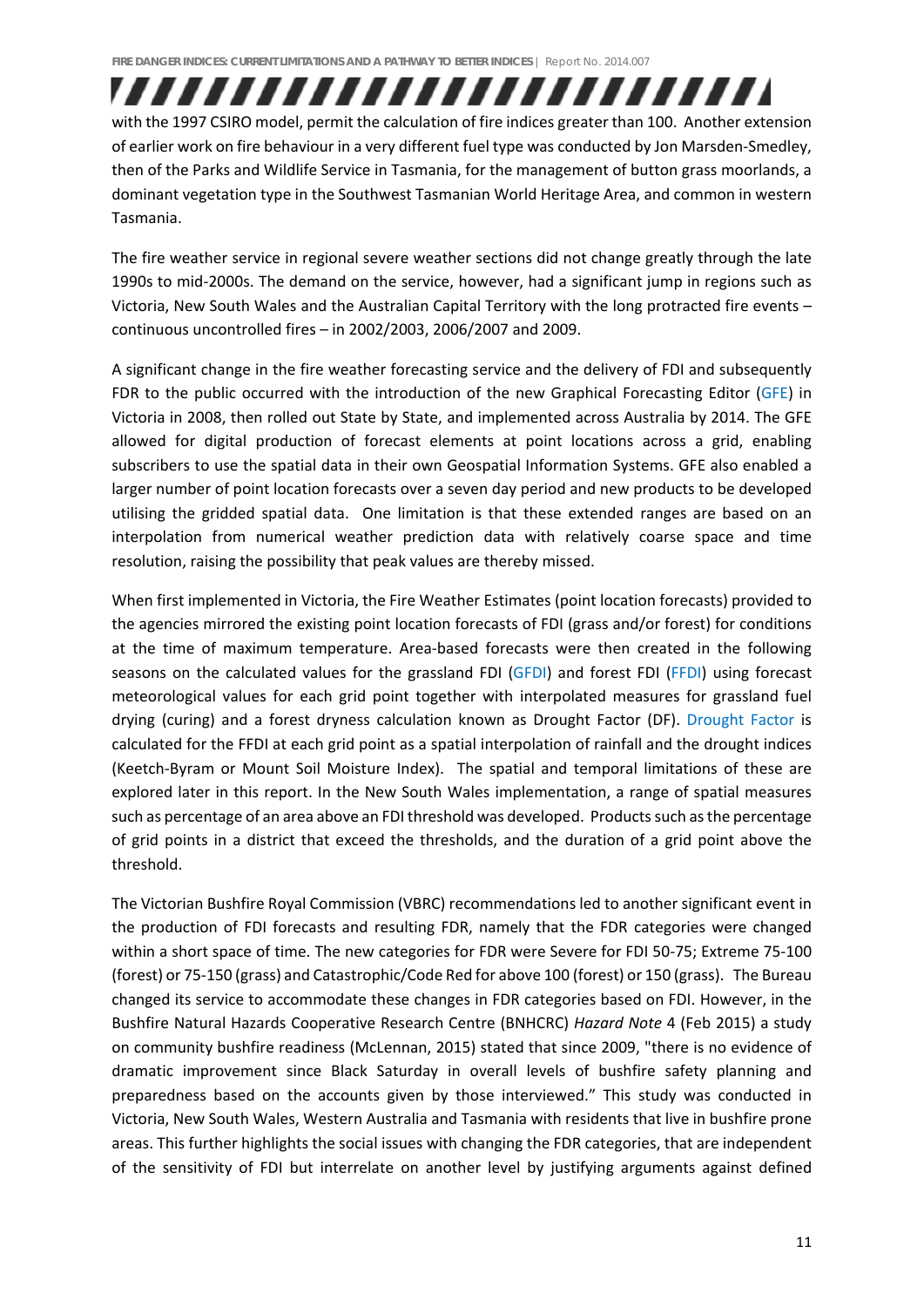

categories based mostly on FDI. The sensitivity of FDI, the use of indices, the problem of using these categories and an alternative solution, are discussed in the body of this report.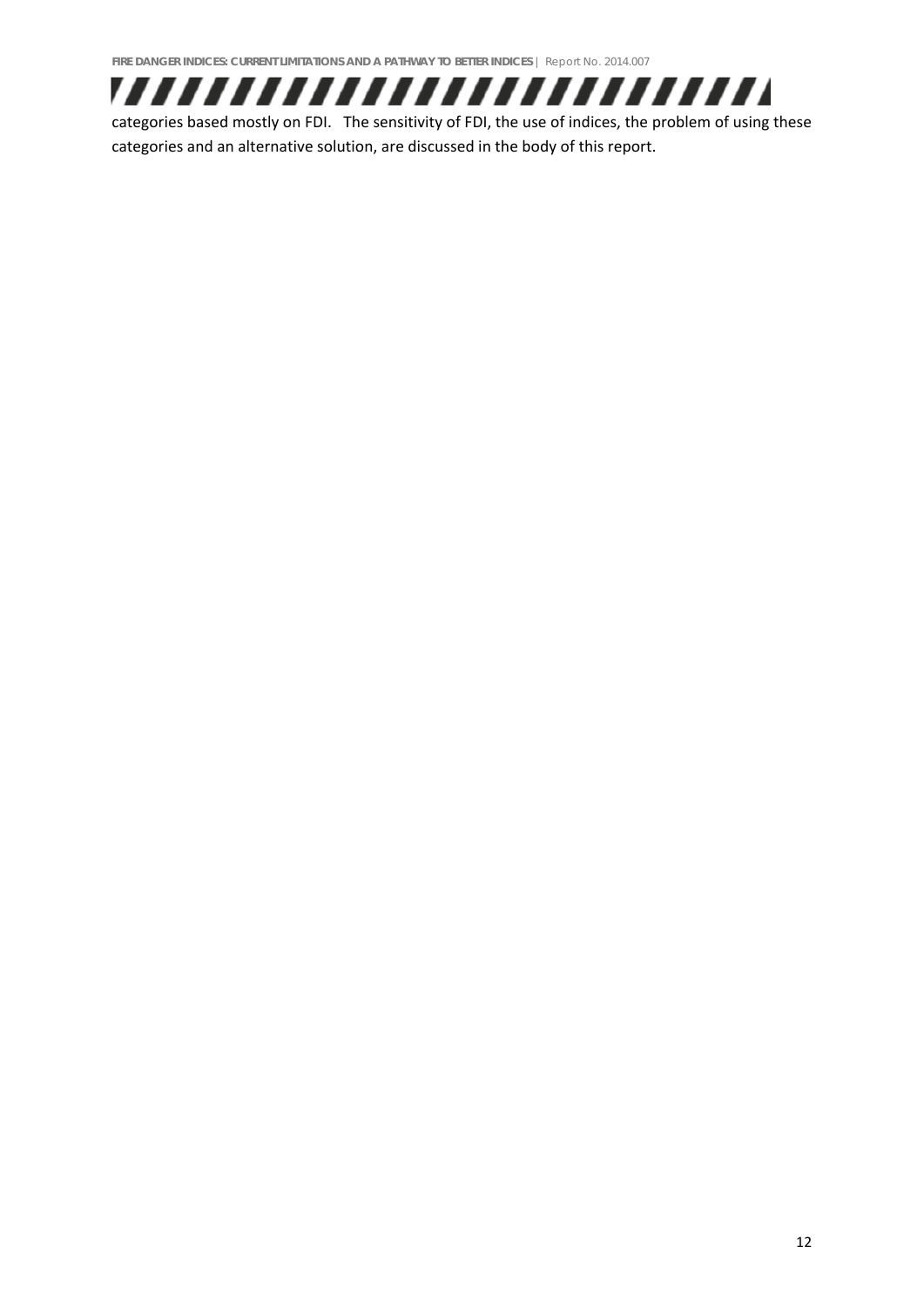### ,,,,,,,,,,,,,,,,,,,,,,,,,, 2. Environmental Influences on Fire: Inputs to Fire Danger Indices

Short term and antecedent weather conditions affect fire behaviour through their direct effect on a fire, and also through the moisture content of the fuel. This section reviews those factors.

#### 2.1 Fuel Moisture in Forests

The moisture content of fuels is important in determining likelihood of fire ignition and subsequent fire behaviour. The very short term response (drying or wetting) of dead fine fuel moisture<sup>1</sup> content due to the changes in the current weather conditions, and the longer term response to precursor conditions of the fuels in the deep litter bed, are estimated via the drought factor (DF, see Appendix 1). This estimate of the amount of dead fine fuel available for burning depends on the direct wetting by recent significant rainfall and through wetting from the soil underneath (via soil moisture), plus the amount of drying of the fuel bed by the surrounding air. In the operational calculation of the DF, the soil moisture deficit (SMD) is calculated first using either the Keetch-Byram Drought Index (KBDI) (Keetch and Byram 1968) or the Soil Dryness Index (SDI) (Mount 1980), then combined with an estimate of recent rainfall (the past 20 days) to calculate the DF. While the DF is calculated from a measure of SMD, in the calculation of a forest fire danger index it is interpreted as a *fuel availability factor*, scaled from 0 to 10 basically representing 10 percentile brackets, with 10 equating to 100% of the dead fine fuel being available to burn.

The assumptions about fuel moisture in existing fire danger calculations are crude by today's standards - they are probably best described as primitive and at times the lack of data with any confidence or enough currency is a major concern in constructing fire danger forecasts. There is some anecdotal evidence of informal ad hoc adjustments to SMD metrics to correct perceived errors, for example when fire behaviour has been observed to be more intense than that predicted by calculated FFDI values. A further issue is in drought affected forests following isolated thunderstorm activity that may have impacted on observed Drought Factors. Fuel moisture content is highly variable, from one place to another and at times from day to day or even from hour to hour.

The DF is now automatically calculated using a formula by Griffiths (1999) to smooth out the steplike increments that sometimes arose from calculations worked on the previously used pocket FDI meters. Apart from that gain, the other limitations remain. For forecasts of the DF, the recent implementation of gridded data by the Bureau has meant that *forecast* daily rainfall is now incorporated into the calculation out to four to seven days. The inherent errors in rainfall forecasts are therefore present in forecasts of DF.

#### 2.1.1 KBDI

The KBDI is widely used in the eastern continental States(Queensland, New South Wales and Victoria). The water balance in the KBDI is expressed in terms of a soil moisture deficit (SMD) which is the amount of water in millimetres necessary to bring the soil moisture content back to saturation. A high SMD means very little water available for soil evaporation or plant transpiration and hence dead fine

<sup>1</sup> Fine fuel is plant material less than 6 mm in diameter. Fuel moisture content is the proportion of free and absorbed water in the fuel. The fuel fibre saturation point – the upper limit of fuel moisture in the absence of precipitation, is the moisture content reached at 100% relative humidity. When exposed to precipitation, water will also be stored in the cell cavities and on the surfaces of the fuel. Under drying conditions, dead fuels release moisture to the surrounding environment through evaporation until the vapour pressure in the fuel reaches equilibrium moisture content. Rates of wetting and drying are determined by the chemical and physical characteristics of the fuel and by weather conditions (Vinny 1991, Matthews 2007, Slijepcevic 2014).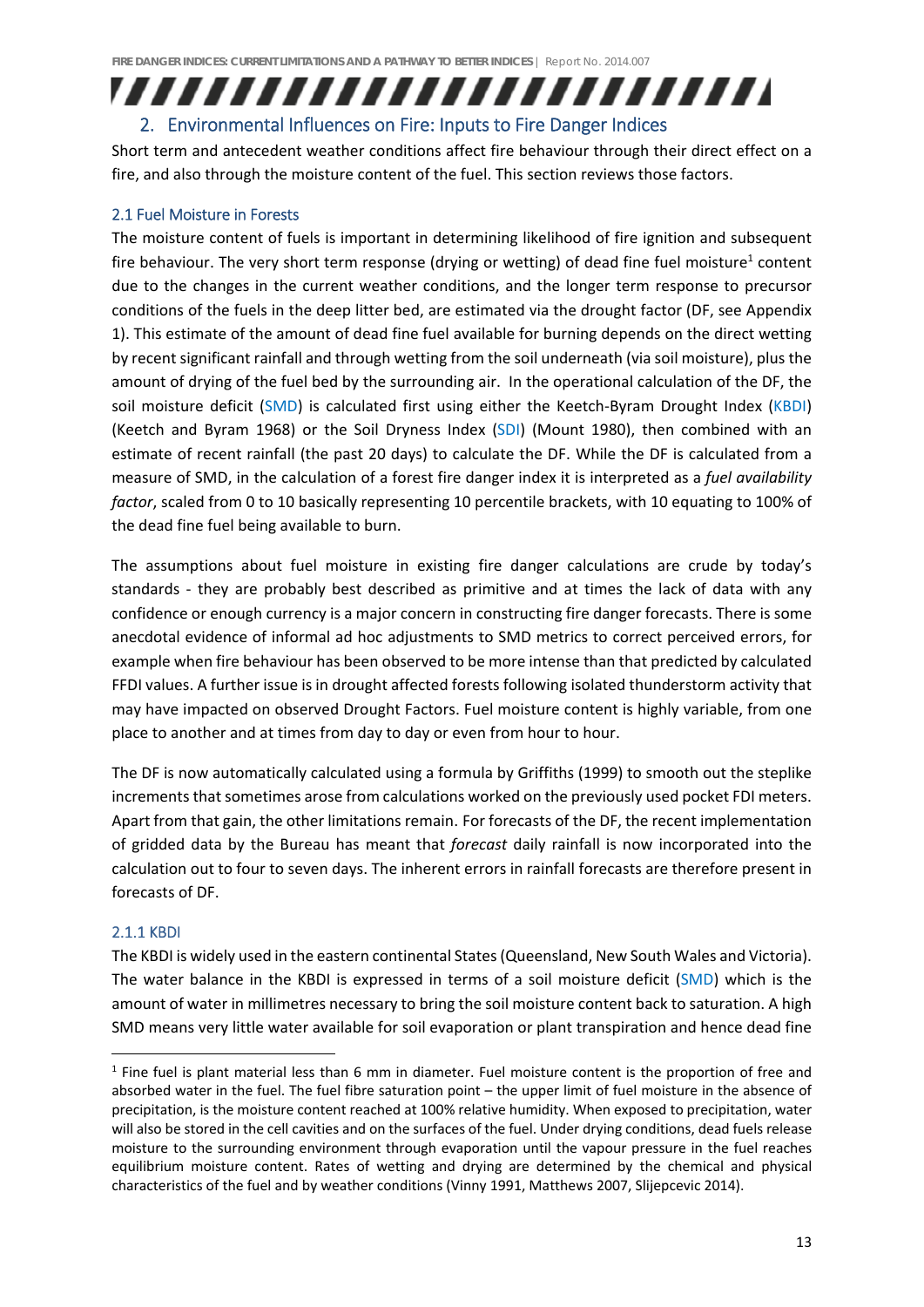fuels and decaying organic matter on the soil surface cannot absorb moisture from the soil. Under a high SMD, vegetation becomes drought stressed, although when this occurs depends on the vegetation type. At very high values, such as during a drought, the normally damper areas, such as southerly aspects and gullies, become dry so fire activity could potentially escalate significantly in places that are normally a natural barrier to fire. The KBDI assumes a maximum SMD of 200 mm and a minimum of zero, regardless of the moisture holding capacity of a soil type.

,,,,,,,,,,,,,,,,,,,,,,,,,,

There are five assumptions in the formulation of the KBDI, as discussed by Finkele et al. (2006). A starting value of zero is used during the winter rainfall period. Each day, the KBDI is estimated by the previous day's KBDI, the daily effective rainfall, and the evapotranspiration (ET). The daily effective rainfall is based on the previous day's rainfall amount decreased by the first 5 mm of the rainfall event to allow for interception and runoff. The ET is dependent on the previous day's KBDI, the maximum daily temperature and annual rainfall.

The 'zero' condition of KBDI in winter is a necessary requirement for the index to reset each season. Due to the nature of drought and rainfall patterns across Australia, many areas do not have a period of soil saturation so the index becomes unreliable. KBDI values are not formally adjusted to soil moisture observations, but when saturation does not occur, manual subjective manipulation of the values is practiced in some states, such as Victoria. The absolute value of KBDI (and also SDI) has a different interpretation if it arises from a drying pattern or wetting pattern, particularly at higher levels of the index when the soil is relatively dry. This is because in a wetting cycle scenario, the moisture in the soil is near the surface and hence may easily transfer to the fine fuels, whereas in a drying cycle, the surface of the soil is drier.

#### 2.1.2 SDI

The SDI is used in South Australia and Tasmania and for prescribed burning conditions in Western Australia. The SDI is calculated in a similar fashion to the KBDI, however the interception and runoff are treated separately and are vegetation dependent. The SDI requires a vegetation class to be defined, and for each class the canopy and runoff terms are defined. The ET term in the SDI is estimated differently from the KBDI by a linear function of maximum daily temperature, average monthly maximum daily temperature, and monthly evaporation from a capital city location (Finkele et al. 2006).

The ET term in both the KBDI and SDI is treated crudely, where the surface energy balance through radiation, humidity gradients, thermal stability and wind speed are not taken in account. The Finkele et al. (2006) report found the ET for SDI is much higher than KBDI at most locations they analysed. This means that in a drying pattern from a fully saturated soil, the SDI value increases more rapidly than the KBDI, indicating higher fuel availability and hence greater potential fire activity.

Depending on the size of the canopy storage, runoff, frequency and size of a rainfall event, the KBDI and SDI will also have slightly different effective rainfall amounts, although the difference between the two issmall when compared to the ET term (Finkele et al. 2006). Hence at warmer inland locations the SDI tends to be significantly higher than the KBDI due to the increased ET there.

#### 2.1.3 Further limitations of current measures of forest fuel state

Variations of soil type, topography, latitude, soil moisture conductivity, spatial variation, forest structure and time of year are not included in the SDI and KBDI calculations. Sullivan and Matthews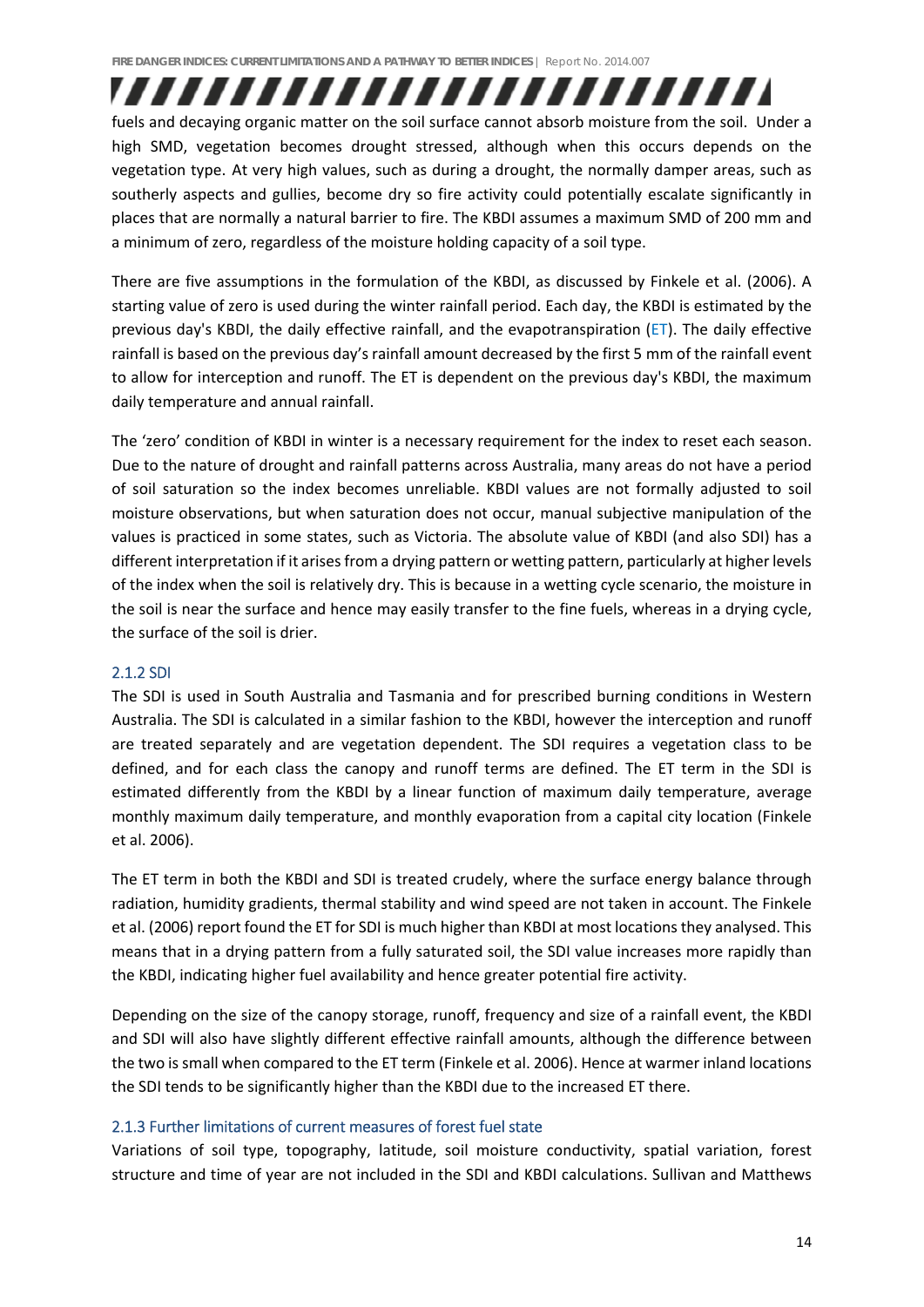(2013) comment in their study on the February 2009 Kilmore East fire that effort would be better spent developing spatial models of fuel moisture. Significant development of underlying physical processes would be required to account for the critical components driving fuel moisture content at the landscape level, as well as significant computational resources. Critical landscape components would include understanding the transport of water through soil (Sullivan and Matthews 2013, Roxburgh et al. 2010), the effect of extended drought on soil moisture and the effects of soil moisture on micro‐climate and fuel moisture (Samran et al. 1995). Rainfall is a highly spatially variable and point measurements are difficult to extrapolate across a landscape where rainfall from cumuliform cloud (isolated and discrete) and vegetation and terrain may alter rainfall patterns and water transport.

,,,,,,,,,,,,,,,,,,,,,,,,,

Investigation of the effects of the 2009 heatwave, in the week preceding Black Saturday February 2009, showed that the extreme temperatures had a significant but short‐lived impact on modelled fuel moisture content of dead, fine litter fuel compared to a set of hypothetical conditions in which the heatwave did not occur (Cruz et al. 2012, Sullivan and Matthews 2013). It is likely that such extreme sustained temperatures, in conjunction with lack of rainfall, would have had a long-term impact on the moisture content of live fuels (shrubs and other understorey vegetation) as well as on coarser dead medium and large dead fuels such as logs and branches. This would have acted to increase the total amount of fuel available for flaming combustion and increased local and total energy release of the fire (Bureau of Meteorology 1963). Other major fires, including the WA forest fires of 1961 and 2015, similarly followed a period of high temperatures.

Two modified fuel moisture models, the Canadian Fine Fuel Moisture Content (FFMC) and a modified version thereof (Mathews 2006), were evaluated by Slijepcevic et al. (2014). Both verified well for guidance in prescribed burning in southern eucalypt forests, although the Canadian FFMC model could be improved by adjusting for Australian fuel types. However both fuel models do not predict well for extreme dry conditions. There can also be quite wide disagreement between fire spread models for dry forest fuels, and the difference in predicted rates of spread widens as the amount of available fuel increases (McCaw et al. 2008).

Fuel characteristics, such as quantity of various fuel components by size class, live and dead fraction, horizontal and vertical continuity, density and packing ratio and other fuel attributes are important in determining the rate of spread and intensity of bushfires (Gould et al. 2012). Fuel arrangement is also an important factor significantly affecting the resulting fire behaviour, with assessments on fuel hazard also playing an important role in determining a FDR (Hines et al. 2010). A new fuel state assessment that is based on physical models should offer a significant improvement over the current DF system. Additional data sources could include improved observations of rainfall through a denser network using the established hydrology rainfall gauge network currently part of the flood forecasting service and advanced technology such as weather radar. Dharssi (2014) is developing a soil moisture analysis system as a replacement for the KBDI and SDI that uses many different sources of observations including satellite derived soil moisture estimates, land surface models and data assimilation techniques through the BNHCRC, which promises to provide a better-quality spatial resource for this and other purposes.

The work conducted by the CSIRO, based on the structure of the identified fuel types through the National Fuel Classification findings(Gould et al. 2014, Hollis et al. 2015) and the fire behaviour models synthesis work carried out by Cruz et al (2014) will develop linkage guidelines between fire models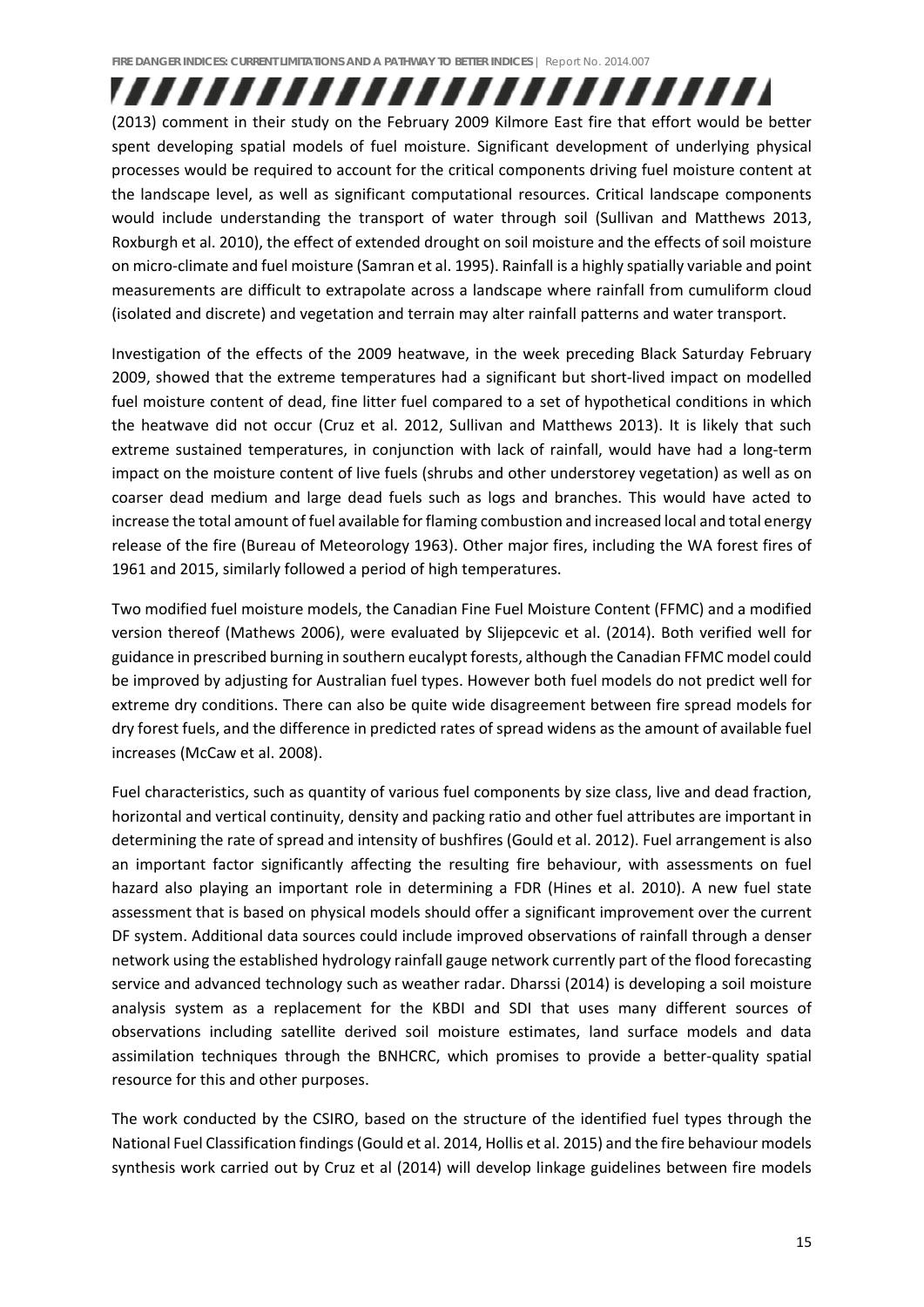## ,,,,,,,,,,,,,,,,,,,,,,,,,

and fuel types. The fuel moisture, arrangement, load and classification and the work on modelling soil moisture should consider these developments.

#### 2.2 Grassland curing and loading

The curing process of annual grasses is that they naturally mature, seed and die. Perennial grasses behave a bit differently and tend to accumulate dry matter over a long period and tend to retain some live parts for most of the year except in a drought. So there is a fairly predictable seasonal pattern of green live grass that is too moist to ignite initially which then undergoes curing to become dead dry grass that burns quickly. Grass may cure very quickly so the focus is to monitor it closely when and where it begins to die. After the grass is fully cured this intense monitoring is not required except if there is a lot of rain which can promote grass growth, giving for example short green grass under dry grass. (Martin et al. 2014).

Many hundreds of grass species grow in Australia, but are classified into broad groups with similar characteristics. For example, tropical, tussock, hummock, improved pastures and grazed/un‐grazed pastures. The life cycle of all grasses is dominated by rainfall. A wet spring will produce abundant growth, while an early summer with little rain will accelerate drying. However, if grass is either lying down or cut [e.g. for haymaking], it takes a lot longer to dry and if it is not fully cured, any rain may tend to keep the grass alive for longer. In contrast, standing, fully cured grassy fuels will dry rapidly in a few hours after rain in hot dry sunny conditions. Grass fuel characteristics such as fuel continuity and height affect the fire behaviour. Fuel load by itself will influence flame height, depth and fire intensity<sup>2</sup> (Cheney and Sullivan 1997).

In Australia there are two models that are used for grassland, the McArthur Grassland Mk 5 meter, and the CSIRO grassland fire spread meter which is a modified McArthur Mk 4 (Cheney and Sullivan 1997, 2008). Originally the grassland FDI meter was designed for use in one type of fuel classification, namely relatively fine‐textured annual grasslands in the temperate regions of Australia that go through a curing process each spring and summer. The revised CSIRO meter removes the forward rate of spread (FROS) from the calculation, with the FROS being calculated separately in the CSIRO Fire Spread Prediction System.

The CSIRO Grassland Meter was originally designed assuming fairly dense stands of improved pastures carrying a total fuel loading of 4.5 t ha<sup>-1</sup>. A later modification allows for a variable fuel load to enable the grassland meter to be used in either drought affected areas with low fuel loads or in tropical regions where fuel loads often exceed 6.5 t ha<sup>-1</sup>. In areas of the Northern Territory, fuel loads in excess of 11 t ha–1 are encountered in Gamba Grass infestations.

The moisture content of dead grasses (100% cured) is not considered independently of the meters, but is built within the meters. Moisture content can range from 2% to 35% of the dry weight, above 35% the grass fibres are saturated and there is free water either on or within the stalks. However, once rain has stopped for example, grassy fuel will dry out within 2 hours on a hot sunny day.

The determination of consistent curing across state borders is problematic. To address this, a project is currently underway by Slijepcevic et al. (2014) to improve understanding of the physical processes

<sup>&</sup>lt;sup>2</sup> Here the fire intensity is defined as the available heat of combustion per unit area of ground and the rate of forward spread of the fire.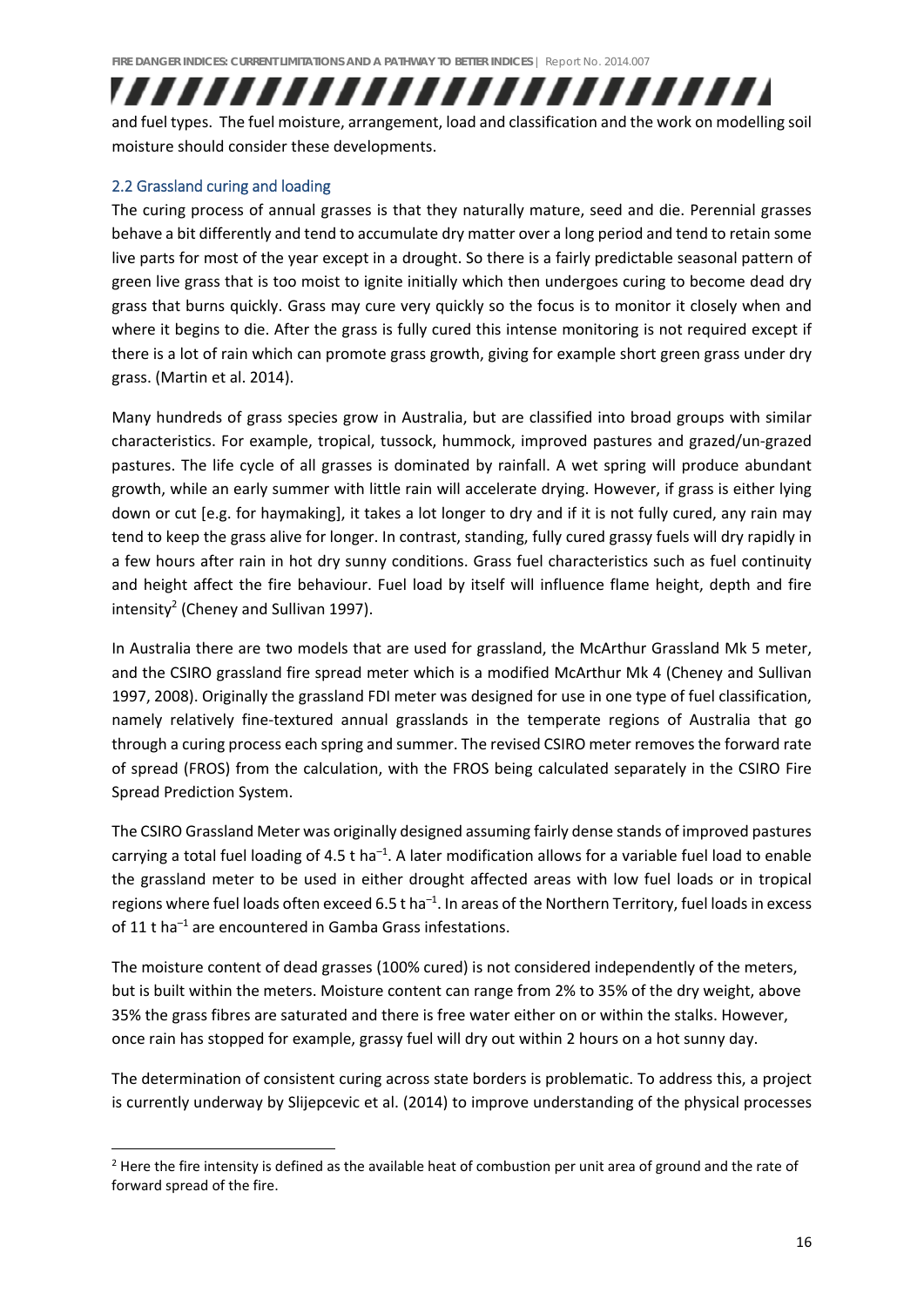by which curing state affects fire propagation in different regions. This project will investigate the current predictive equations that define fire propagation thresholds in grassland fuels under marginal burning conditions, and the accuracy of operational grassland fire spread in partly cured grass, to enable development of simple field‐oriented decision support tools.

,,,,,,,,,,,,,,,,,,,,,,,,,,

#### 2.3 Bushfire fuel classification

Fire cannot exist without fuel, and so fuel state is a major input to fire danger rating. Traditionally, fire danger ratings in Australia have mainly considered two main fuel types, forest and grass, as reflected in the corresponding meters. Exceptions include the calculation for Moorland fuel types in Tasmania, using Marsden‐Smedley and Catchpole (1998), and one jurisdiction which uses the McArthur GFDI for forest fuels also.

Fully describing the fuel state is extremely complex, with relevant factors including the total amount, moisture content, relative masses of live and dead, relative amounts of various sizes (e.g. fine through to coarse), vertical arrangement and type. This complexity is recognised in the developing Australian Fuel Classification system (Gould and Cruz 2012), which provides for five fuel layers: over‐storey tree bark and canopy, intermediate tree bark and canopy, elevated fuel, near-surface fuel and surface fuel.

Subsequent reports (Hollis et al. 2015, Cruz et al. 2015) further highlight inadequacies in the fuel state prediction using FDIs that reflect only three fuel types. In particular, the current FDI system also does not encompass the fuel characteristics in different regions of Australia and the quantity of fuel at a particular time since the last fire. It also identified that, without an agreed and accepted protocol for defining and assessing fuels, it will be difficult to improve the collective fuel characteristic knowledge. Cruz et al. (2015) provides a comprehensive examination of 22 different fire spread modelsfor various fuel types. Fourteen of these models are recommended as being suitable for use under either prescribed burning conditions, wildfire conditions, or both. Eight models are not recommended.

#### 2.4 Wind and wind change

Wind has a complex variation over multiple space and time scales, with a correspondingly variable impact on fire behaviour. Synoptic to local scale environmental winds are components of predicted fire danger, while coupled fire – atmosphere models have indicated that a simulated fire will modify the wind and that this in turn modifies the propagation of the simulated fire (Clark et al. 1996, Peace 2014).

The wind speed used within FDI calculations is averaged over a 10-minute period at a height of 10 m above flat open terrain. Wind direction is not reflected in the FDI, yet strongly influences the spread of fire so it is also one of the most important factors in evaluating fire danger and resulting behaviour because the fastest and hottest part of a fire spreads, all other factors being equal, in the direction of the wind. Consequently, one of the most dangerous fire risk elements is wind changes because the fire abruptly changes direction, and the flank, which is often much longer than the head, becomes a significantly wider head creating particular danger for fire fighters.

The grassland FDI is particularly sensitive to wind speed variation with minor changes to wind speed substantially impacting the resulting FDI, particularly at the higher end of the scale. Thus the calculation of GFDI is sensitive to the temporal and spatial resolution of the input data. Systems such as the Bureau of Meteorology's Next-Generation Forecast System (also known as the graphical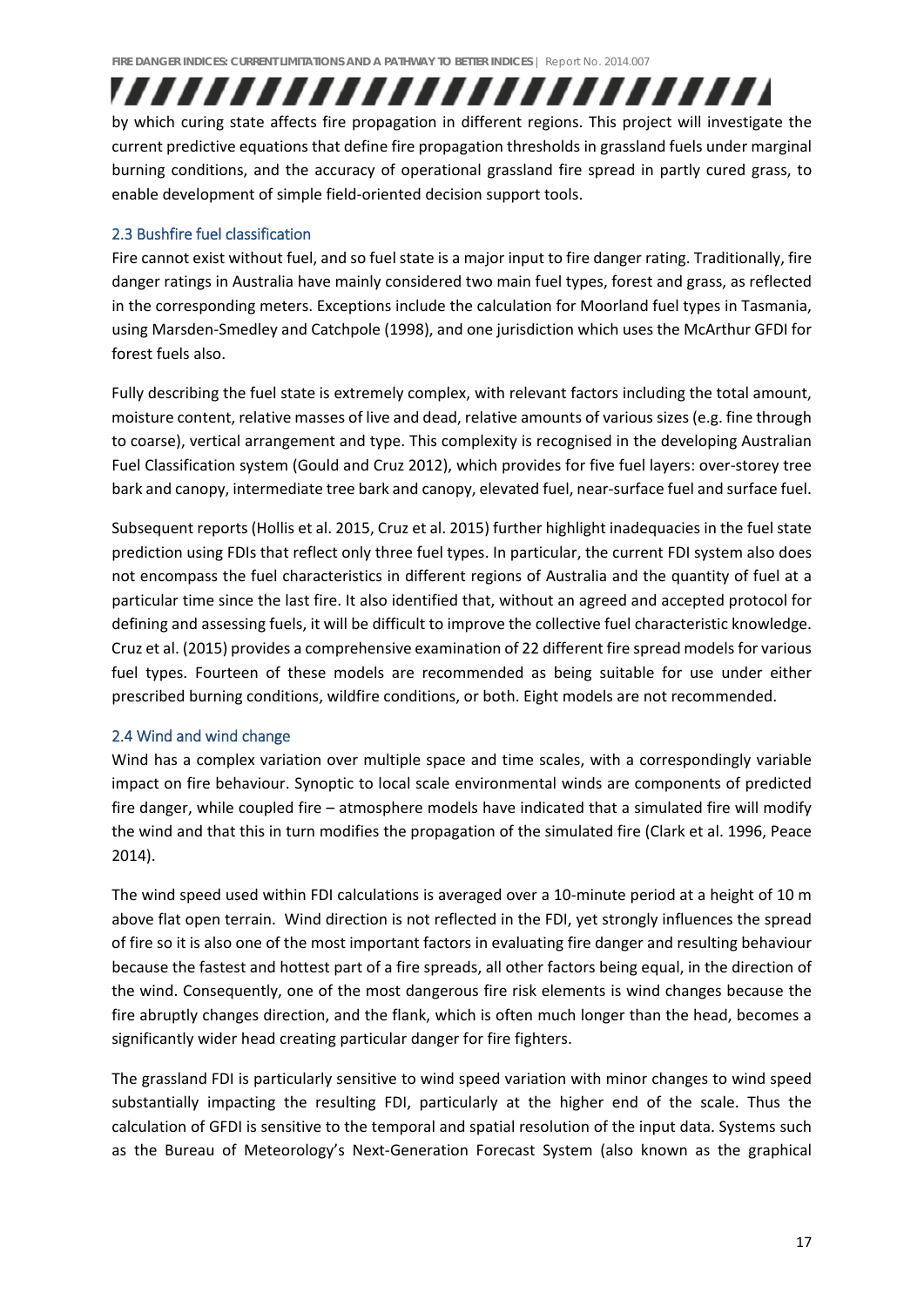forecast editor, GFE) may interpolate less frequent data to an hourly basis<sup>3</sup>. These hourly wind forecasts are available in digital format and are being used within fire simulating systems<sup>4</sup>, but may not reflect true wind variation within the hour forecast (Hicks 2013).

,,,,,,,,,,,,,,,,,,,,,,,,,,

Indices such as McArthur's FDIs are based on near‐surface meteorological data and neglect three‐ dimensional environmental interactions. Such three‐dimensional environmental interactions include: mechanical mixing of the atmosphere, convection columnsinteracting with the ambient wind, and the fire interacting with the environment to change wind structure (Peace, 2014). The development of pyro‐cumulonimbus clouds (PyroCb) is another complication.

Experimental results from Project Vesta (Gould et al. 2007a,b,c) and simulated fire coupled modelling (e.g., Clark et al. 1996, Badlan et al. 2012, Peace 2014,) have reinforced observations that local scale winds through larger fuels (forest, scrub) may vary significantly from a 10-metre wind in the open that is used in an FDI forecast, because of the effect by complex flow within the canopy and of fire-modified winds. Fire rate of spreads predicted by a Forest Fire Danger Meter (FFDM) were closest to observed values when winds were light (less than 12 km  $h^{-1}$ ) and shrub fuels were sparse, but were vastly underpredicted in anything above this rate. McCaw (2007) noted that FFDMs remain valid for predicting spread during the early stages of fire growth only when fires are developing from a point ignition and the head fire remains narrow. McCaw et al. (2008) demonstrates that empirical models of fire spread are likely to substantially under‐predict rate of spread in eucalypt forests under high wind speeds.

Topographical influences on wind in the form of valley funnelling, the acceleration between an inversion layer and mountain (i.e., a mountain gap), mountain waves, are currently too fine detail local weather effects to include explicitly in FDI. A number of authors (Holden et al. 2011, Sharples et al. 2009, Bradstock et al. 2010, Kepert and Fawcett 2013) have investigated the effects of topography on wind on a localised scale. Wind forecasting at this detail will improve with higher resolution weather modelling, and could be included in any new fire weather rating system or fire behaviour simulator.

Results from coupled fire behaviour models show interaction of environmental wind flow and the fireinduced wind (Clark et al. 1996, Cunningham and Reeder 2009, Peace el at. 2014). Clark et al. (1996) found near-surface convergence zones caused by the fire's updraft and low-level inflow moved ahead of the fire; or in simpler terms, increased the wind at the fire and pulled the combustion front forward. Peace (2014) showed a simulated example of the fire causing the inland acceleration of a sea breeze and the descent of elevated air into the surface fire, indicating that the fire changed the arrival time and intensity of the sea breeze wind change.

Fire danger and resulting fire behaviour is modified with a shift in wind direction and speed, be that from a synoptic‐scale air mass change such as a cold front or a low pressure trough, or a smaller‐scale circulation such as a sea breeze or thunderstorm outflow. Wind changes cause the direction of fire propagation to change, with the flank becoming the head. Often, this leads to a much larger head fire, vastly increased rate of burning, and great danger to those caught in the new path of the fire. Other

 $3$  Hourly data is achieved through a linear interpretation of 3 or 6 hourly time steps of weather parameters from numerical weather models. Higher resolution models, and consensus models forecasting out to 48 hours have hourly time steps, but may not always be used, depending on performance on the day.

<sup>&</sup>lt;sup>4</sup> Fire simulator is a computer program that depicts the development of a fire in space and time based on environmental conditions, fuel characteristics, terrain and interactions amongst these variables. A fire simulator may utilize one or more fire behaviour models or systems to predict fire behaviour as an input to simulating fire spread.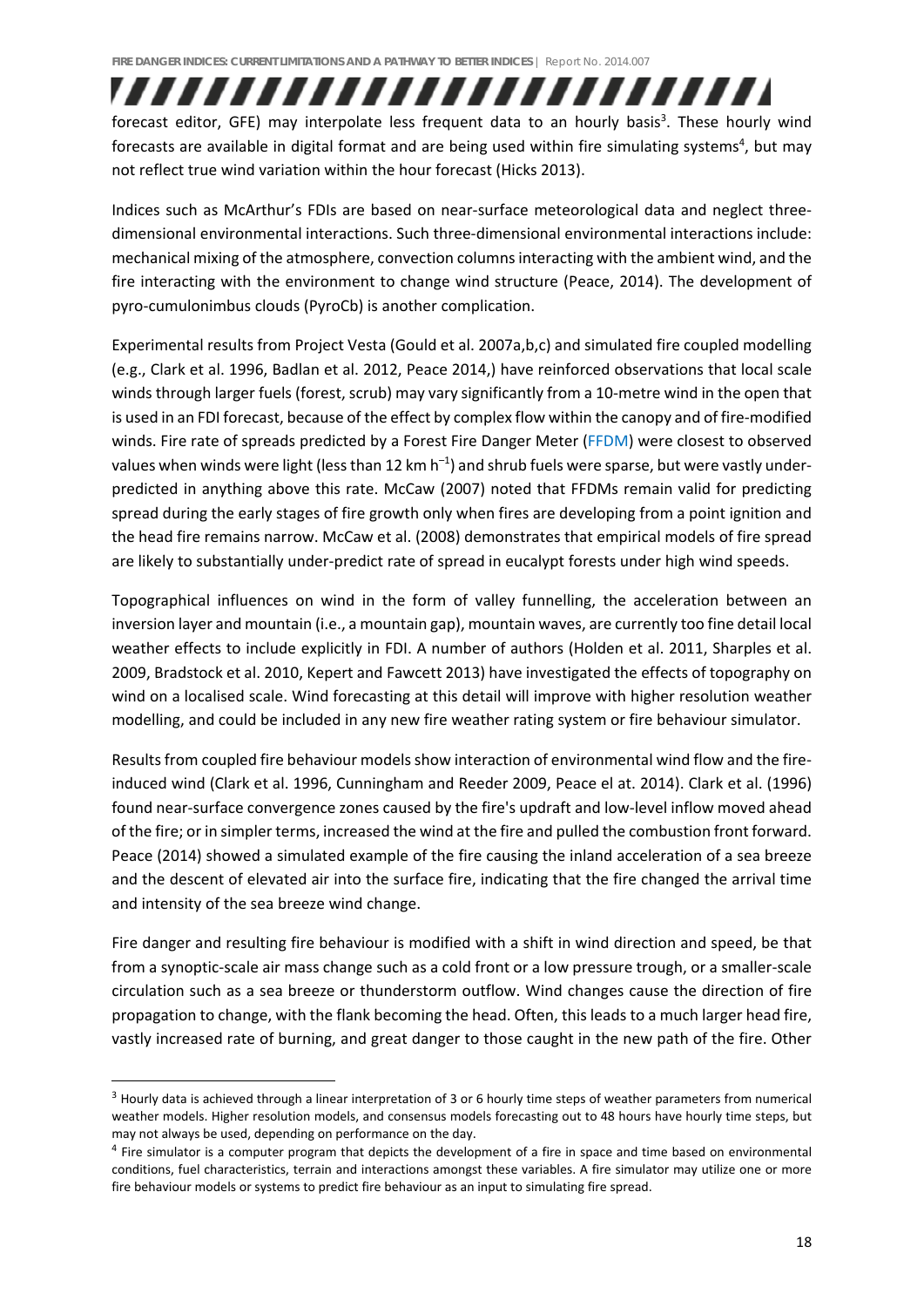factors to be considered in such cases are the effects of cooler and moister air after the change, and any precipitation that may occur.

,,,,,,,,,,,,,,,,,,,,,,,,,,

Results from high resolution atmospheric modelling (Engel et al. 2012, Fawcett et al. 2013) show smallscale fluctuations in the wind direction on synoptic-scale features such as low pressure trough lines and cold fronts. Features such as density currents, undular bores emanating from a wind change, and pre‐wind‐change boundary‐layer rolls, all create wind speed and direction shifts. The upward motion of air on the wind change and the pre‐change features may contribute to rapid plume development and lofting of particulate matter, and be strong enough to allow larger materials such as bark to be supported (Ellis 2011). The vertical wind component from these meteorological features and the fire plume itself may further contribute to spotting, with the changes in wind speed and direction with height being another important factor.

On 7 February 2009, fires that started from spot sources forming a narrow fire front, through the Murrindindi forest area, southeast of Marysville, and the Kilmore gap to Kinglake fire, became larger fire fronts (a 55-km-long head-fire) as the result of the wind change. The area burning increased from approximately 27,000 ha before the wind change to 63,000 ha in the hour after the wind change, while the estimated rate of energy release went from about 2000 GW before the wind change to 8500 GW afterwards. Before the wind change the fire spread occurred were in distinct phases, partially driven by changes in fuel and topography in what would appear to be a fairly constant fire weather condition (i.e. an extremely hot, unstable, dry, deep mixing layer and windy (Cruz et al. 2012).

With the largest fire intensity occurring post wind change, Cruz et al. (2012) comments that the extreme fire behaviour (in terms of rate of energy release) cannot be explained by the prevailing weather conditions shown at the Kilmore Gap or Coldstream weather observations, where the FFDI dropped to values below 20 after the change. This is not surprising, as fuel moisture has a considerable lag<sup>5</sup> after an air-mass moisture change, with the lag being greater for coarser than finer fuels. The size of the new fire front and the strength of the wind post change, are the primary contributorsto a larger fire area and therefore a larger energy release and outweigh the change in fuel moisture. Immediately after the change, the danger of this fire was markedly greater than indicated by the FFDI.

#### 2.5 Temperature and Relative Humidity

Temperature has a direct thermal effect on materials with which it comes in contact (Potter, 2012). Temperature and relative humidity contribute to the McArthur FDI directly, and also to the evaporation and transpiration terms in the KBDI and SDI.

Temperature and relative humidity influence the equilibrium moisture content (EMC) of fuels. Studies on temperature (Potter 2012) suggest the importance arises from not only the indirect effects on fuel moisture, but also when the sun heats surface fine fuel, and they in turn heat the adjacent air. As fuel temperature increases, moisture on the fuel's surface evaporates more readily, thus drying the fuel

<sup>5</sup> Fuel moisture lag refers to the rate a fuel gains or loses moisture, the time necessary for a fuel particle to gain or lose approximately 63% of the difference between its initial moisture content and its Equilibrium Moisture Content (EMC ‐ the vapour pressure of the water in the wood equals that of the atmosphere). The change in moisture content slows as the fuel moisture gets closer to the equilibrium moisture content. In nature, fuel takes five times the lag periods for 95 % of the change to occur. Heavy fuels have a longer time lag. (Utah State University).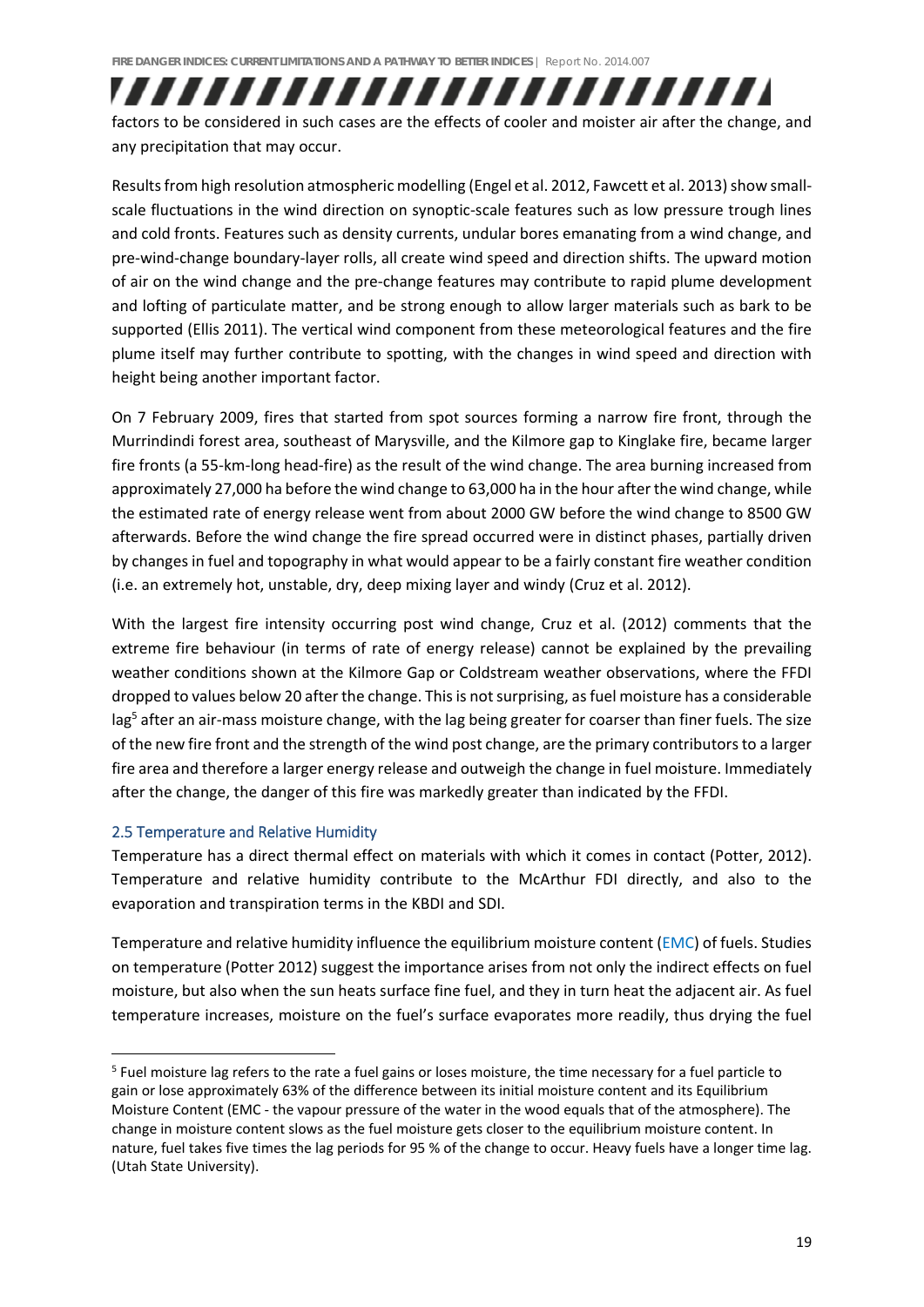## ,,,,,,,,,,,,,,,,,,,,,,,,,,

and increasing its flammability. The fuel temperature is in turn the result of the overall energy balance of the fuel, driven by sunlight and energy radiated from the fire (Bureau of Meteorology, 1964, Potter 2012).

Consideration of the three‐dimensional profile of temperature and moisture is important for understanding fire intensity and behaviour. Hayes (1941) examined temperature, humidity and wind showing the variability with elevation. Incorporating information on temperature inversions can be imperative to forecasting fire behaviour, as inversions form a boundary between air masses above and below that may have very different temperature, humidity and wind characteristics. Stability and temperature inversions will be discussed in the next section, however it is important to note that stability is a function of the vertical distribution of temperature and moisture. Understanding the vertical temperature structure of the atmosphere is another key physical concept that forms part of the analysis of the atmosphere and the interactions between the atmosphere and fire.

#### 2.6 Atmospheric Stability and the planetary boundary layer

Atmospheric stability refers to the extent to which vertical motion in the atmosphere is favoured or suppressed by the temperature and moisture structure. Under stable conditions, motion is suppressed, while under less stable conditions it is favoured. Under unstable conditions, it may arise spontaneously. The stability usually varies with height – for instance, a neutral or weakly unstable daytime mixed layer can have a stable inversion layer on top of it.

The FDI meters tend to overestimate fire danger and rate of spread under stable conditions. To address stability, the Haines stability index was developed in 1981, although it is based on only two locations for observations and verification. The Haines Index combines a temperature lapse rate and dewpoint (dryness) component to give an indicative score of ranging between two and six (Haines, 1988).

In the dry Australian climate, the lapse rate and dewpoint depression ingredients exceed the upper bounds considered in the Haines Index. Mills and McCaw (2010) reformulated the Haines Index to use open‐ended linear functions of temperature lapse rate and dewpoint depression, leading to a larger range (0 to 13.5), and renamed it the Continuous Haines (C‐Haines) index. They state that the "C‐HAINES forecast should be used as an alert rather than a simple cause and effect relationship to fire activity. Examining the components of the C-HAINES to understand the drivers of C-HAINES should be the practice". There have been cases of extreme (> 10) C-Haines values associated with sustained night‐time fire activity in which the FFDI was low.

The planetary boundary layer<sup>6</sup> (PBL) structure largely determines the near-surface stability and thus may affect fire behaviour. The PBL depth is not reflected in the FDI, but can be considered as another element influencing fire danger. Mills (2008b) showed that environments with deep mixed layers are associated with many of the abrupt surface drying events, and argued that these events were associated with the dry convective mixing of middle atmosphere dry air to the near surface layers (Mills 2005, 2008a, 2008b). As well asthe potential for mixing down dry air, deep boundary layers also

<sup>6</sup> The planetary boundary layer extends upward from the surface to a height that ranges anywhere from 100 to 6000 m: above it is the free atmosphere. The boundary layer is directly influenced by the presence of the Earth's surface, responding to frictional drag, solar heating, surface cooling, and evapotranspiration. A stably stratified PBL is typical at night locations and also occurs in daytime in places where the Earth's surface is colder than the air above.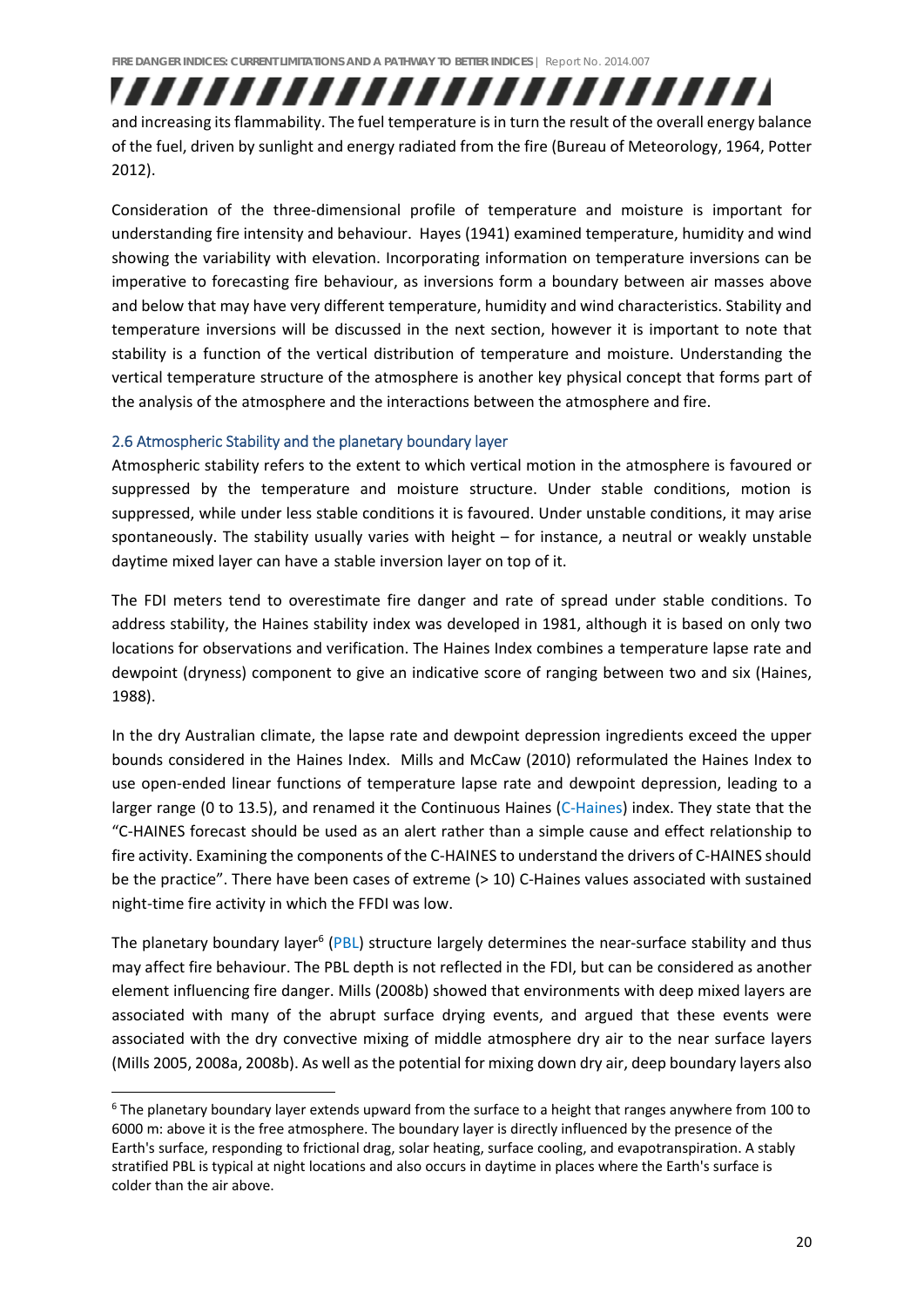allow for more vertical plume development, and affect the gustiness of the wind. On days such as Black Saturday, the boundary layer was 5 to 6 kilometres deep by the afternoon. In contrast, a highly stable nocturnal boundary layer may be as shallow as 100 m.

,,,,,,,,,,,,,,,,,,,,,,,,,,

Potter (2005) emphasised the role of convective available potential energy<sup>7</sup> (CAPE) for fire plumes. Although more research is required in understanding and verifying plume dynamics, the body of work all highlights meteorological relationships between stability, wind shear, entrainment of moisture potentially released from fuel to a lifting condensation level and the effect on a fire's plume. Understanding thunderstorm dynamics is helpful for studying the transition of a smoke plume into a thunderstorm, through forecasts of thunderstorm environments and study of radar signatures.

The boundary‐layer structure may be important in regions of significant topography. For example, the air above a subsidence inversion is warmer and drier than that below, so when mountains penetrate through the inversion, the fire danger on the ridges and peaks can be very different to that in the valleys. Similarly, nocturnal drainage flows can lead to significant spatial variability in the temperature and humidity overnight, affecting the fire danger. These effects are discussed further in Sharples (2009).

#### 2.7 Dry lightning

Dry lightning is the term used to describe lightning with a high probability that significant rain will not fall on the area where the strike has occurred so a fire could potentially be ignited. There are a number of waysin which dry lightning can occur: if a thunderstorm is high‐based with relatively dry air at lower levels such that rain evaporates before reaching the ground or if a thunderstorm is fast moving such that the rainfall is spread thinly on the ground, or if lightning occurs outside of the rain shaft of a thunderstorm. The atmospheric conditions for high‐based thunderstorm activity have been investigated by Dowdy et al. (2009) in an Australian context. This report investigates atmospheric states that could potentially influence the chance that lightning will cause a fire, including the occurrence of dry lightning. The probability of fuel ignition by lightning has been shown to be relatively independent of fuel moisture, with some fuelsigniting even though they may be very wet (e.g. Latham et al. 1997). In contrast to the probability of ignition, the probability that an ignition is sustained *is highly* dependent on fuel moisture (Dowdy et al, 2009). The high dependency of ignition survival on fuel moisture is the reason why the concept of dry lightning is of importance.

Rorig and Ferguson (1999) showed that the occurrence of dry lightning in the Pacific Northwest of the United States of America was related to high instability (as represented by a large temperature difference between 850 hPa and 500 hPa, corresponding to approximate heights of 1500 metres and 5.5 km above mean level) combined with low atmospheric moisture levels (as represented by high dewpoint depression at 850 hPa). Their method correctly classified between about 56% and 80% of days on which thunderstorms occurred as either 'dry or wet' as defined by a rainfall threshold of 0.1 inch (i.e. 2.54 mm). Dowdy et al. (2009) investigated the role of fuel moisture and ignition from dry lightning using the Canadian FWI System Fuel Moisture system. It was found using this comparison that an ignition will start, but is less likely *to survive* if the fuel is already wet prior to the occurrence of lightning, regardless of whether the lightning is 'dry' or 'wet'. The dry fine fuels were the best

 $7$  The amount of energy a parcel of air would have if lifted a certain distance vertically through the atmosphere. CAPE is effectively the positive buoyancy of an air parcel and is an indicator of atmospheric instability.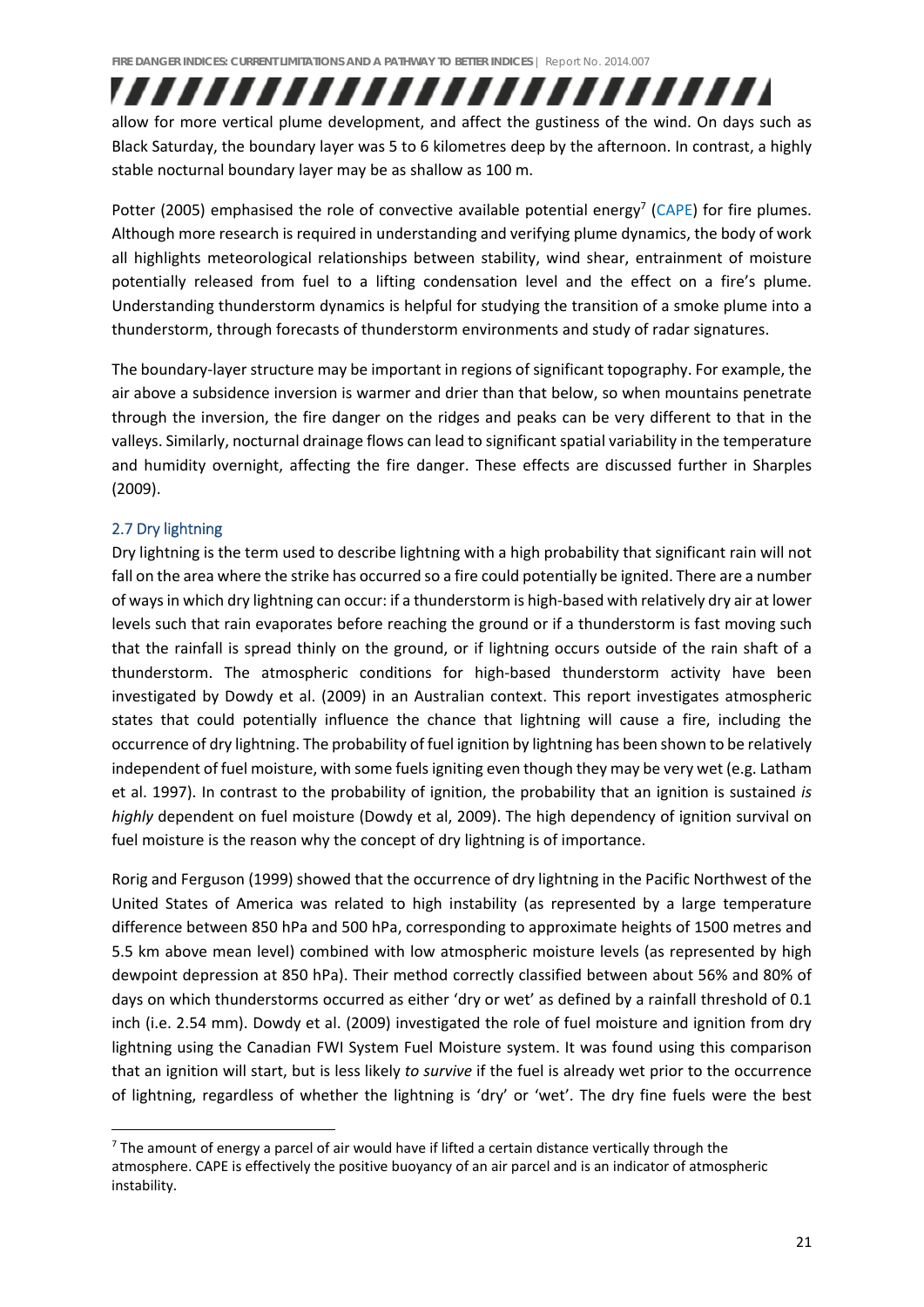## ,,,,,,,,,,,,,,,,,,,,,,,,,, indicator of a high chance of fire from lightning, followed by dry fuels of moderate size or depth, with

the dry fuels of large size or depth indicating only a slightly higher than average chance of fire per lightning stroke.

Lightning‐fire ignitions could smoulder for a number of days before a change in conditions occurs that extinguishes the smouldering fuel (Dowdy et al. 2009). An objective forecast system for lightning would provide another input to FDR, providing an alert where lightning ignitions are sustained are more likely, by combining the fuel state with the chance of dry lightning.

### 3. Sensitivity of McArthur's FDI to wind input

The FDI is less sensitive to input parameters for values less than 50, which represents the FDI range in which most user decisions are made. FDI thresholds are used as a trigger for preparedness. While the effects of small variations in any of these inputs such as wind speed, curing, drought factor, relative humidity or temperature were more likely to be evident when manually calculating FDI using one of the original, 'cardboard' FDI meters, the computer calculation tends to mask this type of sensitivity. Without an understanding of how sensitive the result is to small changes in inputs, particularly at FDIs above 50, there is more likely to be an assumption that the FDI value is accurate to the precision implicit in the derived number. Hicks (2013) provides examples of the range of the uncertainty of FDI calculations where the significance of small variations in inputs is considered thoroughly and goes on to outline the application of derived products, such as a percentage of an area exceeding a specified FDI threshold area.

A single index value may be arrived at by greatly different weather combinations. Table 1 illustrates the range of weather values that will produce FDIs of 50, 75, 100 and 150 for both the FFDI and GFDI. The degree of curing in grasslands and the DF in forests are assumed to be at their maxima).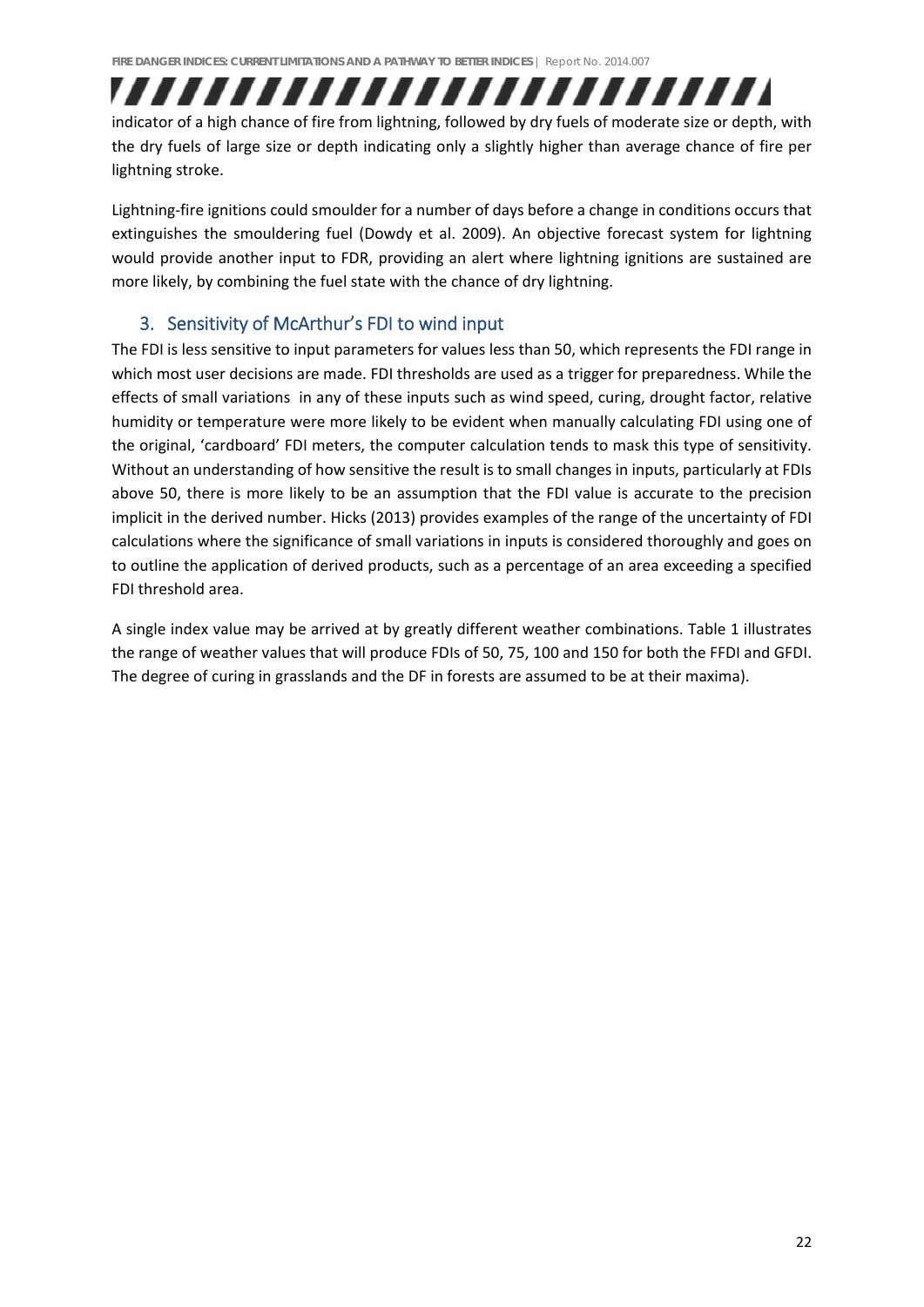## ,,,,,,,,,,,,,,,,,,,,,,,,,,

Table 1. Comparison of Grass and Forest FDI values for a range of weather inputs.

| FDI value | <b>GFDI</b> weather |           | <b>FFDI</b> weather |               |           |               |
|-----------|---------------------|-----------|---------------------|---------------|-----------|---------------|
|           | Temp                | <b>RH</b> | Wind                | Temp          | <b>RH</b> | Wind          |
|           | $(^{\circ}C)$       | (%)       | $(km h^{-1})$       | $(^{\circ}C)$ | $(\%)$    | $(km h^{-1})$ |
| 50        | 40                  | 5         | 24                  | 45            | 5         | 2             |
|           | 35                  | 5         | 26                  | 40            | 5         | 9             |
|           | 35                  | 10        | 30                  | 40            | 10        | 16            |
|           | 30                  | 15        | 36                  | 30            | 10        | 31            |
|           | 30                  | 30        | 43                  | 30            | 15        | 38            |
|           | 45                  | 30        | 34                  | 30            | 30        | 60            |
| 75        | 40                  | 5         | 32                  | 45            | 5         | 19            |
|           | 35                  | 5         | 35                  | 40            | 5         | 27            |
|           | 35                  | 10        | 39                  | 40            | 10        | 34            |
|           | 30                  | 15        | 45                  | 30            | 10        | 49            |
|           | 30                  | 30        | 53                  | 30            | 15        | 56            |
|           | 45                  | 30        | 44                  | 30            | 30        | 78            |
| 100       | 40                  | 5         | 37                  | 45            | 5         | 32            |
|           | 35                  | 5         | 40                  | 40            | 5         | 39            |
|           | 35                  | 10        | 44                  | 40            | 10        | 46            |
|           | 30                  | 15        | 50                  | 30            | 10        | 60            |
|           | 30                  | 30        | 59                  | 30            | 15        | 68            |
|           | 45                  | 30        | 49                  | 30            | 30        | 90            |
| 150       | 40                  | 5         | 45                  | 45            | 5         | 49            |
|           | 35                  | 5         | 48                  | 40            | 5         | 56            |
|           | 35                  | 10        | 52                  | 40            | 10        | 63            |
|           | 30                  | 15        | 60                  | 30            | 10        | 78            |
|           | 30                  | 30        | 69                  | 30            | 15        | 86            |
|           | 45                  | 30        | 58                  | 30            | 30        | 108           |

For a given wind speed range, the resulting range in the FFDI is much less than that in the GFDI. The contribution to GFDI and FFDI from wind speed is given by the following equations that are illustrated for a typical case in Figure 1.

 $GFDI \propto \exp \{0.633\sqrt{u}\}\$ 

 $FFDI \propto \exp\{0.024u\}$ 

Referring to Figure 1, it can be seen that for that specific example, GFDI can take any value from nearzero to in excess of 150, depending on wind speed, while the FFDI varies over a much smaller, but still substantial, range. It is plausible that grassland fires are more sensitive to wind speed than forest fires, for reasons such as the partial sheltering of the forest floor from wind by the canopy. Nevertheless, the extreme sensitivity of GFDI introduces operational concerns because small changes in the forecast wind speed, of the order of normal weather forecast uncertainties, can shift the fire danger rating from one category to another. This problem could be reduced by using an ensemble of predictions, with outputs including an areal depiction of probability of occurrence estimates. From these outputs, maps of risk and predicted physical fire behaviour measures can be derived*.* An experimental system along these lines has been developed in the Victorian Department of Environment and Primary Industries.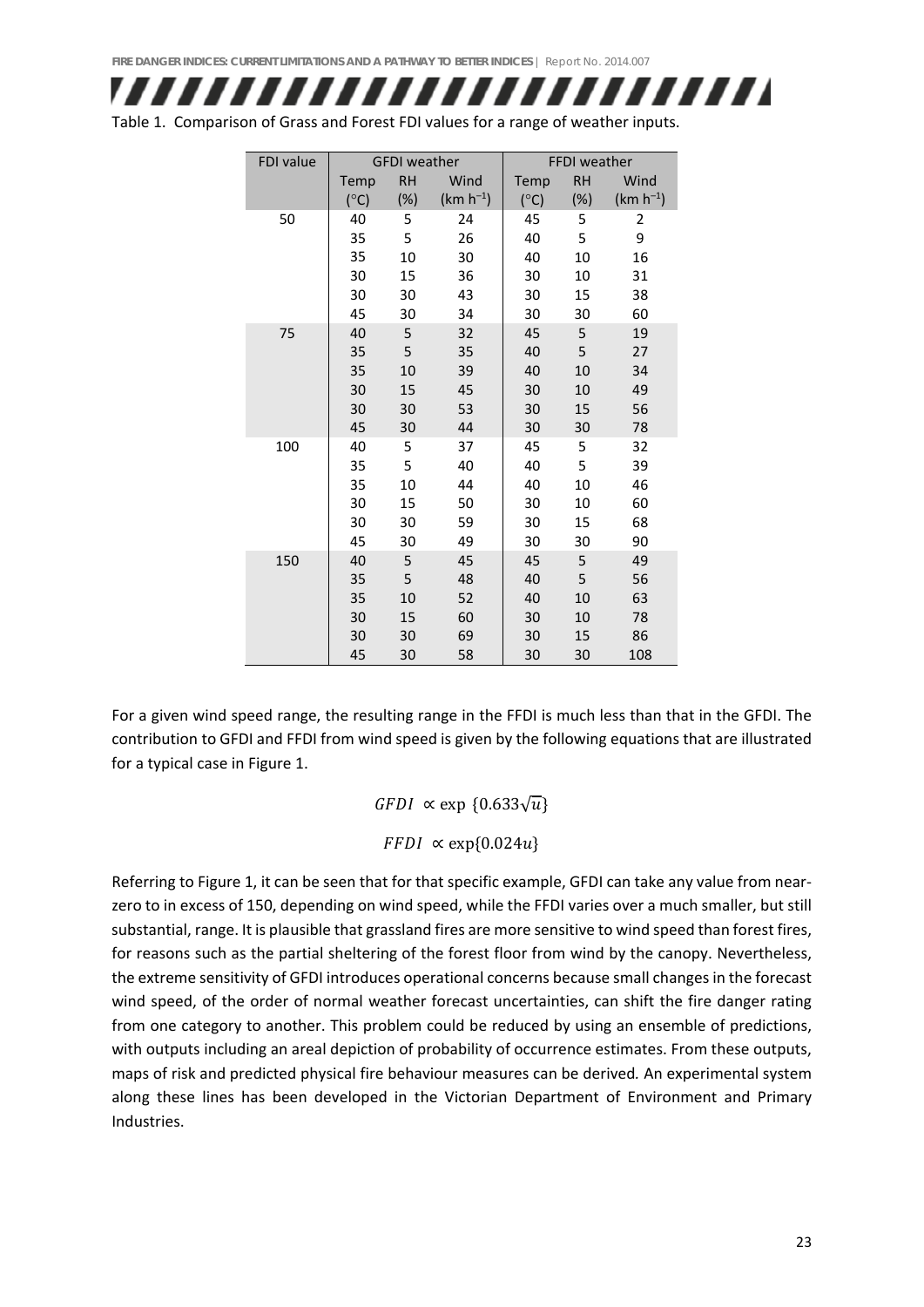

**Figure 1.** Wind speed functions for the grassland fire danger meter (Grass) and the forest fire danger meter (Forest) for wind speeds in  $km h^{-1}$ .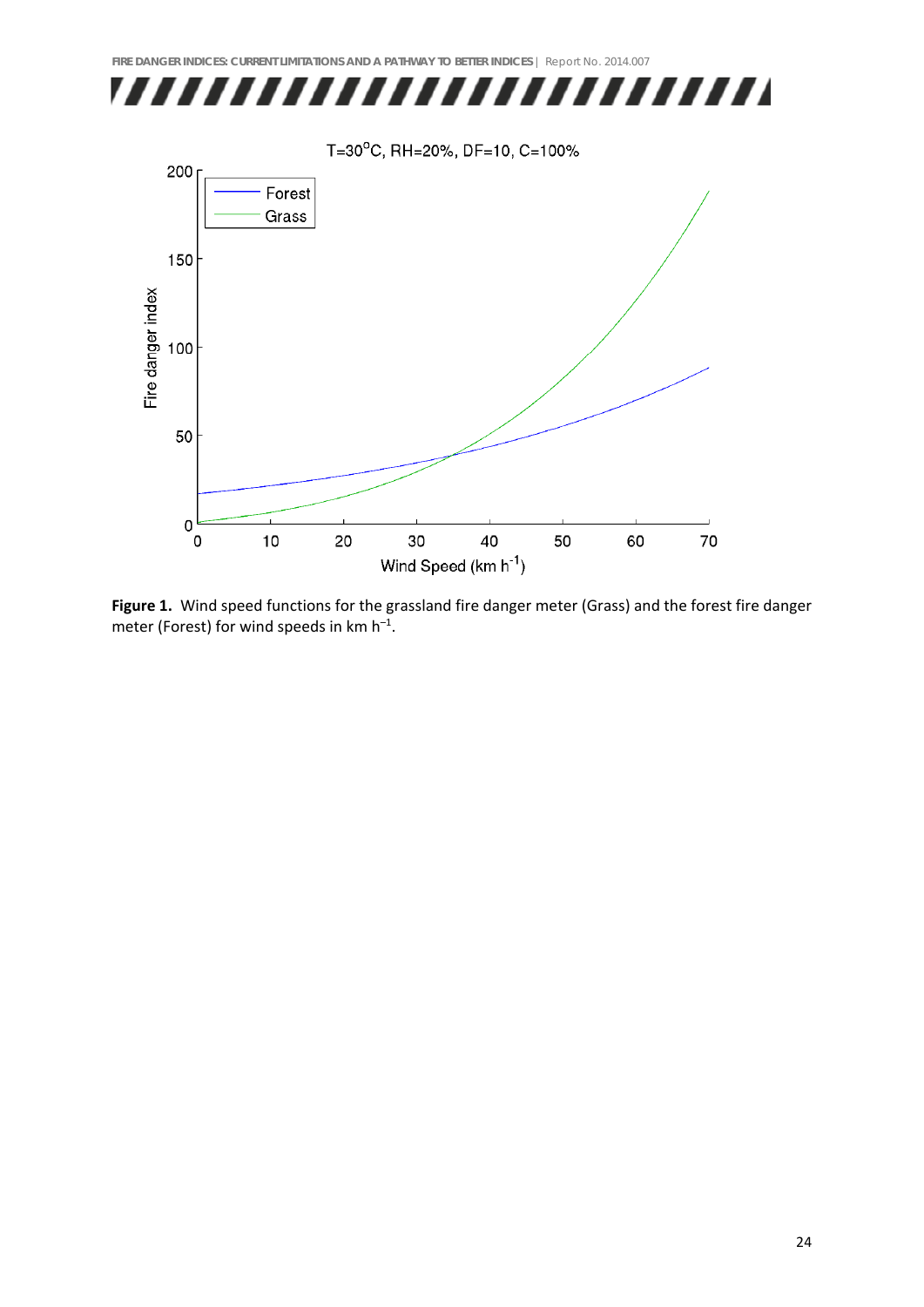### ,,,,,,,,,,,,,,,,,,,,,,,,,, 4. Candidate Fire Indices

### One option for future operational FDIs would be to adopt, possibly with some local adaptation, an index used in another country, such as the USA or Canada. The Canadian fire weather index (FWI), for instance, is used in a number of other countries around the world. Adopting an established system has the advantage that the benefit of a larger body of relevant research is gained, and that international collaboration can also ensure that further advances made overseas are adopted locally. However, such systems may not meet Australian needs, nor address the full complexity of the problem in the broad Australian context.

Two independent studies have found similar results from the Canadian system and Australian systems. Matthews (2009) performed a comparison between the FFDI (McArthur); the Forest Fire Behaviour Tables (Sneeuwjagt and Peet 1995) and the Canadian FWI (Van Wagner 1987). He showed that all three indices calculate fire danger in a similar manner and provide the same type of information to a fire manager. There were differences in the structure of the indices that for a given wind speed, drought factor and fuel moisture, the indices vary widely in their assessment of fire danger. A limitation is that the indices still are functions of surface variables only. However Matthews (op. cit.) speculates each index could still be applied in Australia with careful consideration of the fuel submodels.

Dowdy et al. (2009) investigated the effect of weather in Australian conditions comparing the McArthur index to the Canadian FWI system adapted to Australian conditions. They found the relationship between the two indices varied throughout Australia with a standard deviation of 15% of the FWI value. The indices are similar in their sensitivity to wind primarily, with relative humidity and then temperature being less sensitive inputs. On the finer scale there were some differences, with the FFDI being more sensitive to temperature and relative humidity and less sensitive to wind speed and rainfall than the FWI. They concluded, similarly to Matthews (2009), that the differences, in some circumstances, provide complementary information for an event.

The hourly FWI values and subcomponents of the FWIsystem (i.e. three different fuel moisture codes) can add insight into fire conditions; these would have to be complementary to other components that consider the full three‐dimensional atmosphere, the unique fuel types in Australia, and fuel and soil moisture factors. It is emphasised that none of the indices can be considered in isolation, nor as a singular quantity of prediction due to the variability of weather, fuel and topography as discussed in the section on environmental conditions for fire behaviour.

Substantial progress has been made in recent years in improving quantitative predictions of fire behaviour. Simulators such as Phoenix, Aurora, Prometheus and FARSITE have improved in skill, and are used in Australia and internationally for operational prediction of the fire spread. We can confidently expect further improvementsinto the future. A new fire danger rating system should build upon such growth, otherwise it risks becoming obsolete. However, these simulators may not be available in all circumstances, so a new system should not rely solely upon them. An outstanding benefit of such simulators has been a marked shift towards quantitative, verifiable prediction. While there is still much to be done, the field is moving in the right direction.

The Fire Impact and Risk Evaluation – Decision Support Tool (FIRE‐DST) framework (Cechet et al. 2014) incorporates one of these models (Phoenix) into a probabilistic framework, and extends it to also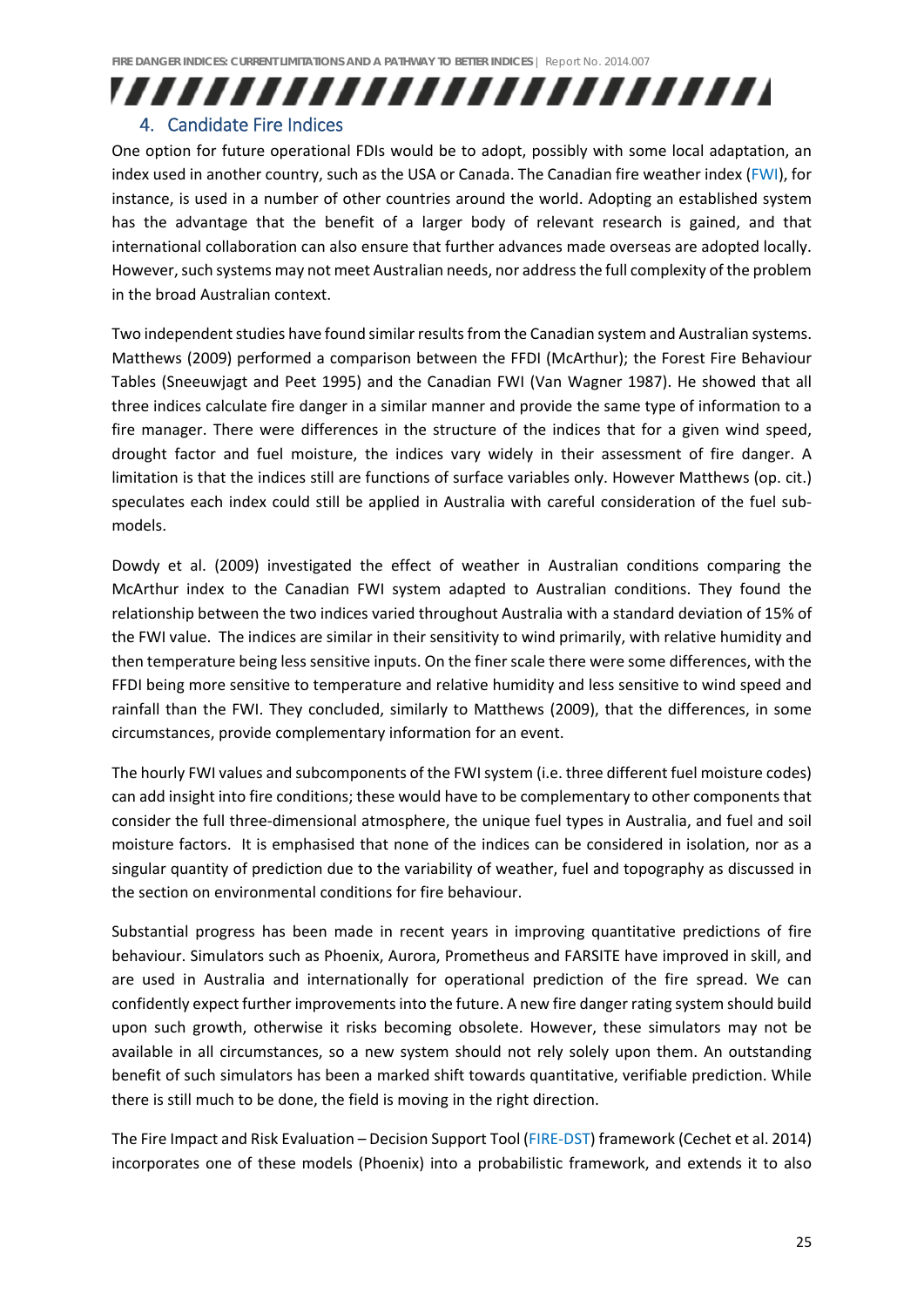,,,,,,,,,,,,,,,,,,,,,,,,,, predict the impact of fires. FIRE‐DST provides a strong starting point for further research and policy development, but many of the components may need to become more sophisticated, including the use of better fuel models, more comprehensive atmospheric information and fire‐atmosphere feedbacks.

The increasing accuracy and resolution of physical atmospheric models, in conjunction with probabilistic fire behaviour and future developments such as coupled fire‐atmosphere models, also need to be harnessed.

Fuel models are another area where recent research is yielding substantial progress. The main fuel models used as an input to the current FDR are the McArthur models for grass and forest, with some states also utilising a moorland model. In contrast, recent research by Cruz et al. (2015) gives recommended fuel models for fourteen different fuels or fire conditions (prescribed or wildfire), as well as recommending that eight existing models not be used. Expanding the existing use of fire prediction simulators to use more sophisticated and realistic fuel models would be expected to increase their value.

For fuel models that incorporate rainfall (or drought indicators) measurements into the equation (see Cruz et al. (2015) for a recent review), accuracy could be improved by using more rainfall observations. For example, the 79 rainfall observations used in Victoria cannot reflect the true rainfall variability in the landscape, and capture the difference between dry ridges and wet gullies, northe effect of isolated showers. Additional rainfall observations are available, and incorporating this information into the rainfall grids would be beneficial.

Further benefit could arise from the use of more sophisticated soil moisture models than KBDI or SDI, that incorporate the variations of soil type, topography, latitude and field capacity of the soil. More advanced soil moisture models that include these factors and feature reasonable spatial resolution (Dharssi, 2014) are currently being developed.

Fire is a sufficiently complex and multi‐faceted hazard that to present a single replacement index will necessarily not convey the full range of information. Instead a replacement system is needed, of which indices will form an important part. This project provides the opportunity to create a fire danger rating system based on quantitative indices that are verifiable. By identifying the desired characteristics that make an index a "good" index, should help guide the development of future indices. In a sense these are aspirational goals, as they may be hard to reach. However, even partial fulfilment will represent substantial progress on the current situation. We now list desirable characteristics of fire danger indices.

#### *Physically meaningful*

An index that is directly related to fire behaviour is more useful than one that is simply an arbitrary number. For example, the tropical cyclone category scale is defined in terms of the peak wind gust within the storm. A category-4 cyclone has peak gusts between 225 and 279 km  $hr^{-1}$ , providing a clear physical meaning that directly relates to the wind risk that the storm presents. In contrast, the McArthur FFDI is an arbitrary number with limited physical meaning, although the spread tables on the back of the meter alleviate this to some degree by relating the index to the physical quantity of FROS.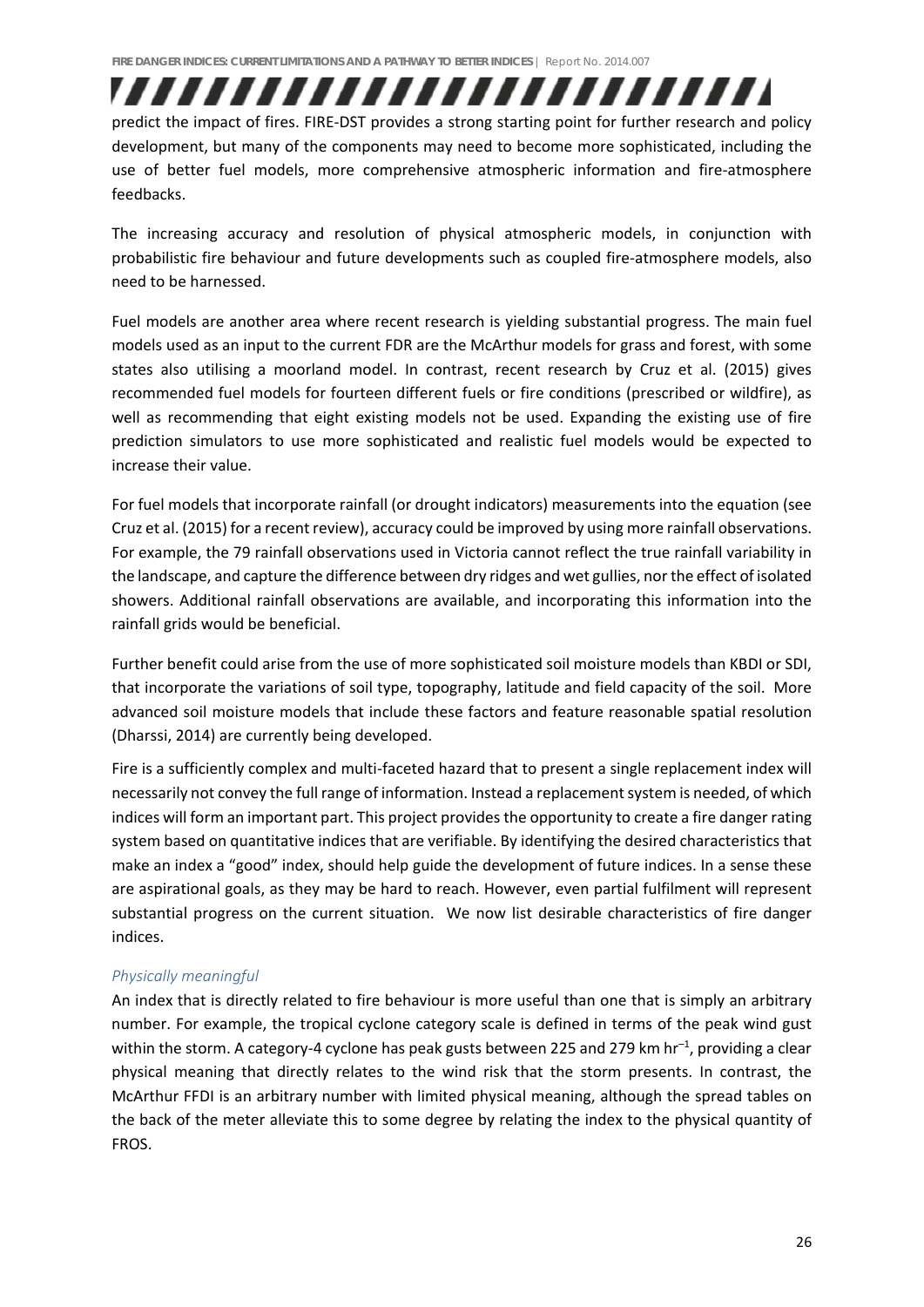,,,,,,,,,,,,,,,,,,,,,,,,,,

We are aware that some will question our description of the McArthur scales as arbitrary, and note that 100 on the FFDI scale is defined in terms of the weather conditions of Black Friday, 1939. However, that is precisely our point. What doesthis definition mean in terms of fire behaviour, beyond the belief at one time that it was the worst possible? That definition does not describe how to interpolate within that range, nor extrapolate beyond it – what does 50, or 150, correspond to? Moreover, our knowledge of the weather on Black Friday relies on observations that are spatially and temporally sparse compared to those available today – we have gone from manual 3‐hourly observations supplemented by a very few autographic chart recorders, to the widespread use of electronic monitoring at 1‐minute intervals.

Basing future indices on physical characteristics of the fire is the key point. Other desirable properties of a good index, listed below, largely follow from this basis.

#### *Verifiable*

At present, fire indices are verified largely by verifying their "ingredients" (i.e. wind speed, humidity, temperature, etc.). Verifying the FFDI then becomes a rather convoluted method of verifying meteorology, when it would make more sense to separately verify temperature, humidity and wind. Rather than verifying the "ingredients" of the index we strongly recommend verifying against quantities that actually affect the user; that is, a measure of fire behaviour such as intensity, rate of spread and flame height. Naturally, this requires that the index be defined in such terms.

#### *Accurate (50 means 50)*

There are many sets of meteorological conditions that will lead to an index value of, say, 50. To the maximum extent possible, the fire behaviour should be the same under all of these conditions. That is, the index or indices should weight the different meteorological and other factors appropriately. This should apply across fuel types, geographic regions and so forth, as far as is practicable.

#### *Reasonably uniform response across its range*

A fixed increment in the index value when the index is low should have similar meaning to the same increment for high index values. For example, the expected increment in fire behaviour between an FFDI of 10 and 20 should be similar to that going from 70 to 80. As a corollary to this, it should not "saturate", or lose sensitivity, at either the high or low end of the scale. It should not be hypersensitive to input parameters in any part of its range, and should behave sensibly when extrapolated outside the range of the developmental data set.

#### *Incorporate all relevant data*

Stability, wind changes, fuels, insolation and other matters discussed in the environmental factors section should be incorporated.

#### *Relevant to Australian conditions*

The indices should be relevant to the full diversity of Australian climate and fuels.

#### Applicable at different time and space scales.

Provide useful information both for tomorrow for a district, but also at a point location at frequent intervals for either a going fire or planned prescribed burn. It should be able, if required, to discern the differences between, say, north‐facing and south‐facing slopes. This point may require care with the definition – e.g. is the index for a given time period a measure of the worst conditions during that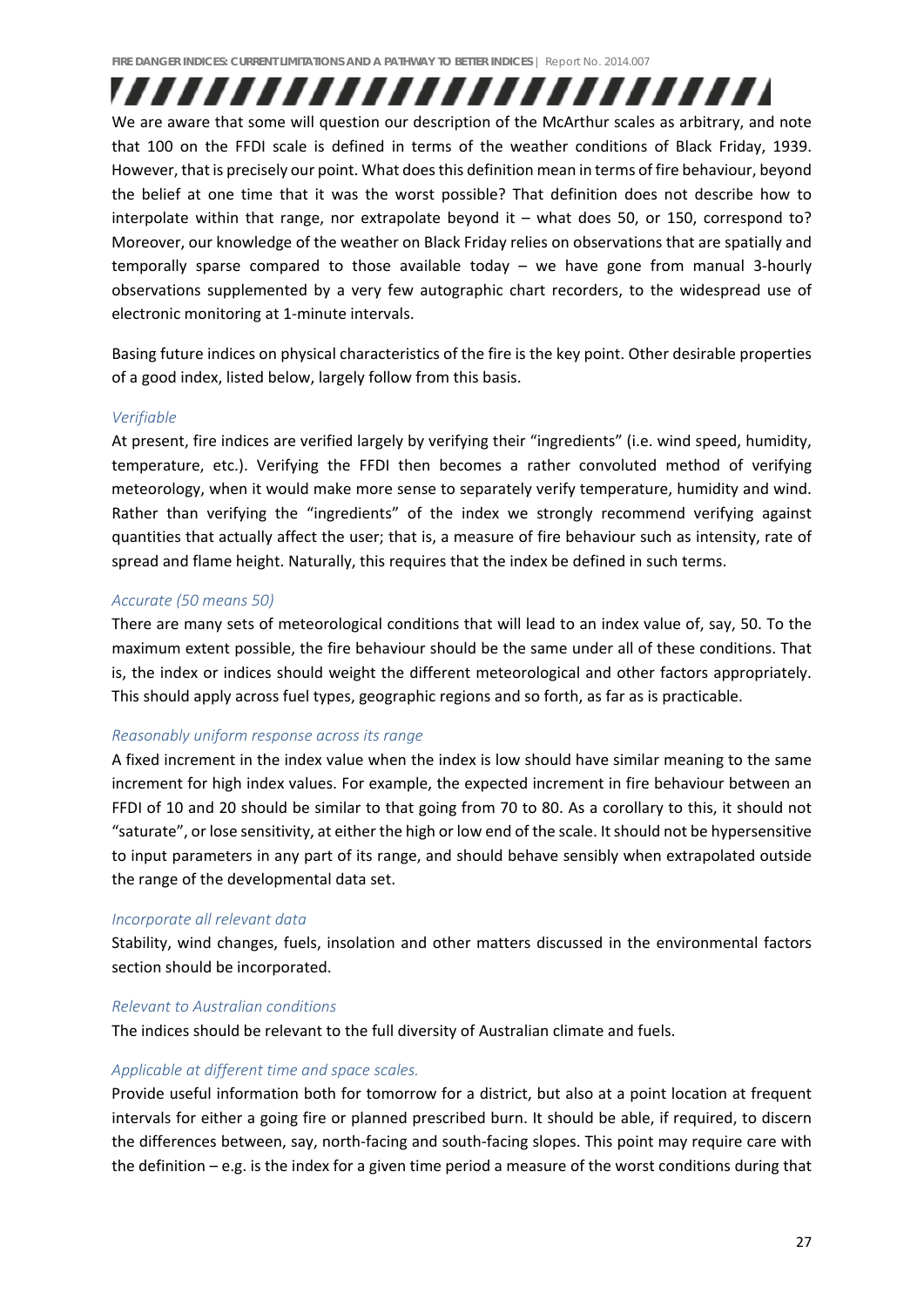## ,,,,,,,,,,,,,,,,,,,,,,,,,

period, or the average across that period? Ideally, that definition should be consistent for short periods (1 hour) and long periods (1 day).

#### *Consistent and precise definition of all inputs*

The input fields need to be defined properly. For example, is the wind speed the instantaneous value on the hour, the maximum value during the hour, the hourly average value, or something else? What is the wind speed averaging period? What is the measurement height and exposure of the measurement?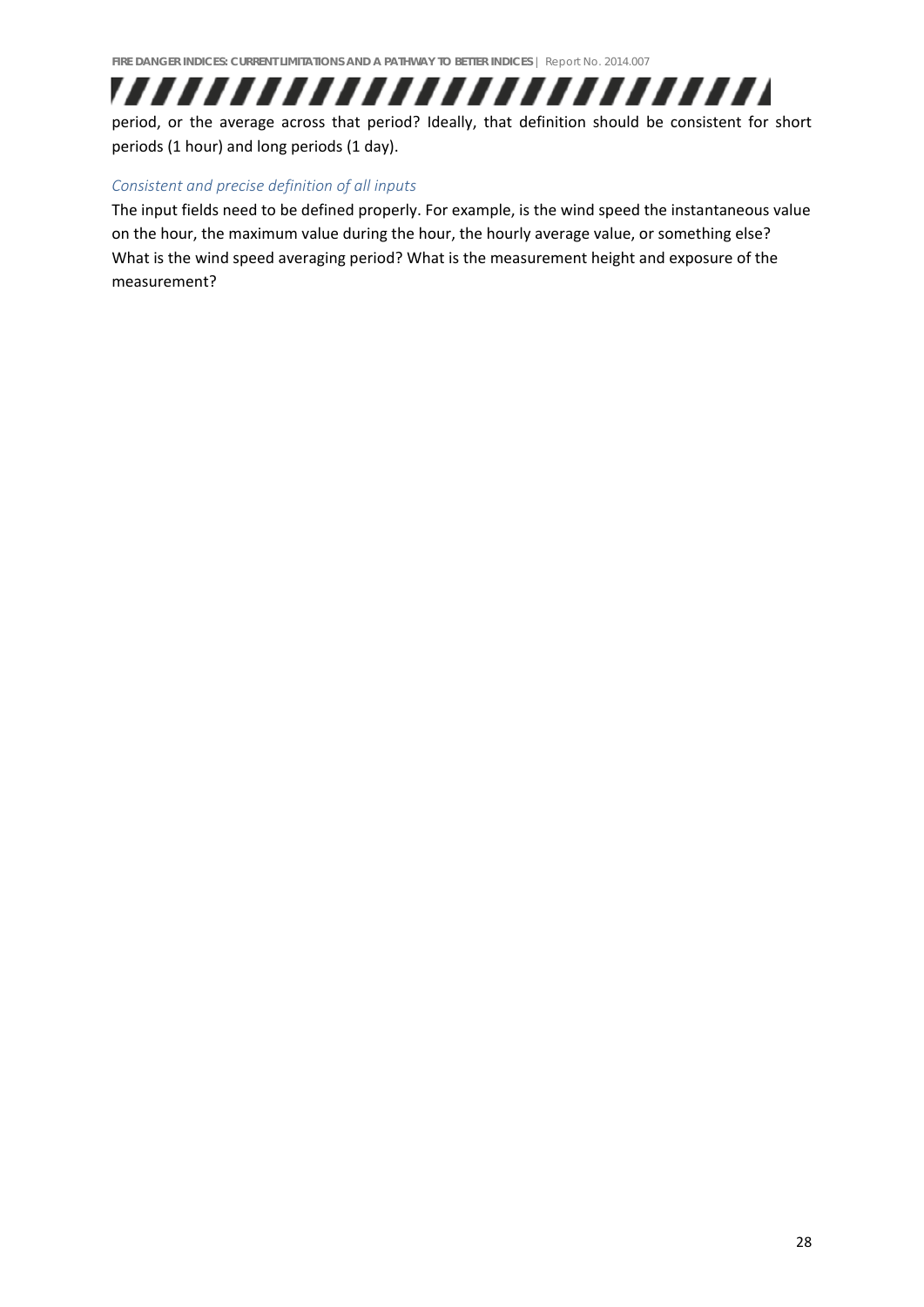## ,,,,,,,,,,,,,,,,,,,,,,,,,

#### 5. Candidate Indices for Communicating and Assessing Fire Danger

Fire is a hazard with many dimensions. Operationally important characteristics of fire include the fireline intensity of the head fire, rate of fire spread, flame height, radiation intensity, and ember density. If concerned with the initial growth of a fire, measures such as the time to reach a certain area are important. Less easily quantified but still important measures include the suppression difficulty. These fire characteristics depend, sometimes quite sensitively, on input data including fuel characteristics and moisture, topography, atmospheric conditions, availability and effectiveness of suppression, and so on. In practice, we have reduced this vast complexity to either a single number (index) or word (rating).

It is useful to consider the tropical cyclone (TC) experience at this point. Like fires, TCs are a multidimensional hazard, with wind, storm surge and fresh‐water flooding representing different hazards that are part of the storm. One dimension of wind risk is communicated via the category scale, which is an index based on the peak gust within the storm. Defining the category in terms of a measureable quantity means the definition is fixed. Future advances in scientific knowledge or measurement technology won't change the definition, but they will reduce the error bars on intensity estimates and therefore the chance that a category 4 TC will be incorrectly assigned as a category 3.

Tropical cyclones also present a hazard through storm surge and fresh‐water flooding (from heavy rainfall). Neither of these hazards is well correlated with wind intensity, and different locations are vulnerable to different hazards within a TC. For example, houses on top of a hill are invulnerable to storm surge, but especially exposed to wind. Therefore, the category scale refers only to the wind risk, and not to storm surge or rainfall. Storm surge and rainfall are warned for, again, in physical units.

In discussing the qualities of a "good index" above, it was suggested that it should be physically based and verifiable. Current fire indices aim to provide a number which is meaningful information to the user, but the number has no intrinsic meaning on its own. All currently used indices – the FFDI, GFDI, C‐Haines, and Canadian FWI – have thislimitation. If we define an alternative index in terms of physical quantities, we separate the problem of trying to find a meaningful number into two, more tractable, sub-problems: (i) what properties of the fire are most useful to this user group and (ii) how can we best estimate those properties. In this context, "physical property" could include any of those listed in the first paragraph of this section (fire-line intensity, rate of spread, flame height, radiation intensity, ember density, time to grow to a certain area), or perhaps even combinations of them (e.g. fire‐line intensity multiplied by ember density). It might also be scaled to make it a conveniently sized number<sup>8</sup>. Once that definition is settled, it is fixed and subsequent work can focus on improving the accuracy with which it is measured and predicted. The user will (hopefully) notice that the data supplied are becoming more accurate with time, but will not have to change their understanding of what an index of 50 means.

The expectation of the indices improving with time is a key advantage of making them physically based, which is absent from present systems. Being physically based, they can be measured and

<sup>8</sup> For example, the Bureau's UV index is defined as the UV energy in the biologically‐active frequency range, multiplied by 10. Typical values are 0 to 1.5 mW  $m<sup>2</sup>$ , the scaling ensures that the index takes values of 0 to 15 rather than 0 to 1.5, thereby improving communication.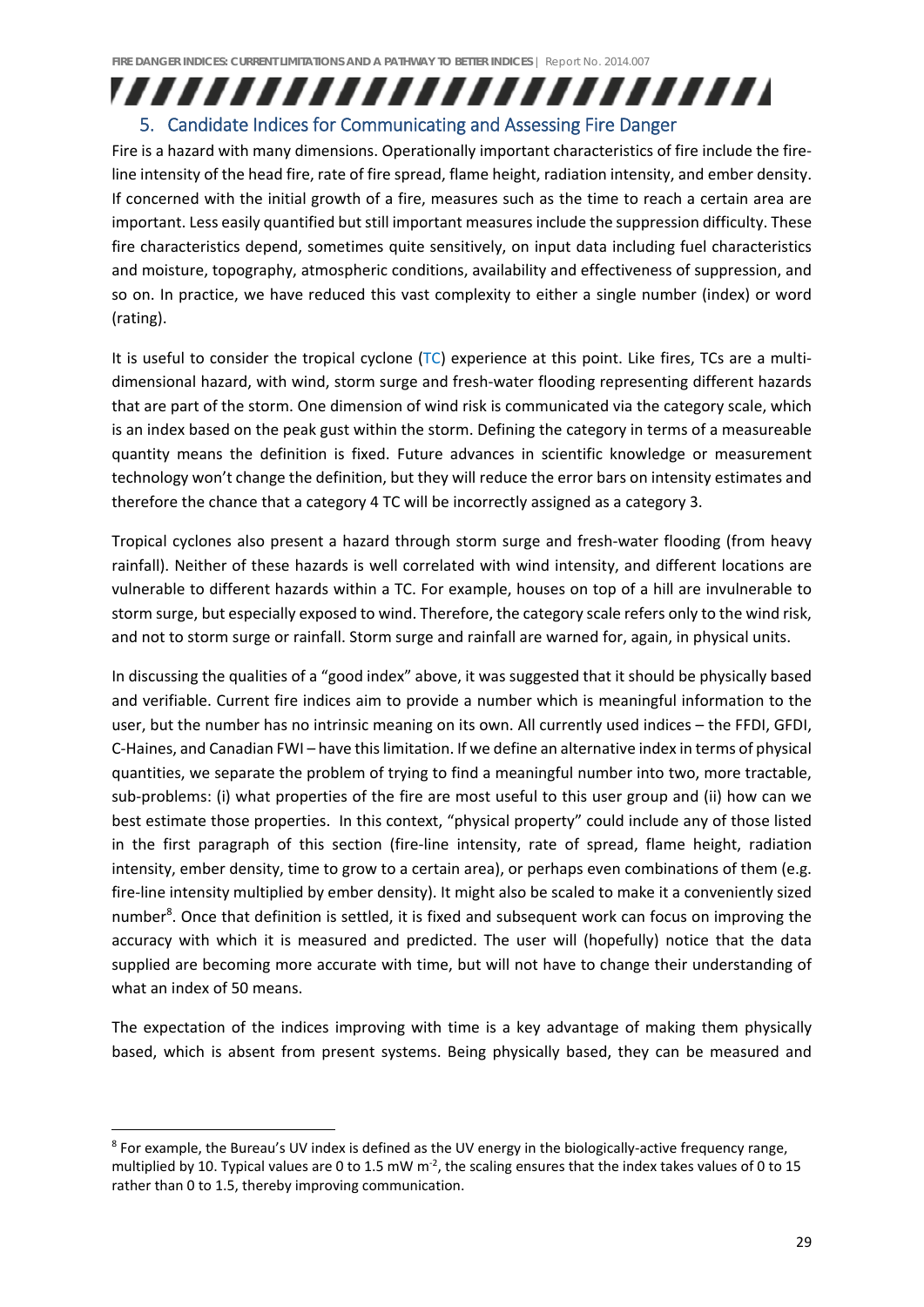## ,,,,,,,,,,,,,,,,,,,,,,,,,

verified. Weaknesses can be identified and research directed to address them. Stakeholders can be presented with hard data showing how much of an advance they can expect from an updated system.

#### However, *we should not expect a single fire index to meet all user needs.*

To determine these physically based indices, a suite of methods will be necessary, and the easier path, of adopting one single method, should be avoided. A suite of methods carries the following strong advantages:

- Different methods may work better in different situations
- A consensus or average answer may be more accurate than any of the individual components therein, however user judgement is required in this choice.
- It may be possible to identify outliers and perhaps omit them, or gain additional information from them.
- One could use advanced computational methods for an accurate answer when cost is no object, but statistical methods when a quick answer is required or the necessary computation is unavailable or too slow. Each would calculate the same physical quantity, but by different methods.

In meteorology, the use of multiple methods and consensus forecasts has a long history, high level of success, and strong user acceptance. "Spaghetti" plots of various model forecast TC tracks are used in determining an average position, as well as the possibility of alternate scenarios that may pose a risk to particular locations. These concepts could be used in the less complex fire behaviour simulators for the simplified two dimensional parameters – surface wind, temperature and dewpoint for example, as these simulators are already being used in some operational environments.

Most of the parameters listed in the first paragraph of section five are either direct outputs of, or can be derived from, fire behaviour prediction simulators such as Phoenix (Tolhurst et al. 2007, Chong et al. 2013), Prometheus, FARSITE and Aurora. Running multiple instances of such a simulator on a suitable grid is expected to be a way of the proposed calculating of physically based indices. This would include the use of multiple weather model outputs, as well as encompassing the work by CSIRO on the variability of fuel data.

As highlighted in earlier chapters, recent work using weather models at very high resolution, down to the sub‐kilometre grid scale (e.g., Engel et al. 2012, Fawcett et al. 2013), have provided new insight into detail of weather variables not previously seen in coarser resolution data (e.g. 6 km x 6 km grids). The continuous refinement of future weather models as input into fire behaviour models will improve the fire behaviour model output, however fire prediction could be further improved with an ensemble approach. In the longer term, we expect that coupled fire‐weather models will provide a further source of operationally useful predictions.

We advocate the use of several fire prediction models, rather than just one, driven by an ensemble of weather models, including state of the art high resolution weather models. As the models are upgraded or superseded, the accuracy (but not the definition) of the available indices should improve. Indeed, we expect this application to provide a major impetus for improvements in fire modelling.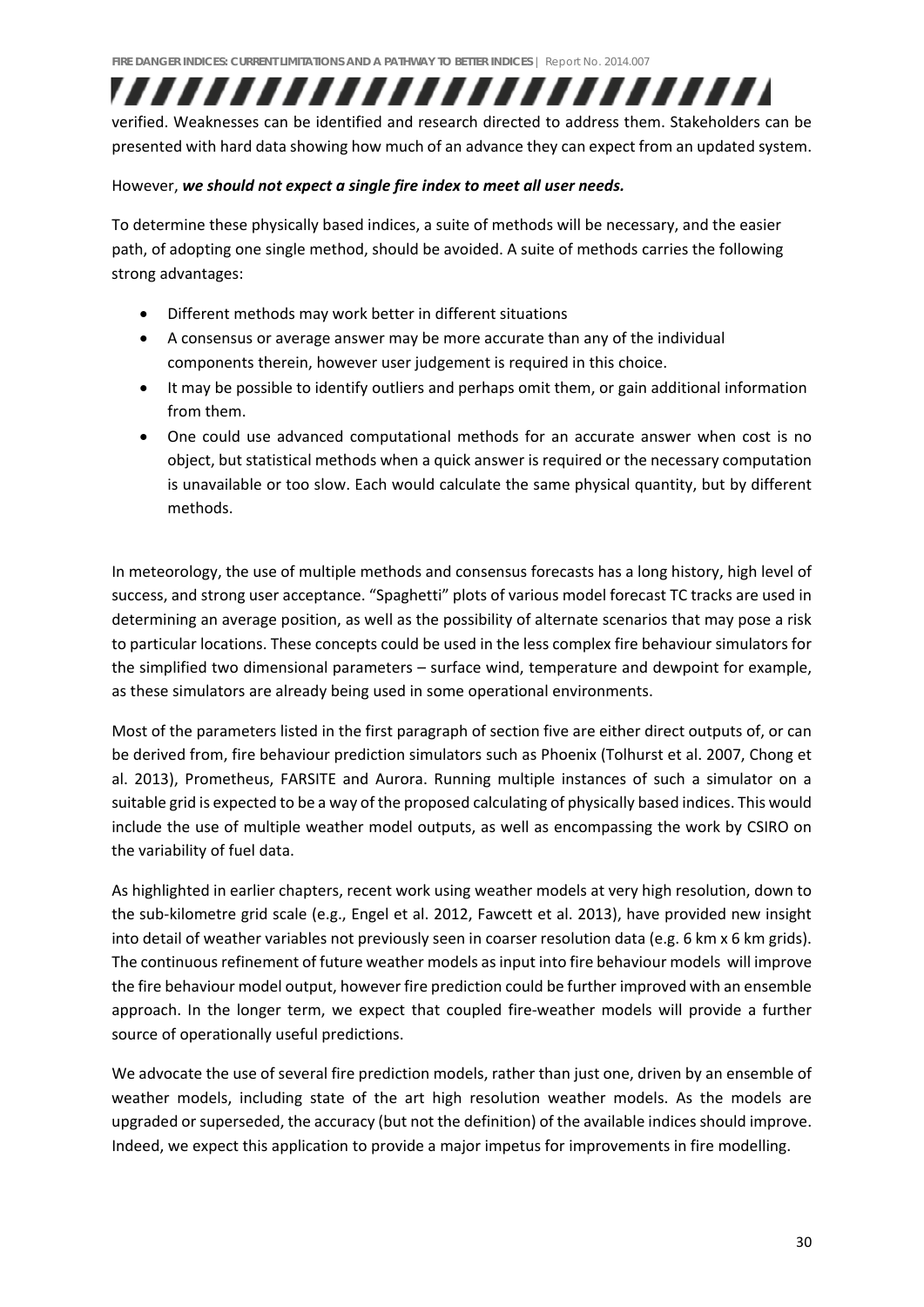Fire simulator output and display are as important as the inner workings of the model. The Victorian Department of Environment and Primary Industries (DEPI) Planning and Knowledge team) have developed maps displaying physical fire predictions that are practical means of conveying threat levels and supporting readiness actions (Al Beaver, personal communication, 2014). Fire intensity, an assigned readiness level, the time for a new ignition to grow to 5 ha, and potential threat areas have been developed, with the Phoenix fire prediction simulator used currently for predictive output (Tolhurst et al. 2007). Using an ensemble of fire simulator results from Phoenix as an example, similar maps could be produced depicting a spread of possible outcomes.

,,,,,,,,,,,,,,,,,,,,,,,,,

Understanding the limitations, improving, verifying and communicating the output of ensembles of fire behaviour models will require multi-faceted collaboration between fire ecologists, natural resource management specialists, fire, fuel and weather research/modellers, fire meteorologists, and science communicators. Training of fire personnel to better understand fire forecasts is important. Ideally a centre for fire prediction would encompass operational practitioners from the fire agencies, working in conjunction with organisations such as the Bureau (e.g. for operational weather specialist, weather research, infrastructure, technology and computational experience), CSIRO and fire agency research (e.g. fire dynamics and fuel moisture specialists), and research work from universities (e.g. fire ecology, behaviour specialists) on a continuing basis.

#### Weather indices for risk management

Underlying these needs for fire danger indices, simple weather indices may, under some circumstances, be useful for situational awareness and quick evaluation in the absence of more advanced technology. Such measures will inherently lose accuracy because the factors being ignored, such as fuel, profoundly influence fire behaviour. We now discuss how weather-only indices could be formulated to explicitly recognise thislimitation. We note that it will be necessary to ensure that users are fully aware of the limitations of weather-only indices, just as with fuel-only or surface-only indices.

Weather indices alone do not make a complete index. Nonetheless, they should still be defined in terms of physically meaningful, measureable, and hence verifiable, characteristics of the potential fire. The problem of defining the meaning of the index should be separated from the problem of calculating its value. In considering fire weather indices, there is an additional advantage to taking this approach. If a range of indices are in use, each with different meanings, then the user is required to memorise and apply a wide range of significant values. For instance, McArthur FFDI of over 100 is climatologically an exceptionally high value which will seldom be experienced in most locations and calls for strong mitigation measures. But a C-Haines value of 13 is similarly exceptional. With a small number of indices, users can reasonably be expected to interpret them appropriately, but this becomes more difficult as the number of indices grows.

One possible way to avoid this problem is to normalise the indices with respect to climate. That is, to develop a frequency distribution function of the climate of the index, and instead of reporting its value, report its percentile value within that distribution. In this way, the conditions on Black Saturday might correspond to perhaps to the 99.99<sup>th</sup> percentile (assuming they occur roughly every 100 years, and the fire season is 100 days long, so the daily probability of such an event is 0.0001). This approach is appealing, but we note the following disadvantages: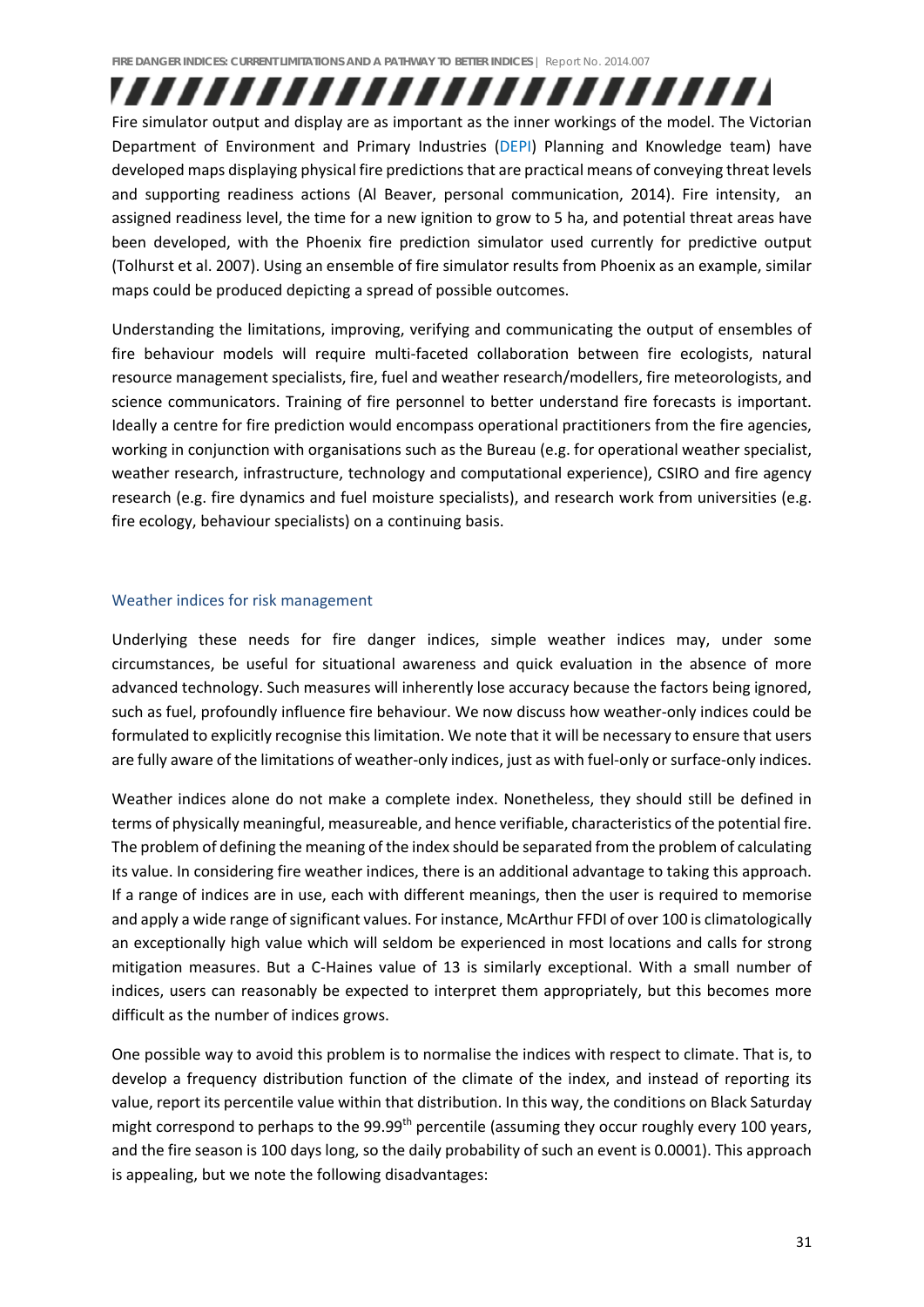## ,,,,,,,,,,,,,,,,,,,,,,,,,

- Saturation. The difference in the percentile space between a once-per-year event (99<sup>th</sup> percentile) and a once-per-century (99.99<sup>th</sup> percentile) is only 0.99, which does not adequately depict the much greater consequence of the latter event.
- Non-stationary climate. Is it meaningful to normalise against climatology when the climate is changing?
- Determining the climate. Much data is needed, and good quality data may not be available. This problem is especially serious in trying to get well‐defined tails to the climatological distribution; that is, understanding the frequency of rare events. Although new products such as reanalyses will greatly assist with this task, it will still be difficult to accurately characterise very infrequent events.
- Time period. The climate would be defined in terms of data at some time period perhaps daily or hourly. The choice would significantly affect the climatic frequency distribution, as night-time data would be included in one but not the other. Interpreting data, especially sub-daily data, would be affected by the choice.
- The normalised index would have different values in different locations, even if the nonnormalised index was the same, because the climate would be different.
- The strong connection to physically meaningful and operationally relevant quantities would be weakened or broken.

Climatological normalisation may thus create more problems than it solves.

Instead, we propose to extend an idea already introduced. Earlier, we noted that a physically defined index could have its value calculated in multiple ways – for example, a statistical calculation could be quick and cheap, whereas a dynamical calculation would be more expensive, slower but more accurate. This last point, the greater accuracy, means that the error bars would be smaller for the more expensive calculation. These ideas can be carried across into the calculation of fire weather indices. Suppose we are trying to estimate some aspect of fire behaviour using only wind, temperature and humidity data. Clearly, the uncertainty in the estimate – the error bars – will be substantially larger, even if a highly reliable calculation method is used. Later, if additional data on, say, stability, becomes available, we can revise that estimate. Likely the mean will change somewhat, and the error bars will shrink to reflect the reduced uncertainty.

Incorporating further additional data will further refine the estimate; in this context, "refine" means that the error bars progressively shrink as more data is added. For example, we have so far said nothing about fuel. To give an extreme case, we might know that the fuel is grass, but not whether it is an eaten-out paddock or a gamba grass infestation, and nor the degree of curing. With this potential uncertainty, the error bars on fire behaviour when there is no information on fuel must be large, but incorporating some information on fuels would reduce the uncertainty.

Figure 2 shows a schematic of this procedure. Note that the successive estimates are consistent with each other, in the sense that each successive set of error bars is contained almost entirely within the previous set, but that the level of uncertainty becomes less and the mean value varies as more data are added.

This procedure can be made rigorous through the use of a statistical law called Bayes' rule, which describes how an initial estimate, called the prior, is updated through additional data to become a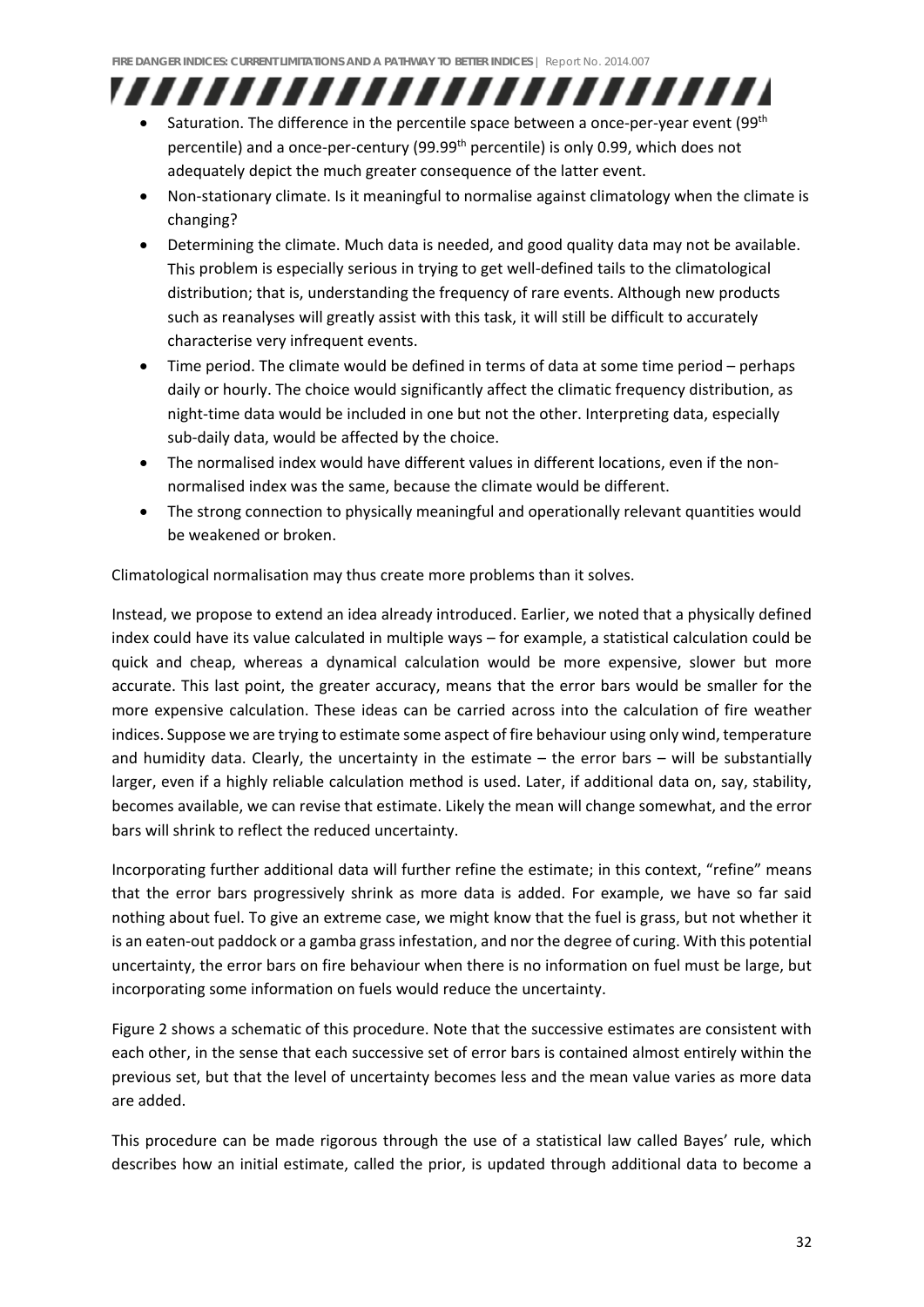more accurate estimate, the posterior. Bayes' rule has the inherent property that adding data reduces the uncertainty. It also allows for uncertainties in the inputs, and can correctly handle data given as a range, such as the knowledge that the fuel load is between 3 and 4 tonnes/ha. Lastly, while a formal application of Bayes' rule can be difficult, the error bars can be calculated using an ensemble prediction system.

,,,,,,,,,,,,,,,,,,,,,,,,,

The idea that the uncertainty of the prediction depends on the technique and the input data is very powerful, but also capable of being communicated to users. Indeed, many will intuitively understand that a model calculation using a wide range of detailed data should be more reliable than a simple formula or statistical relationship based only on surface weather and a proxy for soil moisture. This approach makes explicit to users and stakeholders the value of obtaining extra data and using more sophisticated methods, and the trade-offs involved in quicker and dirtier methods. It is, however, likely that a simpler means of communicating the uncertainty than the use of formal error bars will be appropriate in some cases.

Thus, we recommend that if fire weather indices are used, then they, like fire danger indices, should be defined in terms of physically meaningful and verifiable measures of fire behaviour. To facilitate user interpretation, they should have the same definitions in both cases. The fire weather indices will be inherently less accurate than the fire behaviour indices because data on other important factors, such as fuels, has not been used. This loss of accuracy should be formally recognised through the use of error bars, although simpler means will likely be more appropriate for communication in some instances.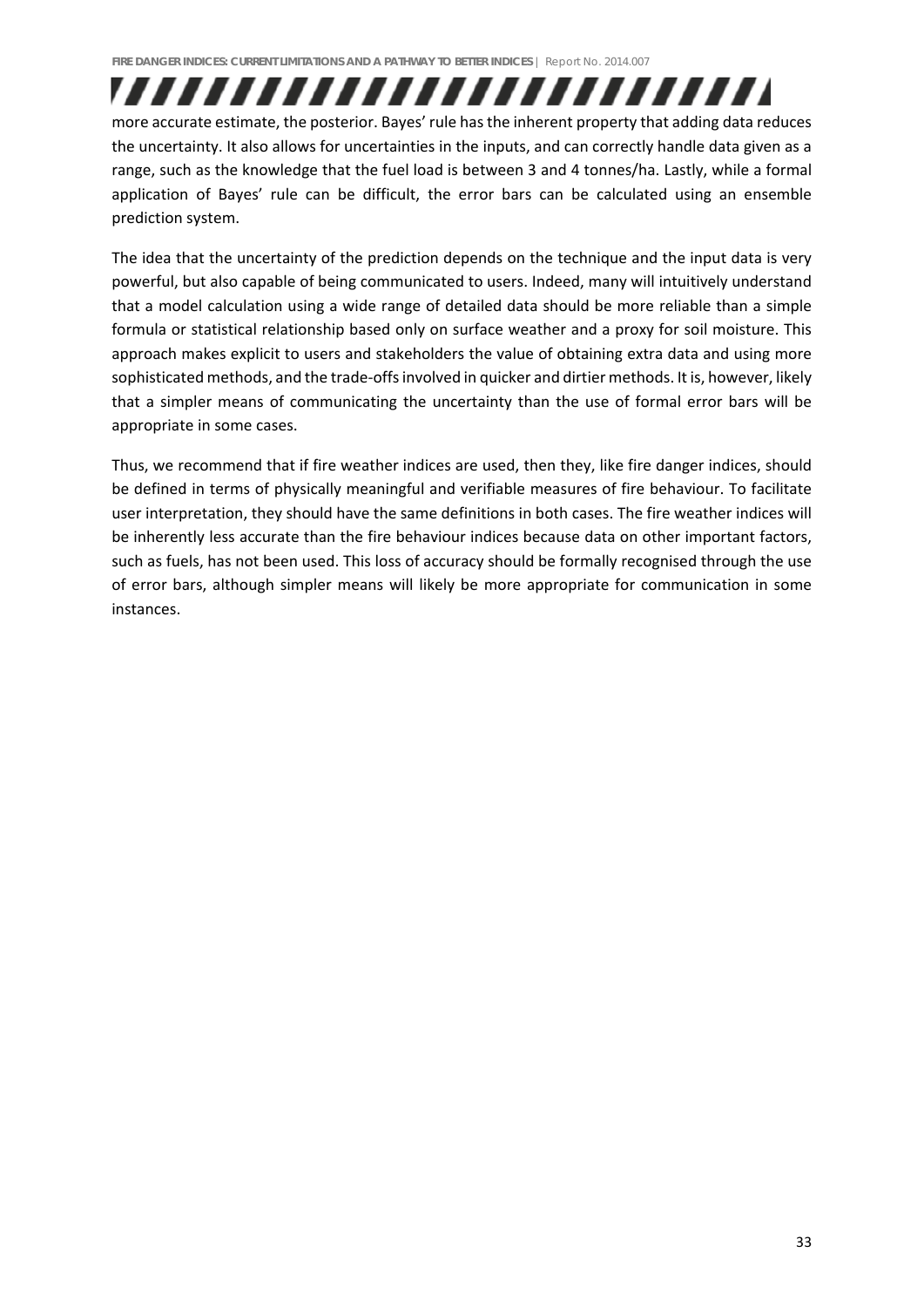

**Figure 2.** A hypothetical example demonstrating the refinement of a fire weather index as information is added progressively. The order of the information versus accuracy is intended as a schematic. The index could be any of the possibilities discussed in the report. The box-and-whisker plots represent the estimated mean value (central bar), 25<sup>th</sup> and 75<sup>th</sup> percentiles (the box) and the 5<sup>th</sup> and 95<sup>th</sup> percentiles (whiskers). Note that the meaning of an index of, say, 50, is the same in each case. However, as more information is applied, we become increasingly confident that the actual fire behaviour will be consistent with an index of 50.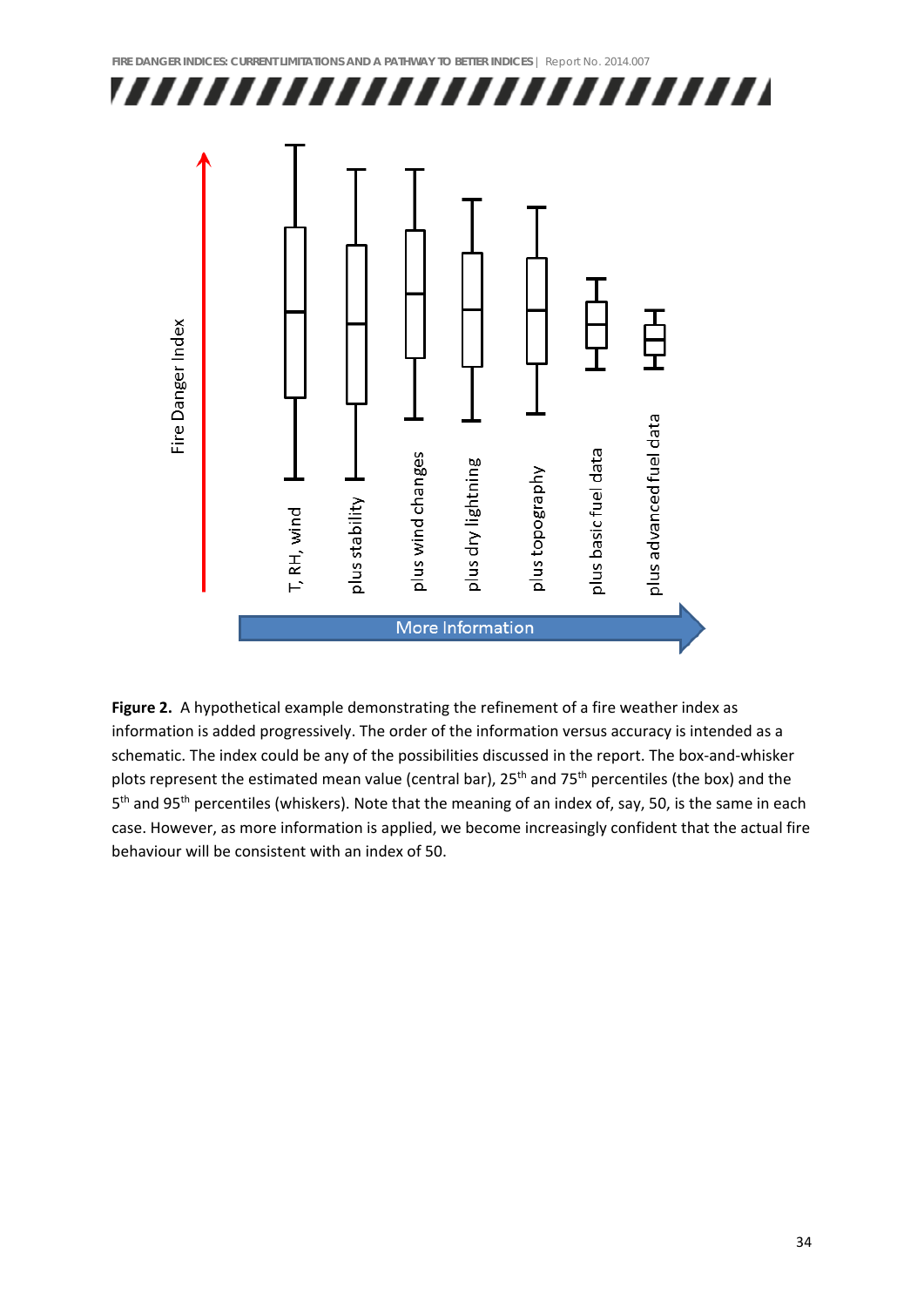# ,,,,,,,,,,,,,,,,,,,,,,,,,,

#### 6. Conclusion and summary

Fire danger ratings in Australia are based on McArthur's indices for forests and grasslands, with the underpinning science dating back several decades. Advances in science and technology mean that those indices do not adequately reflect current knowledge, or make best use of new capabilities such as gridded weather data. While they can now be calculated from equations rather than circular slide rules, and applied to gridded weather data rather than just a few points, the underpinning science has barely changed. Moreover, the use of the equations with values outside the original domains has exposed the extreme sensitivities of the equations for FDI at the higher ends of the scale. Limitations arise because of fuel and weather element uncertainties and the sensitivity of the fire danger meters to some of these uncertainties. In looking for potential new candidate indices, or, a new system, this report began by detailing the ingredients required for fire behaviour prediction and natural ignition, and those specifically used for fire danger indices.

We note that fire danger indices are not the same thing as fire danger ratings. Indeed, the Interim Report of the 2009 Victorian Bushfires Royal Commission presented evidence that indicated the general public and fire agencies found it easier to understand severity in terms of indices, rather than descriptive indicators. The use of indices as a communication tool raises issues, including the complexity of fine-scale variability, the need for a consistent definition, and the sensitivity of the equations above FDI of 50.

The level of danger posed by a fire depends on many factors: the environmental conditions, (such as weather, fuel and topography) that influence the severity of a fire, human factors, and resources available for suppression (Cruz et al 2015). Where there is no existing fire, fire danger rating must also consider the likelihood of ignition by natural, accidental and deliberate means. However, the focus of this report is narrower, on recommending an approach for fire weather indices, although given the relationship between fuels and weather, and the need to integrate fire weather indices into a broader system, we have necessarily expanded the scope to also consider fuels and other factors that directly affect fire behaviour.

The principal recommendation of this report is that new indices should be defined in terms of physical quantities relevant to the fire hazard. Examples of operationally important characteristics of the fire that could be useable include the fire‐line intensity of the head fire, rate of spread, flame height, radiation intensity, and ember density.

This approach has several advantages. It makes it possible to verify the accuracy of the indices, since they have a physical meaning, whereas in the past we could only verify their inputs. Future research which leads to improved means of calculating the index can be incorporated without changing the definition. Calculating the index could use advanced computational methods when the cost is justified (high resolution numerical weather model, fire – atmosphere coupled models, advanced fire behaviour simulators), and statistical methods used when a quick answer is required or the necessary computation is unavailable or too slow. Each would be trying to determine the same physical quantity (e.g. rate of spread), but by different methods.

Once the definitions have been decided, they can be fixed and subsequent work can focus on improving the accuracy with which they are measured and predicted. A key advantage of physically based indices is that their prediction will improve with time as new research is transitioned into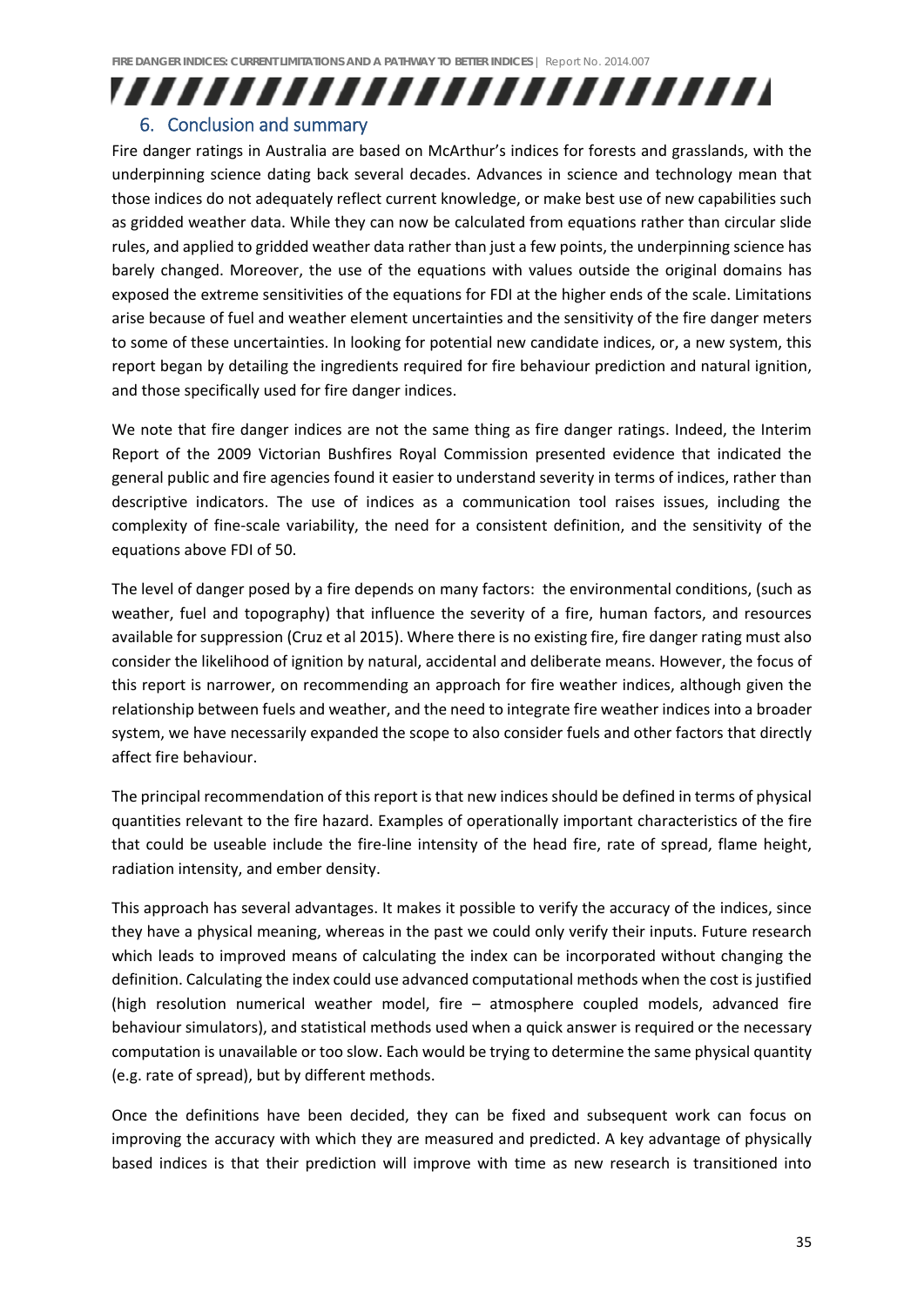,,,,,,,,,,,,,,,,,,,,,,,,, operations. Indeed, they provide an additional path to operations for research – as models are upgraded or superseded by better ones, the accuracy (but not the definition) of the available prediction (index) would likewise improve. Indeed, this application will help drive improvements in fire modelling.

Indices defined in terms of physical properties of the fire also open up the possibility of better capturing the effects of variability in the landscape, including addressing the fuel component of the variability. In particular, the recent AFAC and CSIRO reports on recommendations of fuel classification and fire spread models for the many fuel types in the Australian landscape (Hollis et al 2015, Cruz et al 2015) recommend fourteen fuel models for the calculations of forward rate of spread (a physical quantity), enabling a more detailed and more accurate picture of this aspect of fire danger.

Fire weather indices, that provide measures of the inherent fire danger due to meteorological factors alone, and omitting fuel or other data, may also be useful for situational awareness and quick evaluation in the absence of technology. Even fire weather indices that do not incorporate all factors that affect fire behaviour should still be defined in terms of physically meaningful and measureable, and hence verifiable, characteristics of the potential fire.

The fire weather indices would be expected to be substantially less accurate than the full fire danger indices, since that latter use additional data, such as fuel type and condition. This should be explicitly recognised through the use of error bars or other means. Likewise, error bars could also be used to indicate the greater uncertainty expected to result from simpler, rather than more complex, means of calculating the physical parameters that underpin the index.

Fire management is an interesting and challenging problem because of the wide range of disciplines it brings together. Collaboration is required to bring together the expertise of fire ecologists, physical fire behaviour experts, operational fire managers, fuel modellers and mappers, fire modellers, atmospheric modellers, fire meteorologists and soil hydrologists. Operational personnel will need to be trained to interpret specialised advice from advanced systems, as well as to make the best use of probabilistic and uncertainty information. Through organisations such as the Bureau of Meteorology, CSIRO, universities, State fire agencies and Geoscience Australia, and with international collaboration, Australia has a wealth of expertise to direct towards this difficult problem. While the McArthur indices have served us well for 50 years, they are unable to meet the challenges of today, or to make best use of the opportunities provided by technological advances. The challenge is to develop a framework in which to harness the expertise we have and build a fire danger rating system that will serve us for the next half‐century and beyond.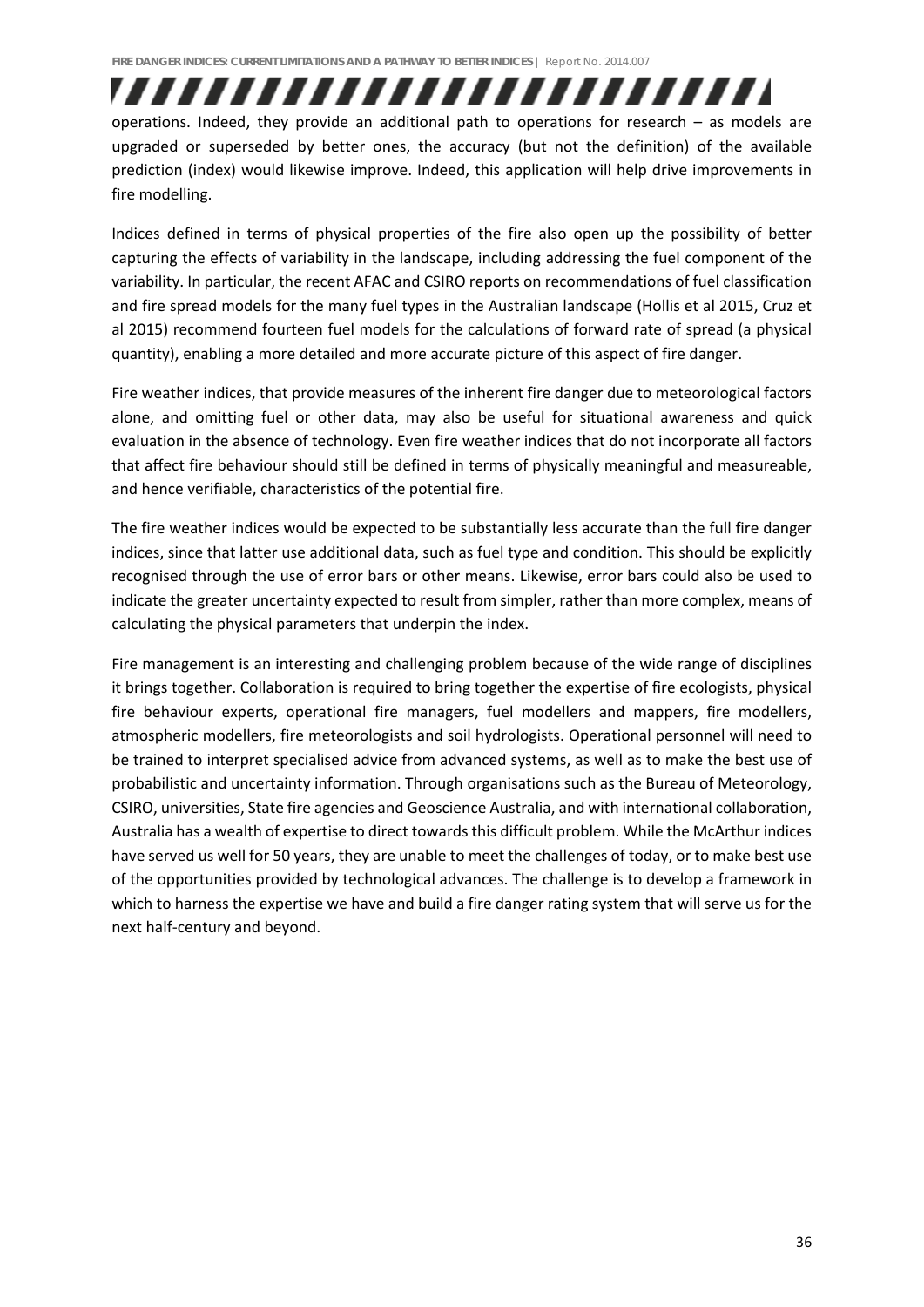

#### Appendix 1: Fire Danger Index Calculations

#### *Drought Factor Calculations*

In 1963, McArthur introduced the concept of Drought Factor that ranged from 0 to 10 with a drought factor of 10 representing the driest conditions. In 1964 McArthur returned from the USA with a version of the Keetch‐Byram Drought Index (KBDI, also referred to as the Byram‐Keetch Drought Index, or BKDI). In later versions of the Forest Meter, and by Noble et al (1980) there were different approaches to expressing the Drought Factor as functions of the KBDI. See CSIRO (2001) for details. Since 2002 the Bureau has adapted the equation of Griffiths (1999) for operational use. That equation is

$$
DF = \min\left(10, 10.5\left(1 - \exp\frac{-(I+30)}{40}\right) \times \frac{y+42}{y^2+3y+42}\right)
$$

Where y is the function

$$
\frac{(P-3)}{N^{1.3}}
$$
 N \ge 1 and P > 3

( P = precipitation mm and N is the number of days since the previous rain, *I* is the value of the Keetch‐ Byram Drought Index.)

$$
\frac{(P-3)}{0.8^{1.3}}
$$
 N = 1 and P > 3 and 0 if P \le 3

#### Keetch‐Byram Drought Index

Keetch and Byram (1968) developed an index to quantify the effect that drought has on fire suppression difficulty and behaviour. The dryness of sub-surface material has a significant effect on fire suppression and less of an influence on fire behaviour. See CSIRO (2001) for the development to that of Crane (1982) of the equation in SI units

 $dQ = \frac{(203.2 - Q)(0.968 \exp(0.0875T + 1.5552) - 8.30) d\tau}{1 + 10.88 \exp(-0.001736 R)} \times 10^{-3}$ 

where dQ is the change in KBDI value from the previous value Q,

T is the maximum temperature in Celsius for the previous period and

R is the mean annual rainfall for that location.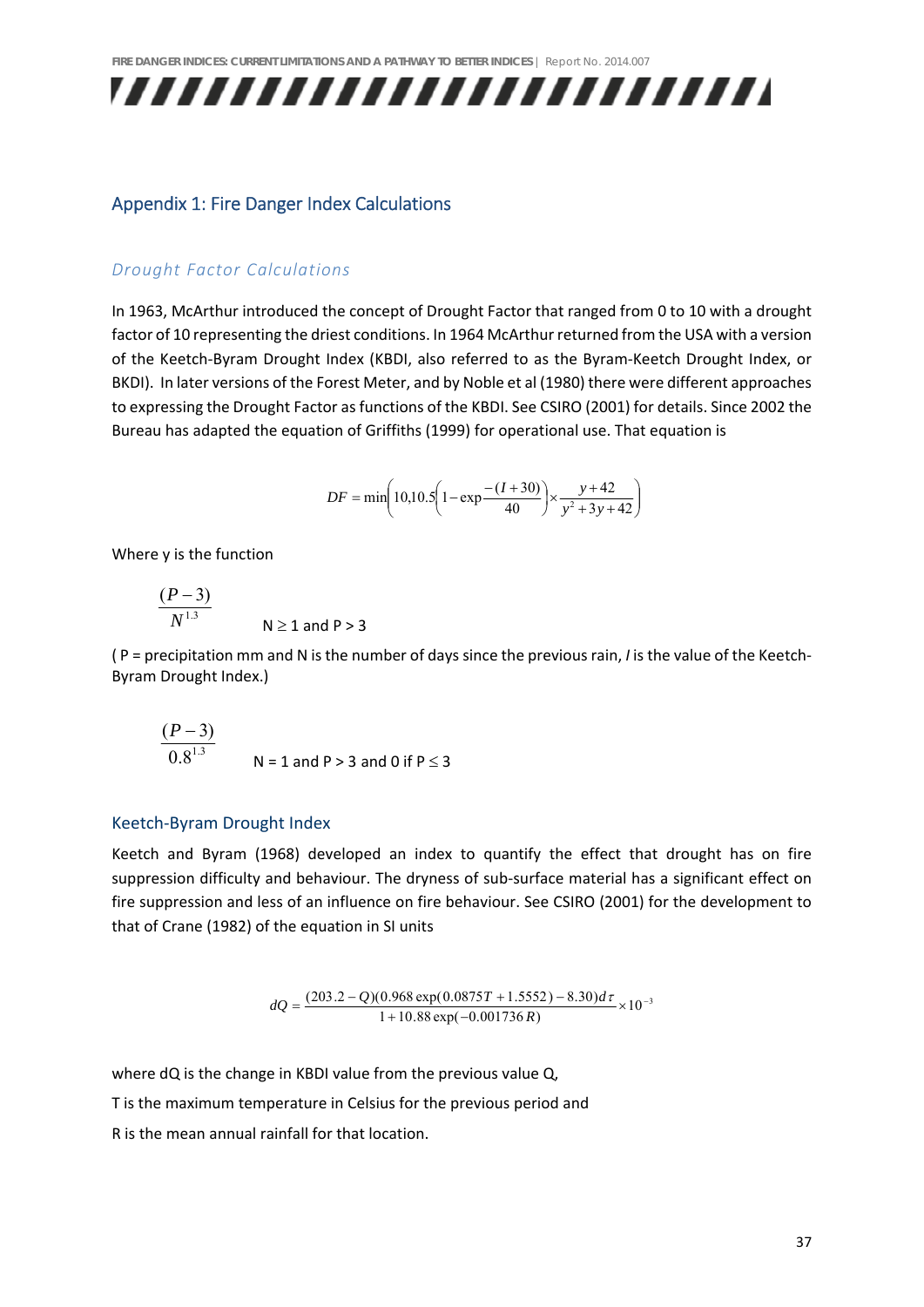Thus today's value of  $Q_n = Q_{n-1} + dQ - r$  where r is the effective rainfall (The Bureau assumes that the first 3mm of rainfall is not effective, other agencies might use different threshold values)

,,,,,,,,,,,,,,,,,,,,,,,,,,

The maximum value the Keetch‐Byram Drought index can take is 203.2, corresponding to a totally dry soil layer to 8 inches or 203.2 mm deep The index does not take account of the variations of soil type, topography, latitude, soil moisture conductivity, field capacity of the soil run off or time of year.

#### *Mount's Soil Dryness Index*

Mounts soil moisture (SDI) deficit system is a modification to the KBDI. The formula for the value of SDI on a given day is

$$
SDI = MAX (0, (SDI_{-1} - (R - MIN(2, 0.2 \times R) - 0.025 R))) + \frac{T}{6 \times 2^{((SDI_{-1} - 25) \times 0.02)}}
$$

where SDI<sub>-1</sub> is the value on the previous day , T is the maximum temperature in degrees Celsius on the day and R is the rainfall in mm since yesterday. Note that between February and May that T should be replaced by T‐2

While mathematically there is no theoretical upper limit to the value of SDI, the assumption is made that a value of 200mm corresponds to a completely dry upper soil layer. It would require a prolonged period of low rainfall and persistent high daily maximum temperatures to attain values in excess of 200.

#### *Algorithms for McArthur Meters*

By about 1980 the Bureau and other agencies using the circular or linear slide rule McArthur meters found a need for algorithms to enable electronic calculation of fire danger indices. It should be emphasised that all these algorithms are mathematical representations of best fit to the original meters within the domains of the input parameters, and that they are empirical relationships rather than physical models of relationships.

The meters are designed for level or gently undulating ground but fires travel faster upslope with the prevailing wind than on level ground. A 5-degree slope increases the rate of spread by 1/3, a 10-degree slope by a factor of 2, and a 20-degree slope by a factor of 4. In moderate conditions corresponding reductions occur on down slopes, but there have been examples on critical fire events where strong winds interacting with a ridge top fire will result in fast spreading fires down the lee slope.

#### *Mk 4 Grass Meter*

The equation derived by Purton (1982) to approximate the GFDI as determined when using the McArthur Mk 4 grassland meter is

 $\log 10 (GFDI) = 0.009254 - 0.004096 \times (100 - C)^{1.536} + 0.01201 \times T + 0.2789 \times \sqrt{V} - 0.09577 \times \sqrt{RH}$ C = degree of curing, expressed as a percentage, (100% being fully cured), T = air temperature, in degrees Celsius,  $V = 10$  metre, 10 minute mean wind speed, in  $km/h$ , RH = relative humidity, expressed as a percentage..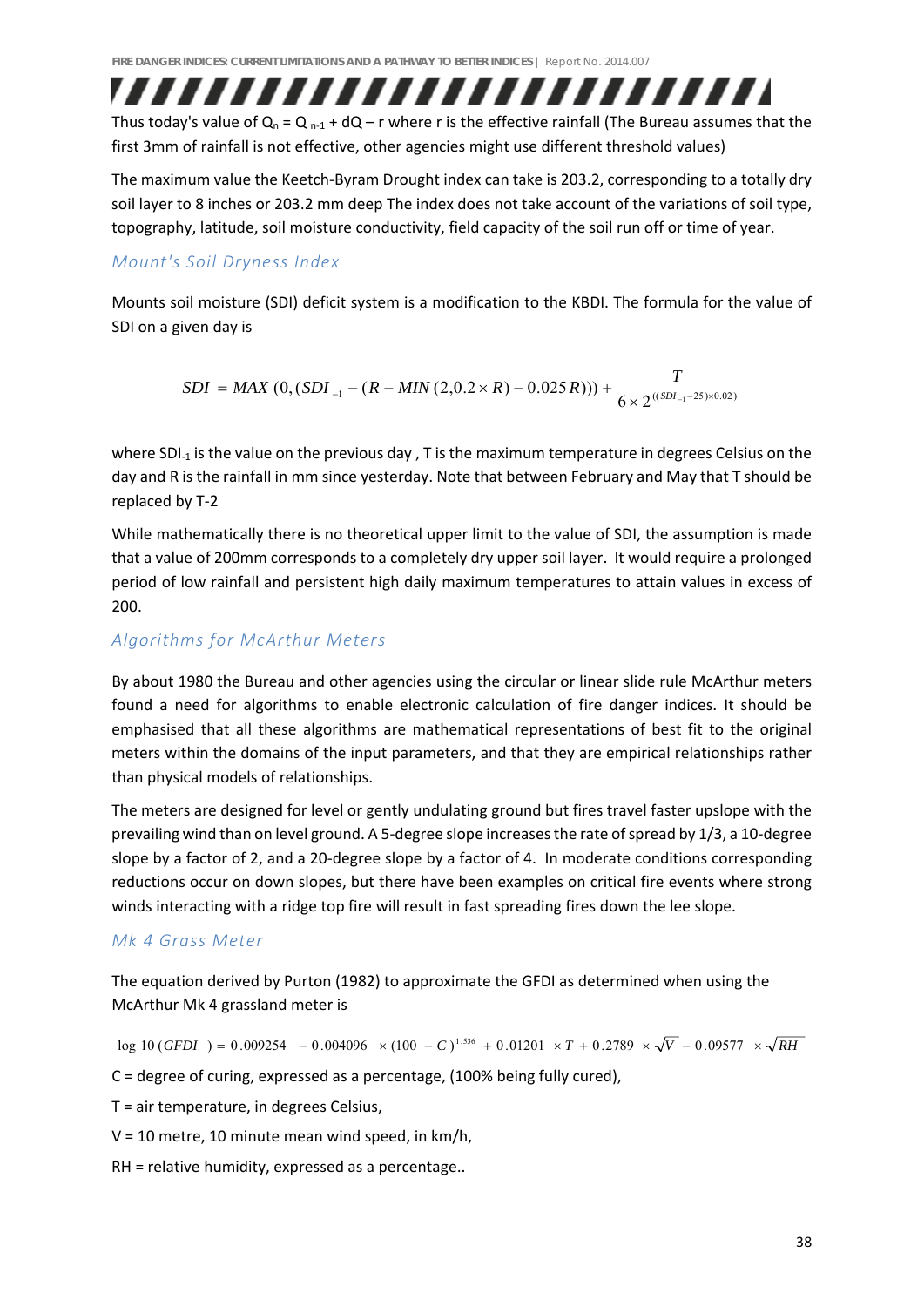

This can be mathematically rearranged to

 $GFDI = 1.021537 \times 10^{\left(-0.004096 \times (100-C)^{1.536}+0.01201 \times T+0.2789 \times \sqrt{V}-0.09577 \times \sqrt{RH}}\right)$ 

Purton noted that these equations gave values 0 to 2 index values higher than those using the original cardboard meter.

A modified algorithm to calculate the grassland fire danger index GFDI was developed (Cheney and Sullivan, 1997) and is commonly referred to as the

*CSIRO Modified Mk 4 Meter System:* 

$$
GFDI = Q^{1.027} \times 0.2180567 \exp(-0.009432 \times (100 - C)^{1.536 + 0.02764 \times T - 0.2205 \times \sqrt{RH} + 0.6422 \times \sqrt{V}})
$$

Where Q is the fuel loading in tonnes per hectare,

C = degree of curing, expressed as a percentage, (100% being fully cured),

T = air temperature, in degrees Celsius,

 $V = 10$  metre, 10 minute mean wind speed, in km/h,

RH = relative humidity, expressed as a percentage.

#### *MK V Grassland Meter*

Shortly before McArthur retired due to ill health he published the Mk V Grassland Meter, which was notably a rectangular rather than circular slide rule. Noble et al (1980) determined the following algorithms.

Firstly the Fuel Moisture content M in %

$$
M = \left[ \frac{(97.7 + 4.06 \times H)}{(T + 6.0)} \right] - 0.00854 \times H + 3000.0 / C - 30.0
$$

If the moisture content is less than 18.8% then

*GFDI* = 3.35 x W x exp( ‐0.0897 x M + 0.0403 x V)

Or if the moisture content is between 18.8 and 30%

 $GFDI = 0.299 \times W \times \exp^{(-1.686 + 0.0403 \times V)} \times (30 - M)$ 

Where H is the Relative humidity and C the curing percentage and W is the fuel load in tonnes per hectare.

No fire agency has used the Mk 5 Grassland Meter for many years.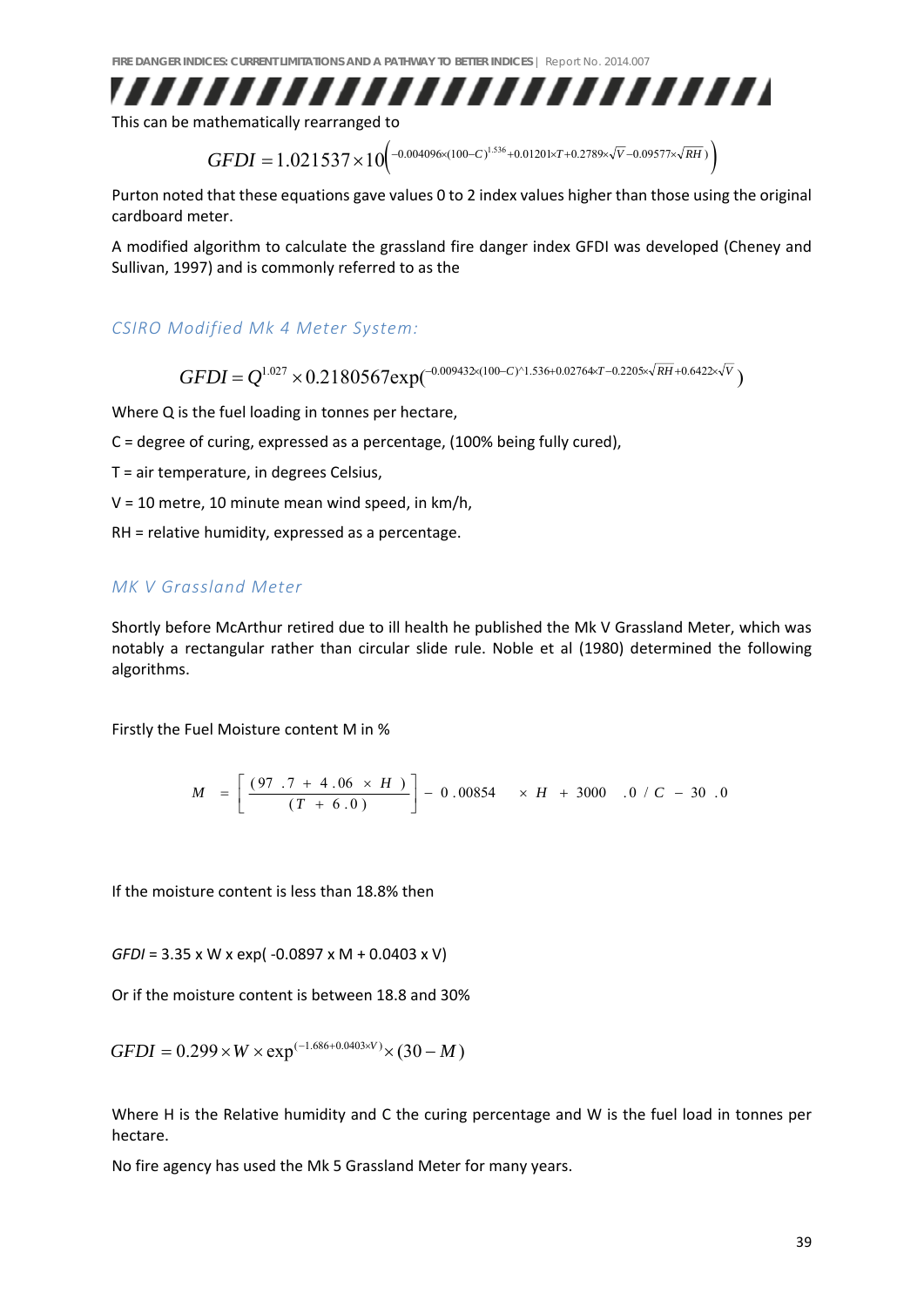## ,,,,,,,,,,,,,,,,,,,,,,,,,,

#### *MkV Forest Meter (1973)*

The algorithm of Noble et al (1980) has been generally accepted as follows

$$
FDI = 2 \times \exp(-0.45 + 0.987 \ln(DF) - 0.0345H + 0.0338T + 0.0234U)
$$

Alternatively this can be simplified mathematically to

 $FDI = 1.27525630 \quad 3 \times DF^{0.987} \times \exp(-0.0345 H + 0.0338 T + 0.0234 U)$ 

#### Where

DF is the Drought Factor that ranges from 0 to 10 (a dimensionless parameter)

- H is the Relative Humidity (%)
- LN represents the natural logarithm function, that is LN(10)  $\approx$  2.3026 and  $\exp(1) = e \approx 2.71827$

This meter is designed for use in a well‐stocked sclerophyll eucalypt forest 20 m or more in height. Short term drying effects are based on the expected changes in moisture content of surface litter less than 6 mm in diameter assuming a constant drying trend typical of a temperature of 28.2C and relative humidity of 40%. A fuel quantity of 12.5 tonnes per hectare is assumed. Preliminary results from Project Vesta have indicated that the predicted rate of spread of forest fires calculated by the meter significantly underestimate in nearly all conditions. Forests with a developed shrub layer in particular will have a faster rate of spread by up to about a factor of three.

Luke and McArthur (1978) state that the forest meter should not be used in low woodlands or in woodland communities where the ground cover consists of grasses and herbs. In these situations they recommend application of the Grassland meter with some adjustment to account for a lower wind speed relationship.

#### *Moorland Fire Danger Meter*

In Tasmania a moorland fire danger index is also calculated for some areas. Moorland FDI is calculated using a scheme also developed by the Parks and Wildlife Service (Marsden‐Smedley et al 1998, 1999).

A Moisture Factor, Mf, is defined as:

 $Mf = Hf + Rf$ .

Where Hf, Humidity Factor, is:

Hf =  $exp(1.660 + 0.0214x$  (relative humidity) – 0.0292x (dewpoint temperature))

And Rf, Rainfall Factor, is:

Rf =  $67.128 \times (1- \exp(-3.132 \times \text{rain})) \times \exp(-0.0858 \times (\text{hours since rain}))$ 

Here, Rf is assumed to be:

Rf = Rf\_to\_9am + Rf\_since\_9am

For implementation within the fire weather forecast system, the validity time for the forecast is assumed to be 3pm, and (hours since rain) for Rf\_to\_9am is 6, while (hours since rain) for

Rf\_since\_9am is assumed 0.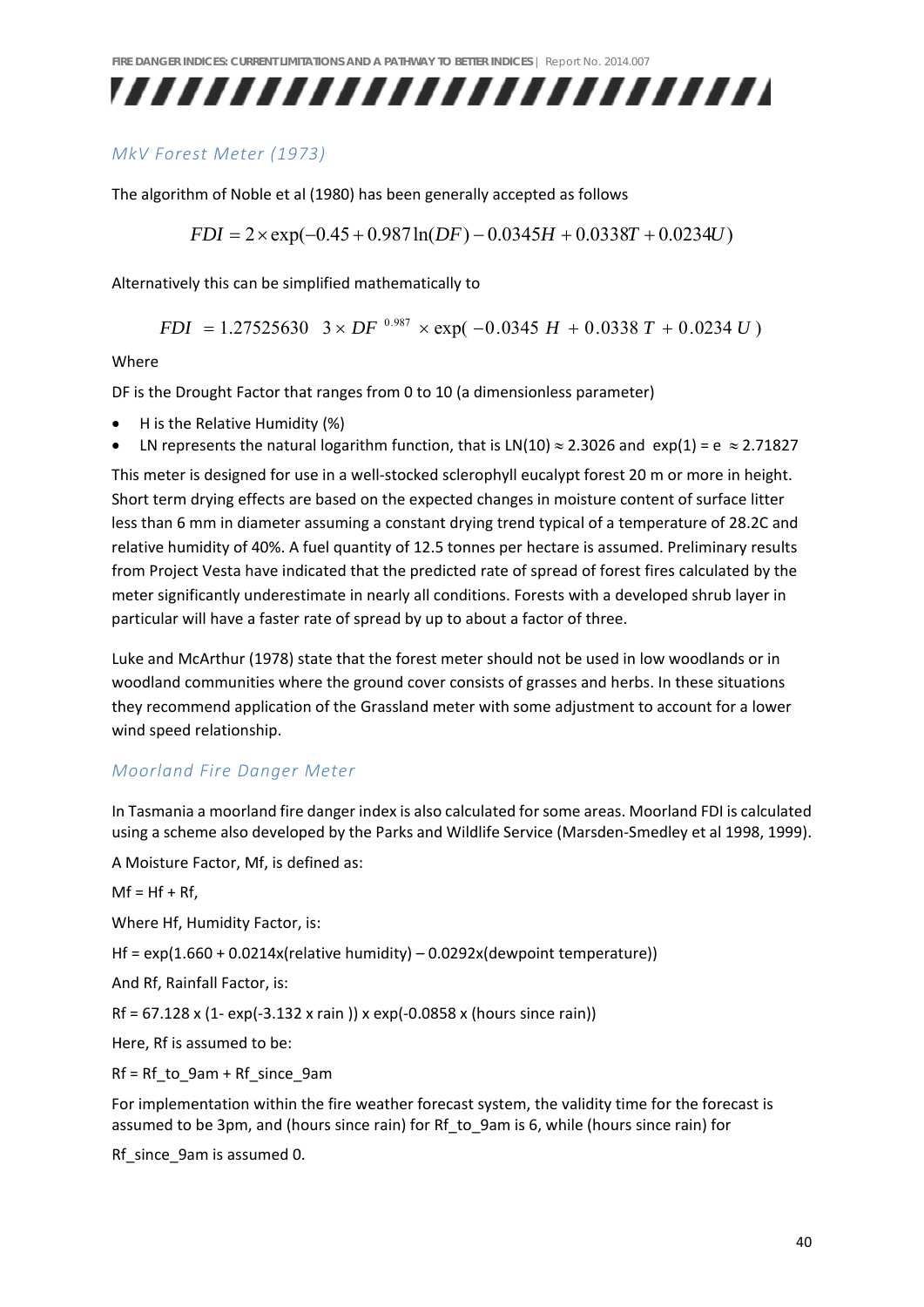

This gives:

Rf\_to\_9am = 40.117  $*(1 - \exp(-3.132 \times (\text{rain } 24 \text{ hours to 9am})))$ 

 $Rf\_since\_9am = 67.128 * (1 - exp(-3.132 x (rain since 9am)))$ 

Wind speed for moorland calculations is the speed 2 metres above ground, assumed to be 2/3 of the standard (forecast) 10 metre wind speed.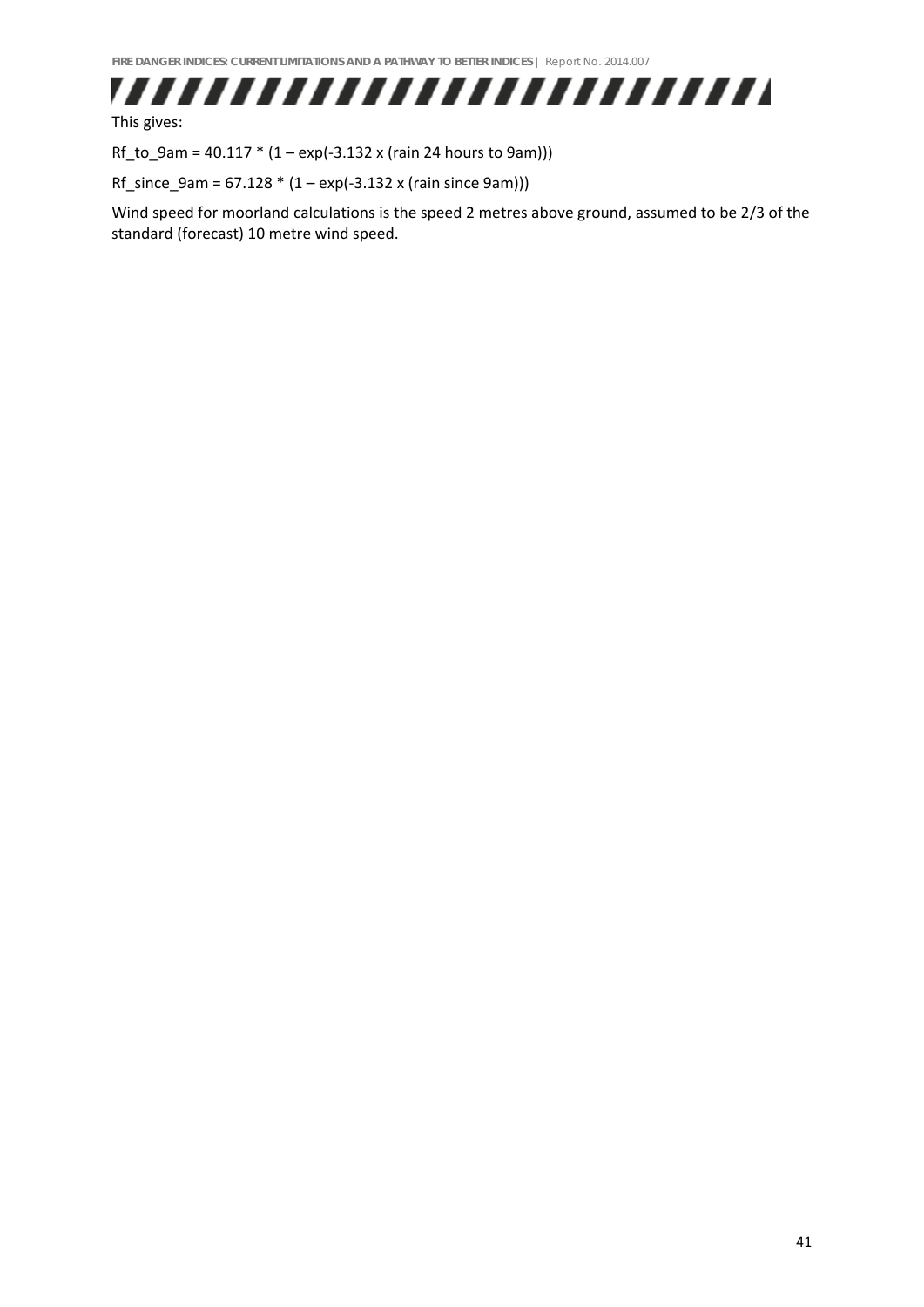

#### Acknowledgements:

We would like to thank many in the fire community for providing advice so readily, papers still in draft, email communication and coffee and conversation. In particular, Peter Billing (DEPI, now retired), Al Beaver (DEPI, now DELWP, and Canada), Stuart Matthews (CSIRO, now NSW RFS), John Bally (BoM), Alen Slijepcevic (CFA), Miguel Cruz (CSIRO), and Jason Sharples (ADFA) for many philosophical fire conversations. I would also like to thank the reviewers who sent comments back, Brian Potter (USDA – Fire Service USA), Lachie McCaw (DPaW), Ralph Smith (DFES), Robert Fawcett, Andrew Dowdy and Paul Fox‐Hughes. Lastly, I personally (Claire Yeo) would like to thank the CAWCR High Impact Team – Robert Fawcett, Kevin Tory and Will Thurston for their inspiring conversation, and lastly but most importantly, Jeff Kepert – whose vision, faith and leadership allowed me the opportunity to undertake this project.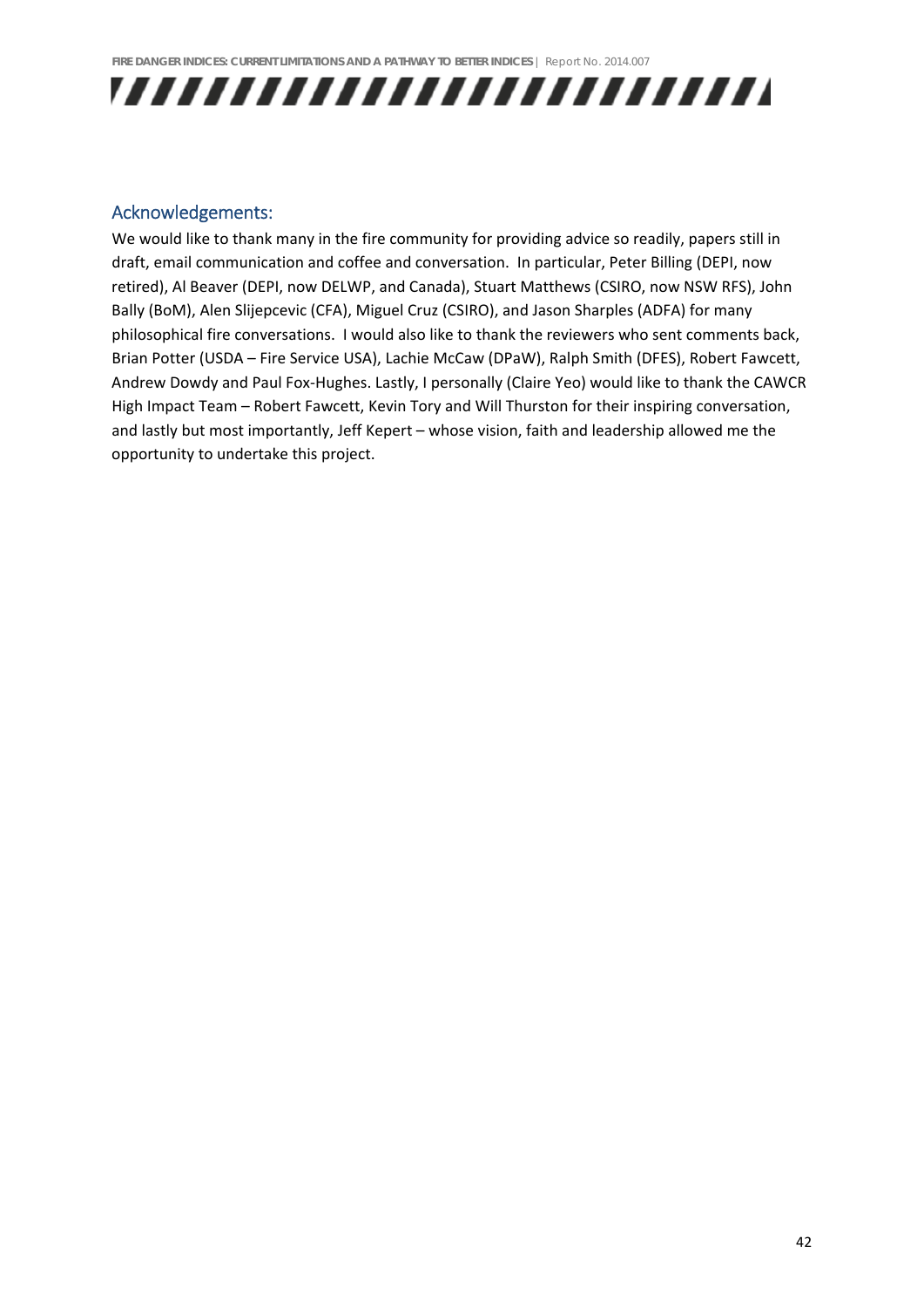

### **Glossary**

| Abbreviation                                                     | <b>Description</b>                                                                                                                                                                                                                                                                                                                                                                                                                                                                                                                            |
|------------------------------------------------------------------|-----------------------------------------------------------------------------------------------------------------------------------------------------------------------------------------------------------------------------------------------------------------------------------------------------------------------------------------------------------------------------------------------------------------------------------------------------------------------------------------------------------------------------------------------|
| <b>Australian Digital</b><br><b>Forecast Database</b><br>(ADFD). | The ADFD is a database of official weather forecast elements produced by the Bureau<br>of Meteorology, such as temperature, rainfall and weather types, presented in a<br>gridded format. Elements such as FDI and more complex elements relating FDI values<br>to other elements are also produced and stored in the ADFD.                                                                                                                                                                                                                   |
| <b>Fire Weather</b><br>Season                                    | The period of time during which weather conditions can climatologically have a<br>reasonable possibility of leading to conditions where Fire Danger Ratings of Very High<br>or above. The dates for the approaching season are established with agencies by<br>mutual agreement.                                                                                                                                                                                                                                                              |
| <b>Controlled</b><br><b>Burning:</b>                             | The planned use of fire in a pre-determined area to achieve defined land management<br>objectives such as hazard reduction and silviculture.                                                                                                                                                                                                                                                                                                                                                                                                  |
| Curing:                                                          | The change of state of vegetation from a live green condition to a dry condition. Curing<br>is usually expressed as a percentage, with 100% denoting that the vegetation is fully<br>dried.                                                                                                                                                                                                                                                                                                                                                   |
| <b>Drought Factor:</b>                                           | A measure of the dryness of forest fuels; its calculation is based on the amount of rain<br>needed to fully saturate the soil and the amount of recent rainfall.                                                                                                                                                                                                                                                                                                                                                                              |
| <b>Fire Danger:</b>                                              | A general term encompassing the degree of flammability of fuels, the likely rate of fire<br>spread, and the difficulty of control of fires. Fire danger may be expressed qualitatively<br>as a Fire Danger Rating (FDR); or a numerical rating of the variable fire danger<br>commonly referred to as the Fire Danger Index (FDI).                                                                                                                                                                                                            |
| <b>Fire Danger</b><br>Indices (FDI).                             | An index expressed as a positive integer that uses temperature, wind speed, relative<br>humidity as meteorological inputs. The Grassland Fire Danger Index (GFDI) also uses<br>fuel curing and fuel load information as provided by the agency or potentially from<br>satellite data sets as agreed to on a regional basis.                                                                                                                                                                                                                   |
| <b>Fire Danger</b><br>Ratings.                                   | The National Fire Danger Rating Scheme is used in determining the appropriate Fire<br>Danger Rating for a specific Fire Danger Index value. These values may be different to<br>District Fire Danger Ratings as determined by the relevant agency. Fire Danger Ratings<br>shown on FWFE and in ADFD grids are based on the corresponding Fire Danger Index<br>values.                                                                                                                                                                         |
| <b>Fire Season:</b>                                              | The period during which wildfires are likely to occur and become dangerous. The<br>incidence of the fire season varies Regionally, depending on climatic conditions and the<br>availability of fuels. In some districts the fire season may be continuous or prolonged in<br>excess of twelve months on some occasions. In some jurisdictions the fire season is<br>determined by legislation, although the dates may be varied in any given year by the<br>state agencies by agreement between the Bureau and the relevant fire authorities. |
| <b>Fuel State:</b>                                               | Describes the dryness or degree of curing of fuel.                                                                                                                                                                                                                                                                                                                                                                                                                                                                                            |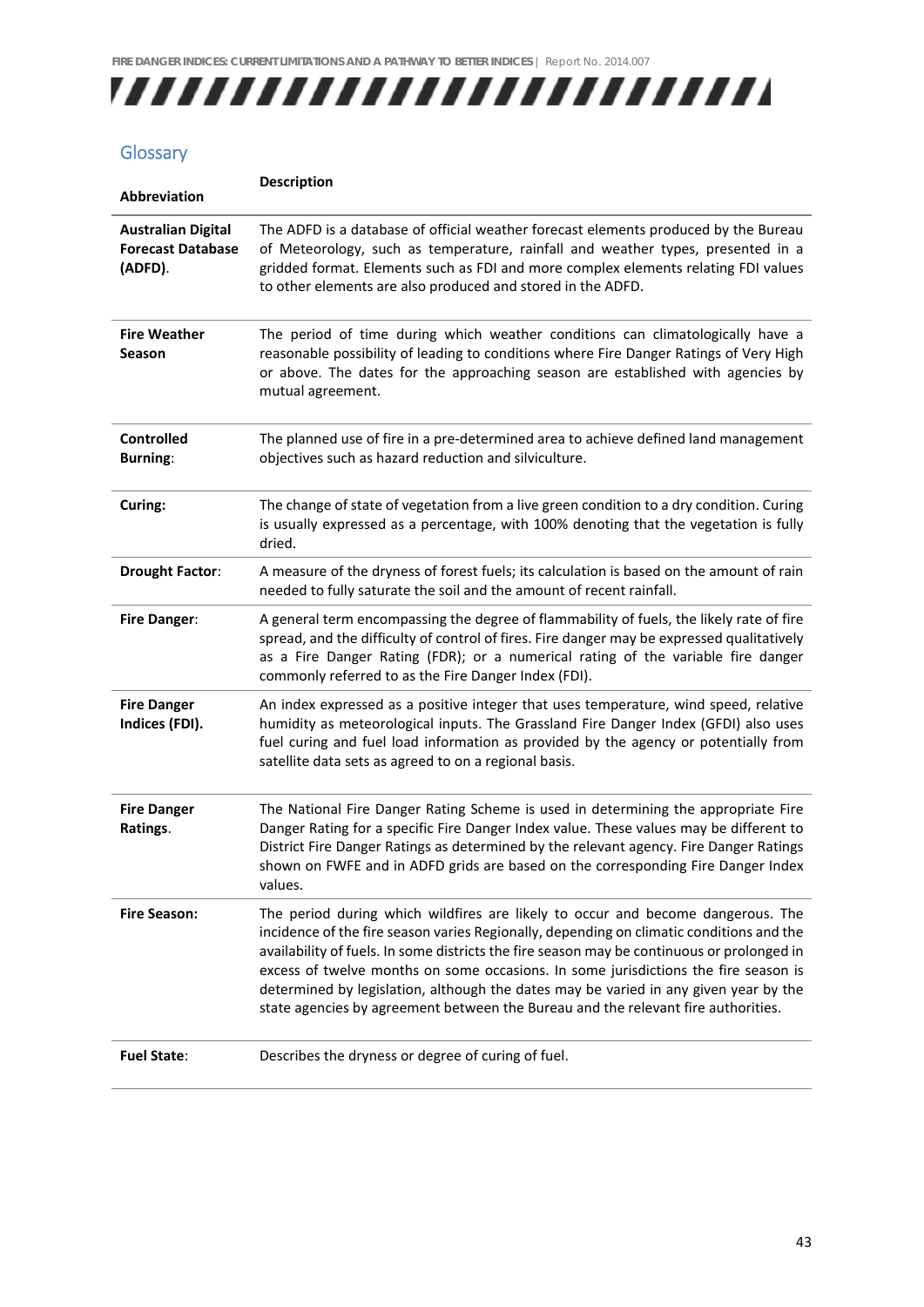

#### References

Badlan, R., Lane, T.P., Mills, G.A., Caine, S., 2012. Mesoscale modelling of two 'drying events': governing processes and implications for fire danger. Australian Meteorological and Oceanographic Journal **62**(3), 143‐156.

Bradstock, R.A., Hammill, K., Collins, L., Price, O.F., 2010. Effects of weather, fuel and terrain on fire severity in topographically diverse landscapes of south‐eastern Australia. Landscape Ecology **25**, 607–619.

Bureau of Meteorology, 1964. 'Manual of meteorology for fire control officers', Chapters 31‐34. Bureau of Meteorology, Melbourne.

Cechet, R.P., French, I., Kepert, J.D., Tolhurst, K.G., Meyer, C.P., Fawcett, R.J.B., Thurston, W., Duff, T.J., Chong, D., Keywood, M., Cope, M.E., 2014. Fire Impact and Risk Evaluation Decision Support Tool (FIREDST). Final Report. Bushfire CRC, Melbourne.

Cheney, P., Sullivan, A., 1997. 'Grassfires: fuel, weather and fire behaviour '. CSIRO Publishing.

Cheney, P., Sullivan, A., 2008. 'Grassfires: fuel, weather and fire behaviour '. 2nd edition. CSIRO Publishing.

Chong, D., Tolhurst, K.G., Duff, T.J., Cirulis, B., 2013. Sensitivity Analysis of PHOENIX RapidFire. Bushfire CRC, University of Melbourne.

Clark, T., Jenkins, M., Coen, J., and Packham, D., 1996. A coupled atmosphere fire model: Convective feedback on fire line dynamics. Journal of Applied Meteorology **35**, 875‐901.

Crane, W.J., 1982. Computing grassland and forest fire behaviour, relative humidity and drought index by pocket calculator. Australian Forestry **45**(2), 89‐97.

Cruz, M.G., Sullivan, A., Gould, J.S., Sims, N.C., Bannister, A.J., Hollis, J.J., Hurley, R.J., 2012. Anatomy of a catastrophic wildfire: The Black Saturday Kilmore East fire in Victoria, Australia. Forest Ecology and Management **284**, 269‐285.

Cruz, M.F., Gould, J.S., Alexander, M.E., Sullian, A.L., McCaw, W.L. , Matthews, S., 2015: *A Guide to Rate of Fire Spread Models for Australian Vegetation.* CSIRO Land and Water Flagship, Canberra ACT and AFAC, Melbourne, Vic. 123pp.

CSIRO 2001. Review of the Operational Calculation of McArthur's Drought Factor, Client Report 921. Prepared for the Australian Commonwealth Bureau of Meteorology, 46 pp.

Cunningham, P., Reeder, M., 2009. Severe convective storms initiated by intense wildfires: Numerical simulations of pyro‐convection and pyro‐tornadogenesis. Geophysical Research Letters **36**(12).

Davis, K. P., 1959. Forest Fire: Control and Use. McGraw‐Hill.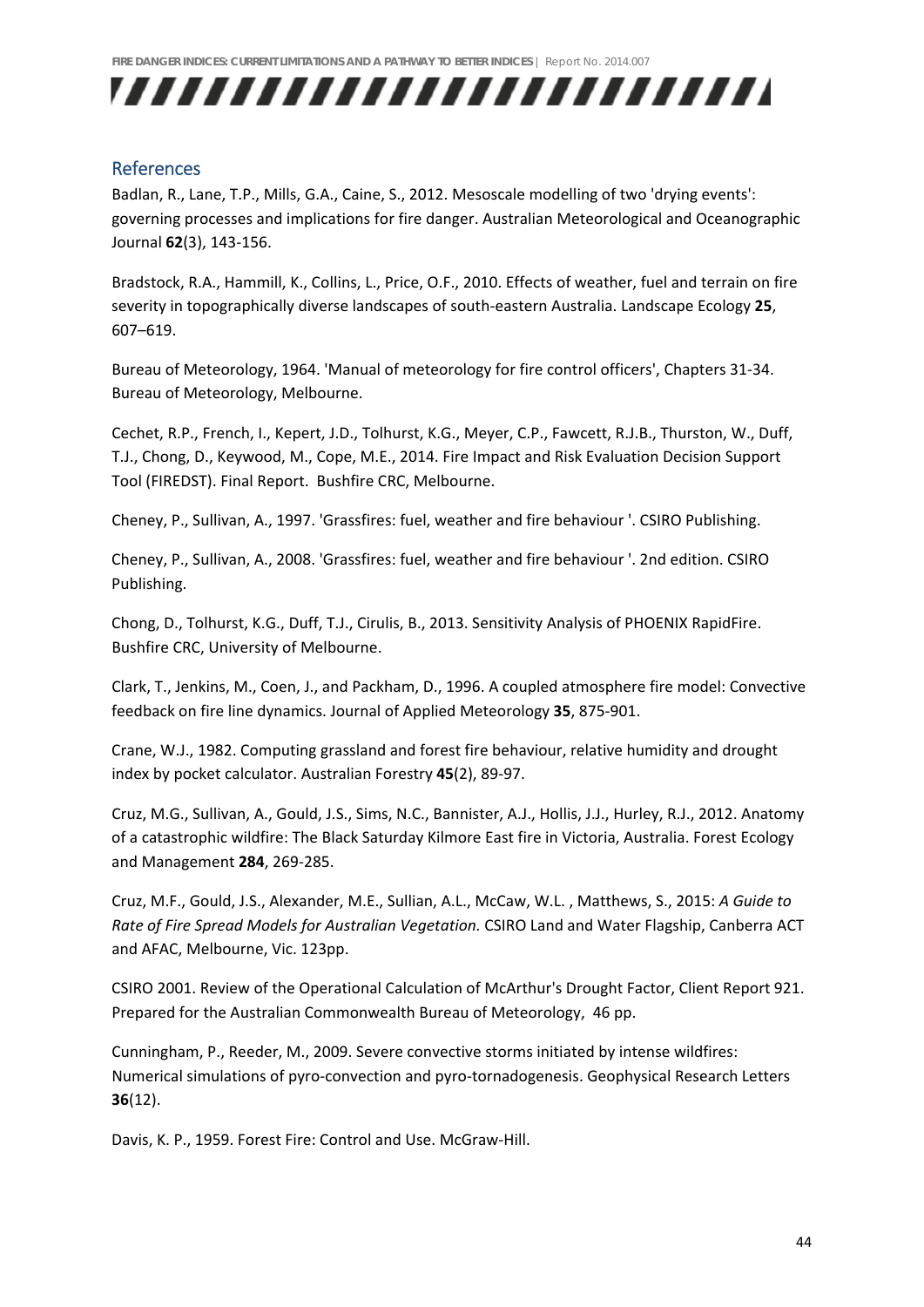## ,,,,,,,,,,,,,,,,,,,,,,,,,,

Dharrssi, I., 2014. Mitigating the effects of severe fires, floods and heatwaves through the improvements of land dryness measures and forecasts, BNHCRC Research Advisory Forum, December 2014.

Dowdy, A.J., Finkele, K., Mills, G.A., DeGroot, B., 2009. Australian fire weather as represented by the McArthur Forest Fire Danger Index and the Canadian Forest Fire Weather Index. Centre for Australian Weather and Climate Research, Australia, CAWCR Technical Report No. 10.

Dowdy, A.J., Mills, G.A., 2009. Atmospheric states associated with the ignition of lightning‐attributed fires in southeast Australia. Centre for Australian Weather and Climate Research, Australia, CAWCR Technical Report No. 19.

Ellis, P., 2011. A Review of Empirical Studies of Fireband Behaviour: Part A. Bushfire CRC Report.

Engel, C. B, Lane, T.P., Reeder, M. J., Rezny, M., 2012. The Meteorology of Black Saturday. Quarterly Journal of the Royal Meteorological Society 139(672), 585–599.

Fawcett, R.J.B., Wain, A., Thurston, W., Kepert, J.D., Tory, K.J., 2013. A comparison of the fire weather characteristics of the Melbourne dust storm (1983) and Black Saturday (2009): a highresolution ACCESS case study. In Piantadosi, J., Anderssen, R.S. Boland J. (eds) MODSIM2013, 20th International Congress on Modelling and Simulation. Modelling and Simulation Society of Australia and New Zealand, December 2013. ISBN: 978‐0‐9872143‐3‐1.

Finkele, K. Mills, G.A, Beard, G., Jones, D., 2006. National daily gridded soil moisture deficit and drought factors for use in prediction of Forest Fire Danger Index in Australia. BMRC Research Report no 119. Bureau of Meteorology.

Gould, J.S., McCaw, W.L., Cheney, N.P., Ellis, P.F., Knight, I.K., Sullivan, A.L., 2007a. Project Vesta: fire in dry eucalypt forest: fuel structure, fuel dynamics and fire behaviour. CSIRO, Canberra. 218 pp.

Gould, J.S., McCaw, W.L., Cheney, N.P., Ellis, P.F., Knight, I.K., Sullivan, A.L., 2007b. Project Vesta: fire in dry eucalypt forest: fuel structure, fuel dynamics and fire behaviour. PowerPoint presentation. CSIRO, Canberra. 15 pp.

Gould, J.S., McCaw, W.L., Cheney, N.P., Ellis, P.F., Matthews, S., 2007c. Field Guide – Fuel Assessment and Fire Behaviour Prediction in Dry Eucalypt Forest, Ensis‐CSIRO, Canberra, ACT and Department of Environment and Conservation, Perth, WA. 82 pp.

Gould, J., Cruz, M., 2012. Australian Fuel Classification: Stage II. Ecosystem Sciences and Climate Adaption Flagship, CSIRO, Canberra, ACT.

Gould, J.S., Cruz, M.G., Jovanovic, T., 2014. Australian Fuel Classification Stage III: ACT pilot study. Ecosystem Sciences and Climate Adaptation Flagship, Bushfire Dynamics and Applications, CSIRO, Canberra, ACT.

Griffiths, D., 1999. Improved formula for the drought factor in McArthur's Forest Fire Danger Meter Australian Forestry, 62(2), 202‐206.

Haines, D., 1988. A lower-atmosphere severity index for wildland fires. National Weather Digest 13(2), 23‐27.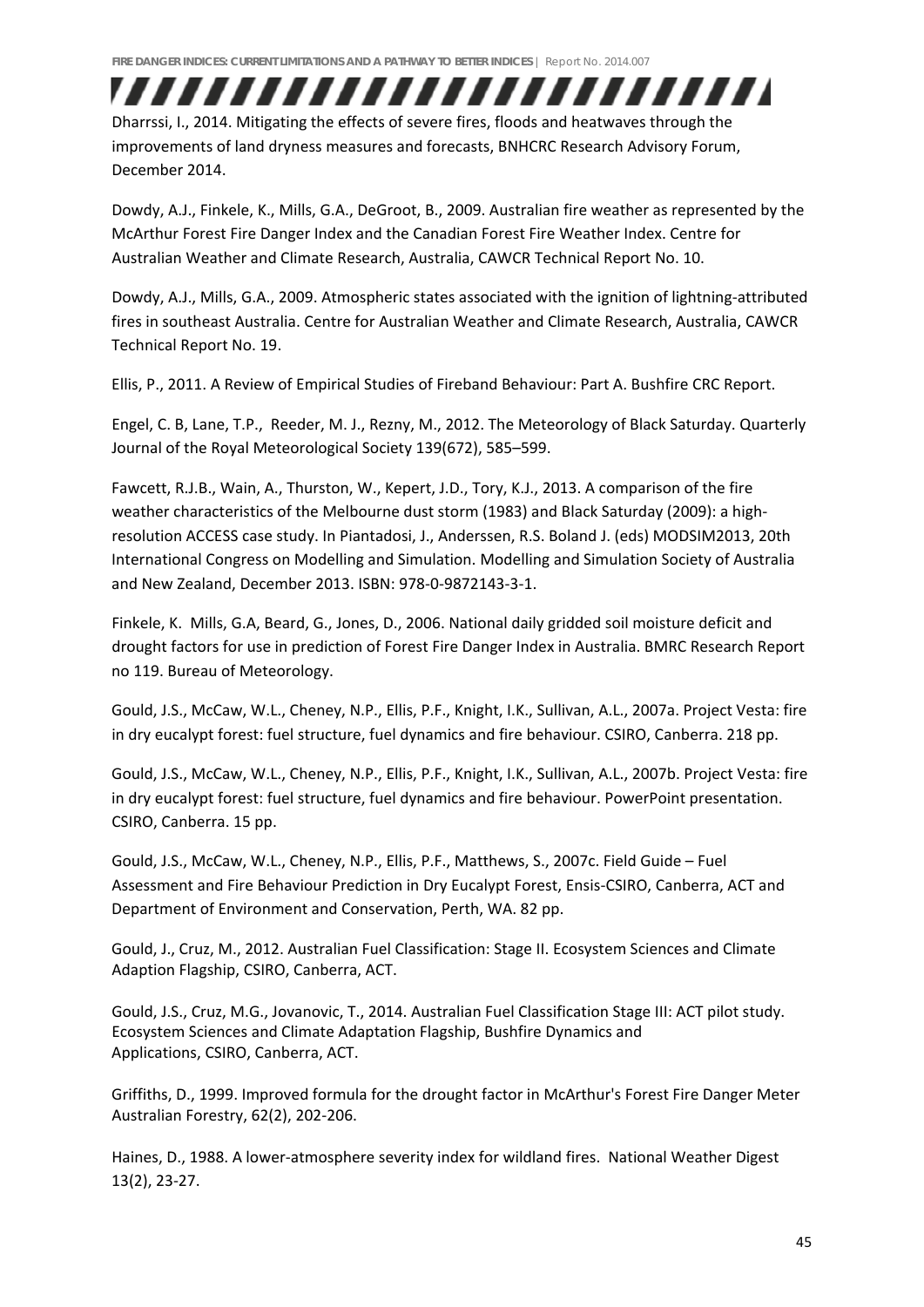### Hayes, GL., 1941. Influences of altitude and aspect on daily variations in factors of fire danger. US Department of Agriculture, Circular 591. Washington, DC.

,,,,,,,,,,,,,,,,,,,,,,,,,

Hicks, R., 2013. Spatial Fire Danger Index mapping and the effects of uncertainty in input variables, AFAC 2013 Conference, Melbourne.

Hickman, J.M. 1958. 'Some aspects of the application of the Luke system to fire weather in Tasmania'. Proceedings of the Fire Weather Conference, Melbourne, July 1958, Bureau of Meteorology Paper No. 9.

Hines, F., Tolhurst , KG., Wilson, A and McCarthy, G, 2010: Overall fuel hazard assessment guide, 4th edition July 2010, Fire and adaptive management, report no. 82.

Holden, Z.A., Jolly, W.M., 2011. Modelling topographic influences on fuel moisture and fire danger in complex terrain to improve wildland fire management decision support. Forest Ecology and Management 262(12), 2133‐2141.

Hollis, J., Gould, J., Cruz, M., Doherty, M., 2015. Development of a Framework for Bushfire Fuel Classification. CSIRO, Canberra, and AFAC, Melbourne. 91pp.

Keetch, J.J., Byram, G.M., 1968. A drought index for forest fire control. USDA Forest Service Research Paper SE‐38. 32 pp.

Kepert, J.D., Fawcett, R J.B., 2013. Meteorological aspects of the Margaret River fires of November 2011. In Piantadosi, J., Anderssen, R.S. Boland J. (eds) MODSIM2013, 20th International Congress on Modelling and Simulation. Modelling and Simulation Society of Australia and New Zealand, December 2013. ISBN: 978‐0‐9872143‐3‐1.

Latham D., Burgan, R., Chase, C., Bradshaw, L., 1997. Using Lightning Location in the Wildland Fire Assessment System. United States Department of Agriculture, Intermountain Research Station, General Technical Report INT‐GTR‐349.

Luke, R.H., McArthur, A.G., 1978. 'Bushfires in Australia'. AGPS. Canberra, 359 pp.

Marsden‐Smedley, J., Catchpole, W, Pyrke, A., 1998. Unbounded Burning in Tasmanian Buttongrass Moorlands. Report prepared for the Tasmanian Fire Research Fund.

Marsden‐Smedley, J., Catchpole, W, Pyrke, A., 1999 Fire Behaviour Modelling in Tasmanian Buttongrass Moorlands: Sustaining versus Non‐Sustaining Fires. International Journal of Wildland Fire. 2001, 10(2), 255‐262.

Martin, D., Chen, A., Nichols, D., Bessell, R., Kidnie, S., Alexander, J., 2014. An Automated Operational System for Collating Field and Satellite Data for Grassland Curing Assessment. Country Fire Authority, Burwood East, Victoria.

Matthews, S., 2006. A process‐based model of fine fuel moisture. International Journal of Wildland Fire 15, 155–168.

Matthews, S., McCaw, W.L., Neal, J.E., Smith, R.H., 2007. Testing a process-based fine fuel moisture model in two forest types. Canadian Journal of Forest Research 37, 23–35.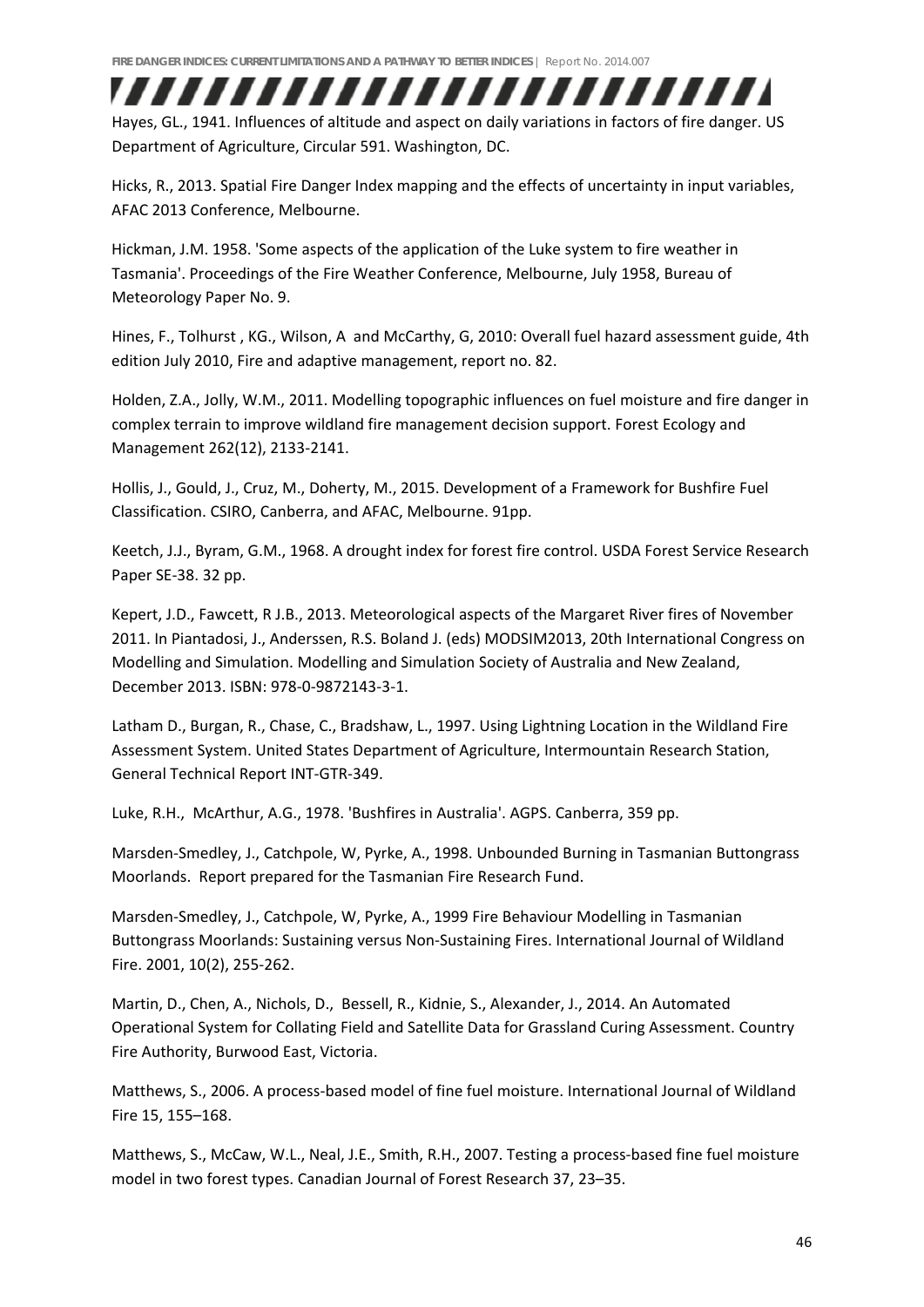,,,,,,,,,,,,,,,,,,,,,,,,, Matthews, S., 2009. A comparison of fire danger rating systems for use in forests. Australian Meteorological and Oceanographic Journal 58, 41‐48.McArthur, A.G., 1958. 'The preparation and use of fire danger tables'. Proceedings of the Fire Weather Conference, Melbourne, July 1958. Bureau of Meteorology Paper No. 10. 18 pp.

McArthur, A.G., 1962. Revised Fire Danger Tables.

McCaw, W.L., 2007. Contribution of prescribed fire to the management of conservation lands and multiple‐use forests in Western Australia (ABSTRACT). In ESA 2007, Program and Abstracts: Perth Convention and Exhibition Centre, Perth, Australia, pp. 125–126.

McCaw, W.L., Gould, J.S., Cheney, N.P., 2008. Existing fire behaviour models under‐predict the rate of spread of summer fires in open jarrah (Eucalyptus marginata) forest. Australian Forestry 71, 16– 26.

McLaren, A.C., 1959. Propagation of flames in Euc. Oil Vapour – Air Mixtures. Australian Journal of Applied Science 10, 321‐328.

McLennan, J., 2015. Capturing community bushfire readiness: Post‐bushfire interview studies 2009‐ 2014, Bushfire and Natural Hazards CRC Hazard Note 4.

Mills, G.A., 2005. Lower Atmospheric Drying, Stability and Increased Wildfire Activity. Proceedings of the AFAC Conference, Auckland.

Mills, G.A., 2008a. Abrupt surface drying and fire weather Part 1: Overview and case study of the South Australian fires of 11 January 2005. Australian Meteorological Magazine 57, 299‐310.

Mills, G.A., 2008b. Abrupt surface drying and fire weather Part 2: a preliminary synoptic climatology in the forested areas of southern Australia. Australian Meteorological Magazine 57, 311‐328.

Mills, G. A., McCaw, L., 2010. Atmospheric Stability Environments and Fire Weather in Australia – extending the Haines Index. Centre for Australian Weather and Climate Research, Australia, CAWCR Technical report No. 20.

Mount, A.B., 1980. Estimation of evaporative losses from forests; A proven, simple model with wide applications. Institute of Engineers Australia, Hydrology and Water Resources Symposium, Adelaide, November 1980.

Noble, I.R., Bary, G.A.V., Gill, A.M., 1980. McArthur's fire‐danger meters expressed as equations. Australian Journal of Ecology 5, 201–203.

Peace, M., 2014. Simulating coupled fire and atmosphere interactions using the WRF‐fire model. PhD Thesis. Bushfire CRC, Applied Mathematics, Adelaide University, and Bureau of Meteorology.

Peace, M., Mattner, T., Mills, G., Kepert, J., McCaw, L., 2014 in press. Coupled WRF and SFIRE simulations of the Rocky River Fire.

Potter, B.E., 2005. The role of released moisture in the atmospheric dynamics associated with wildland fires. International Journal of Wildland Fire 14(1), 77–84.